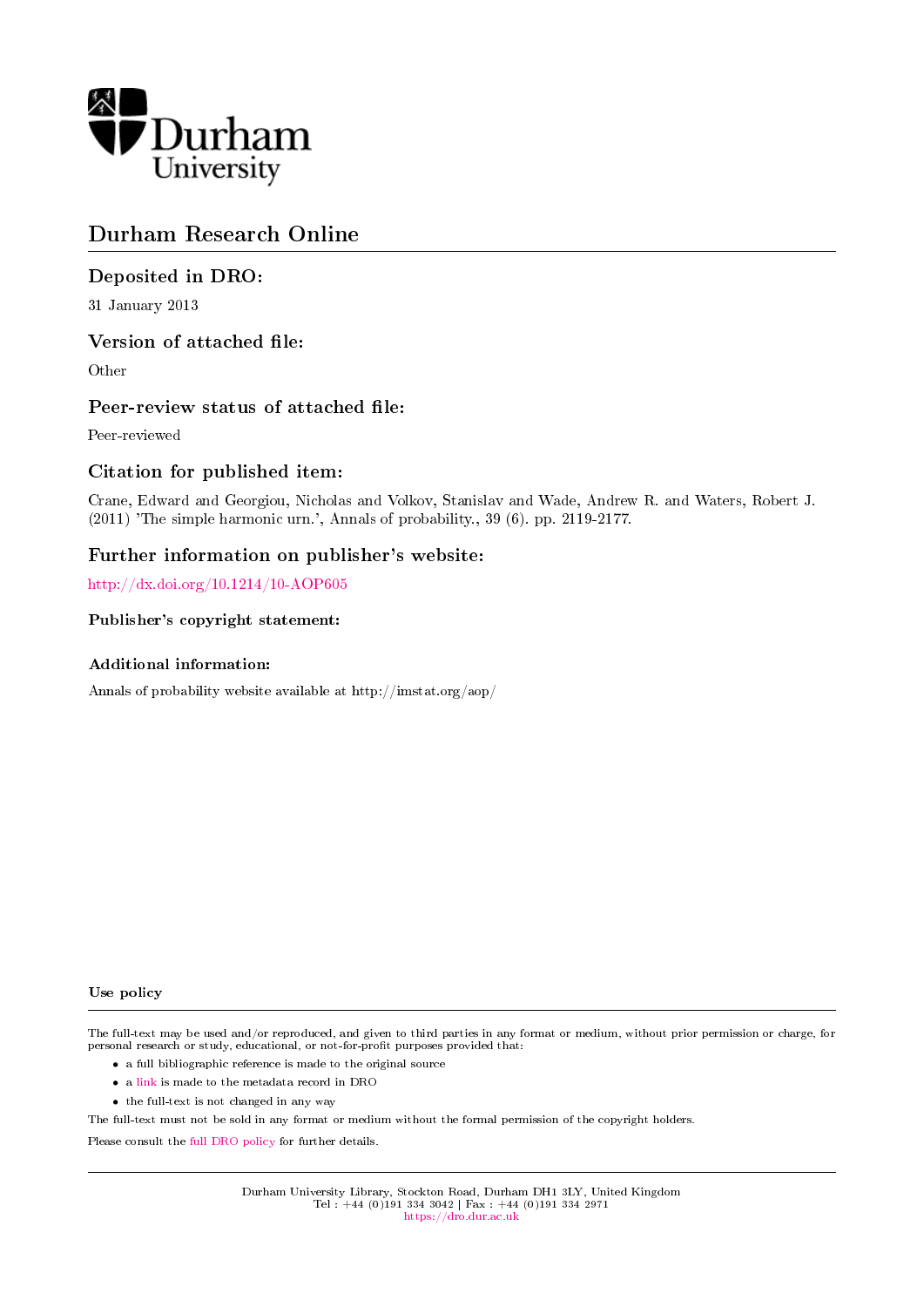# The simple harmonic urn

Edward Crane<sup>∗</sup> Nicholas Georgiou<sup>∗</sup> Stanislav Volkov†,‡ Andrew R. Wade§ Robert J. Waters<sup>∗</sup>

30 October 2009

#### Abstract

We study a generalized Pólya urn model with two types of ball. If the drawn ball is red it is replaced together with a black ball, but if the drawn ball is black it is replaced and a red ball is thrown out of the urn. When only black balls remain, the rôles of the colours are swapped and the process restarts. We prove that the resulting Markov chain is transient but that if we throw out a ball every time the colours swap, the process is positive-recurrent. We show that the embedded process obtained by observing the number of balls in the urn at the swapping times has a scaling limit that is essentially the square of a Bessel diffusion. We consider an oriented percolation model naturally associated with the urn process, and obtain detailed information about its structure, showing that the open subgraph is an infinite tree with a single end. We also study a natural continuous-time embedding of the urn process that demonstrates the relation to the simple harmonic oscillator; in this setting our transience result addresses an open problem in the recurrence theory of two-dimensional linear birth and death processes due to Kesten and Hutton. We obtain results on the area swept out by the process. We make use of connections between the urn process and birth-death processes, a uniform renewal process, the Eulerian numbers, and Lamperti's problem on processes with asymptotically small drifts; we prove some new results on some of these classical objects that may be of independent interest. For instance, we give sharp new asymptotics for the first two moments of the counting function of the uniform renewal process. Finally we discuss some related models of independent interest, including a 'Poisson earthquakes' Markov chain on the homeomorphisms of the plane.

Keywords: Urn model, recurrence classification, oriented percolation, uniform renewal process, twodimensional linear birth and death process, Bessel process, coupling, Eulerian numbers. AMS subject classification: Primary: 60J10; Secondary: 60J25, 60K05, 60K35.

### <span id="page-1-0"></span>1 Introduction

Urn models have a venerable history in probability theory, with classical contributions having been made by the Bernoullis and Laplace, among others. The modern view of many urn models is as prototypical reinforced stochastic processes. Classical urn schemes were often employed as

<sup>∗</sup>Heilbronn Institute for Mathematical Research, Department of Mathematics, University of Bristol, Bristol BS8 1TW, UK

<sup>†</sup>Department of Mathematics, University of Bristol, Bristol BS8 1TW, UK

<sup>‡</sup>Corresponding author

<sup>§</sup>Department of Mathematics and Statistics, University of Strathclyde, Glasgow G1 1XH, UK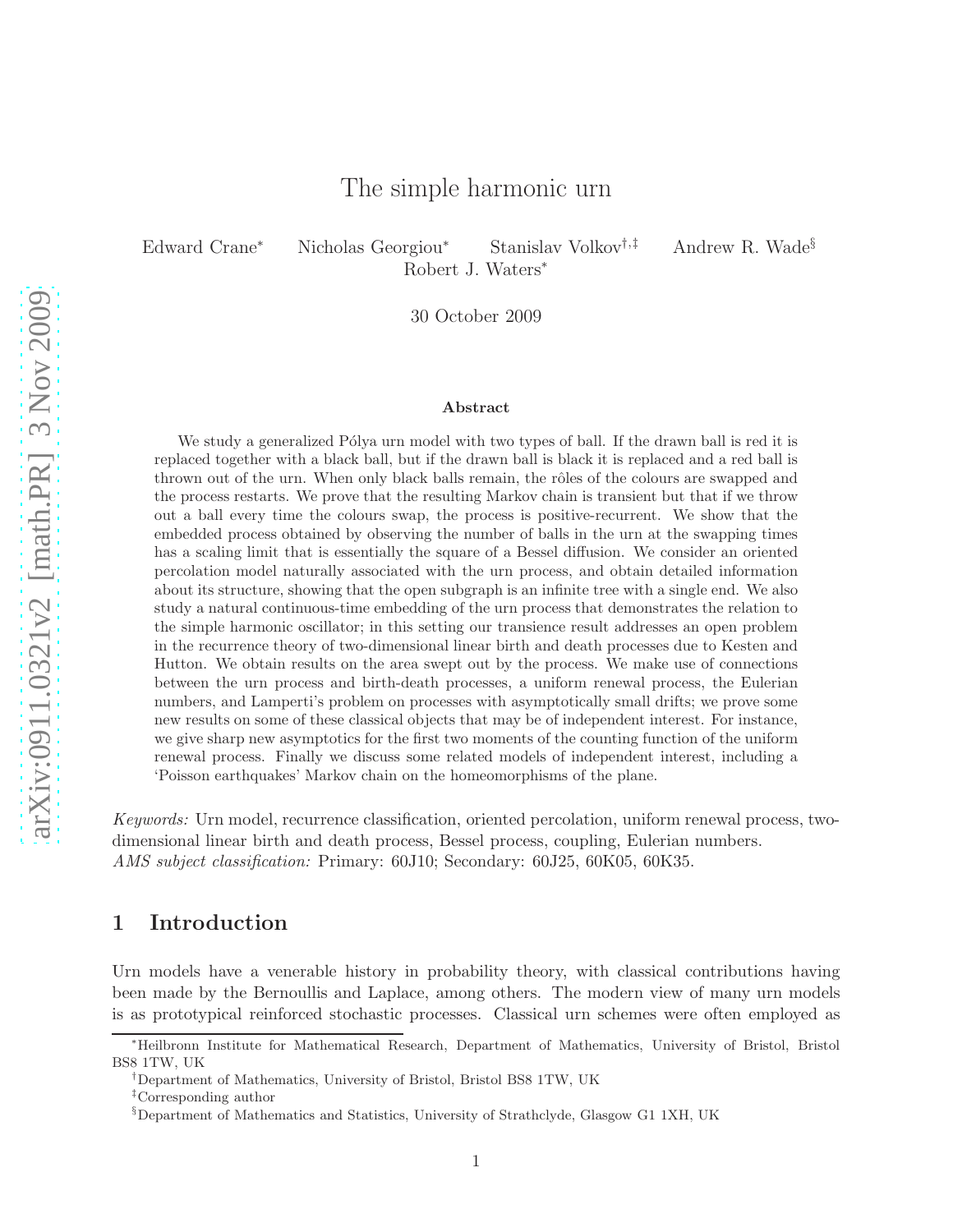'thought experiments' in which to frame statistical questions; as stochastic processes, urn models have wide-ranging applications in economics, the physical sciences, and statistics. There is a large literature on urn models and their applications — see for example the monographs [\[19,](#page-46-0) [29\]](#page-47-0) and the surveys  $[24, 33]$  $[24, 33]$  — and some important contributions have been made in the last few years: see e.g. [\[17,](#page-46-2) [13\]](#page-46-3).

A generalized Pólya urn with 2 types of ball, or 2 colours, is a discrete-time Markov chain  $(X_n, Y_n)_{n \in \mathbb{Z}_+}$  on  $\mathbb{Z}_+^2$ , where  $\mathbb{Z}_+ := \{0, 1, 2, \ldots\}$ . The possible transitions of the chain are specified by a  $2 \times 2$  reinforcement matrix  $A = (a_{ij})_{i,j=1}^2$  and the transition probabilities depend on the current state:

<span id="page-2-0"></span>
$$
\mathbb{P}((X_{n+1}, Y_{n+1}) = (X_n + a_{11}, Y_n + a_{12})) = \frac{X_n}{X_n + Y_n},
$$
  

$$
\mathbb{P}((X_{n+1}, Y_{n+1}) = (X_n + a_{21}, Y_n + a_{22})) = \frac{Y_n}{X_n + Y_n}.
$$
 (1)

This process can be viewed as an urn which at time n contains  $X_n$  red balls and  $Y_n$  black balls. At each stage, a ball is drawn from the urn at random, and then returned together with  $a_{i1}$  red balls and  $a_{i2}$  black balls, where  $i = 1$  if the chosen ball is red and  $i = 2$  if it is black.

A fundamental problem is to study the long-term behaviour of  $(X_n, Y_n)$  defined by [\(1\)](#page-2-0) or some function thereof, such as the fraction of red balls  $X_n/(X_n + Y_n)$ . In many cases, coarse asymptotics for such quantities are governed by the eigenvalues of the reinforcement matrix  $A$  (see e.g. [\[4\]](#page-46-4) or [\[5,](#page-46-5) §V.9]). However there are some interesting special cases (see e.g. [\[34\]](#page-47-2)), and analysis of finer behaviour is in several cases still an open problem.

A large body of asymptotic theory is known under various conditions on A and its eigenvalues. Often it is assumed that all  $a_{ij} \geq 0$ ; e.g.,  $A = \begin{bmatrix} 1 & 0 \\ 0 & 1 \end{bmatrix}$  specifies the *standard Pólya urn*, while  $A =$  $\begin{bmatrix} a & b \\ b & a \end{bmatrix}$  with  $a, b > 0$  specifies a *Friedman urn*.

In general, the entries  $a_{ij}$  may be negative, meaning that balls can be thrown away as well as added, but nevertheless in the literature *tenability* is usually imposed. This is the condition that regardless of the stochastic path taken by the process, it is never required to remove a ball of a colour not currently present in the urn. For example the Ehrenfest urn, which models the diffusion of a gas between two chambers of a box, is tenable despite its reinforcement matrix  $\begin{bmatrix} -1 & 1 \\ 1 & 1 \end{bmatrix}$  $1 -1$ 1 having some negative entries.

Departing from tenability, the OK Corral model is the 2-colour urn with reinforcement matrix  $\begin{bmatrix} 0 & -1 \\ -1 & 0 \end{bmatrix}$ . This model for destructive competition was studied by Williams and McIlroy [\[42\]](#page-47-3) and Kingman [\[22\]](#page-46-6) (and earlier as a stochastic version of Lanchester's combat model; see e.g. [\[41\]](#page-47-4) and references therein). Kingman and Volkov [\[23\]](#page-46-7) showed that the OK Corral model can be viewed as a time-reversed Friedman urn with  $a = 0$  and  $b = 1$ .

In this paper, we will study the 2-colour urn model with reinforcement matrix

<span id="page-2-1"></span>
$$
A = \left[ \begin{array}{cc} 0 & 1 \\ -1 & 0 \end{array} \right].
$$
 (2)

To reiterate the urn model, at each time period we draw a ball at random from the urn; if it is red, we replace it and add an additional black ball, if it is black we replace it and throw out a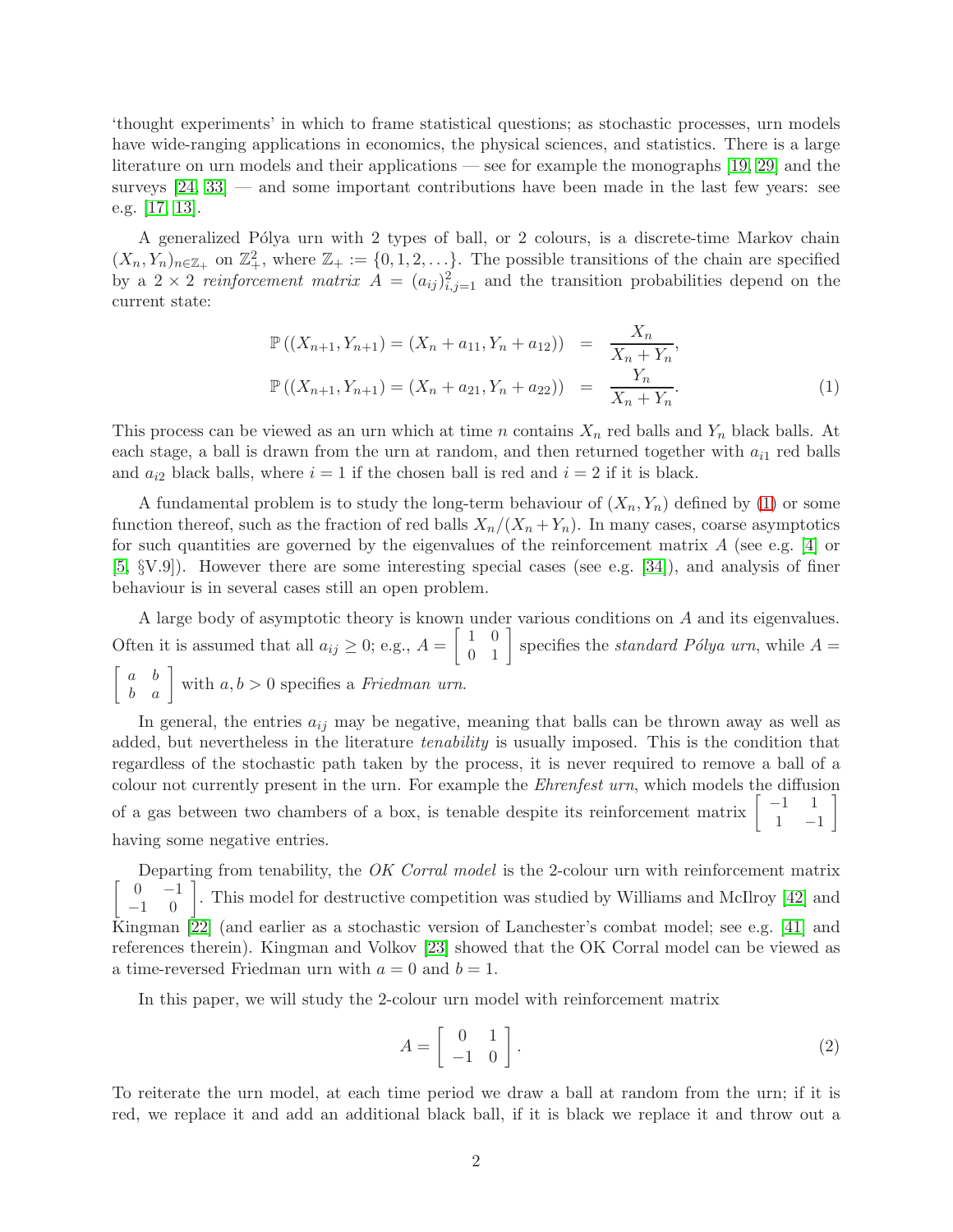

Figure 1: Two sample trajectories of the simple harmonic urn process, starting at (50, 0) and running for about 600 steps (*left*) and starting at  $(1000, 0)$  and running for 100,000 steps (*right*).

red ball. The eigenvalues of A are  $\pm i$ , corresponding to the ordinary differential equation  $\dot{\mathbf{v}} = A\mathbf{v}$ , which governs the phase diagram of the simple harmonic oscillator. This explains the name *simple* harmonic urn. Naïvely, one might hope that the behaviour of the Markov chain is closely related to the paths in the phase diagram. We will see that it is, but that the exact behaviour is somewhat more subtle.

## 2 Exact formulation of the model and main results

### 2.1 The simple harmonic urn process

The definition of the process given by the transition probabilities [\(1\)](#page-2-0) and the matrix [\(2\)](#page-2-1) only makes sense for  $X_n, Y_n \geq 0$ ; however, it is easy to see that almost surely (a.s.)  $X_n < 0$  eventually. Therefore, we reformulate the process  $(X_n, Y_n)$  rigorously as follows.

For  $z_0 \in \mathbb{N} := \{1, 2, \ldots\}$  take  $(X_0, Y_0) = (z_0, 0)$ ; we start on the positive x-axis for convenience but the choice of initial state does not affect any of our asymptotic results. For  $n \in \mathbb{Z}_+$ , given  $(X_n, Y_n) = (x, y) \in \mathbb{Z}^2 \setminus \{(0, 0)\}\)$ , we define the transition law of the process by

<span id="page-3-0"></span>
$$
(X_{n+1}, Y_{n+1}) = \begin{cases} (x, y + \operatorname{sgn}(x)), & \text{with probability } \frac{|x|}{|x| + |y|}, \\ (x - \operatorname{sgn}(y), y), & \text{with probability } \frac{|y|}{|x| + |y|}, \end{cases}
$$
(3)

where sgn(x) = -1, 0, 1 if  $x < 0$ ,  $x = 0$ ,  $x > 0$  respectively. The process  $(X_n, Y_n)_{n \in \mathbb{Z}_+}$  is an irreducible Markov chain with state-space  $\mathbb{Z}^2 \setminus \{(0,0)\}.$ 

Let  $\nu_0 := 0$ , and recursively define stopping times

$$
\nu_k := \min\{n > \nu_{k-1} : X_n Y_n = 0\}, \quad (k \in \mathbb{N}),
$$

where throughout the paper we adopt the usual convention min  $\emptyset := \infty$ . Thus  $(\nu_k)_{k \in \mathbb{N}}$  is the sequence of times at which the process visits one of the axes.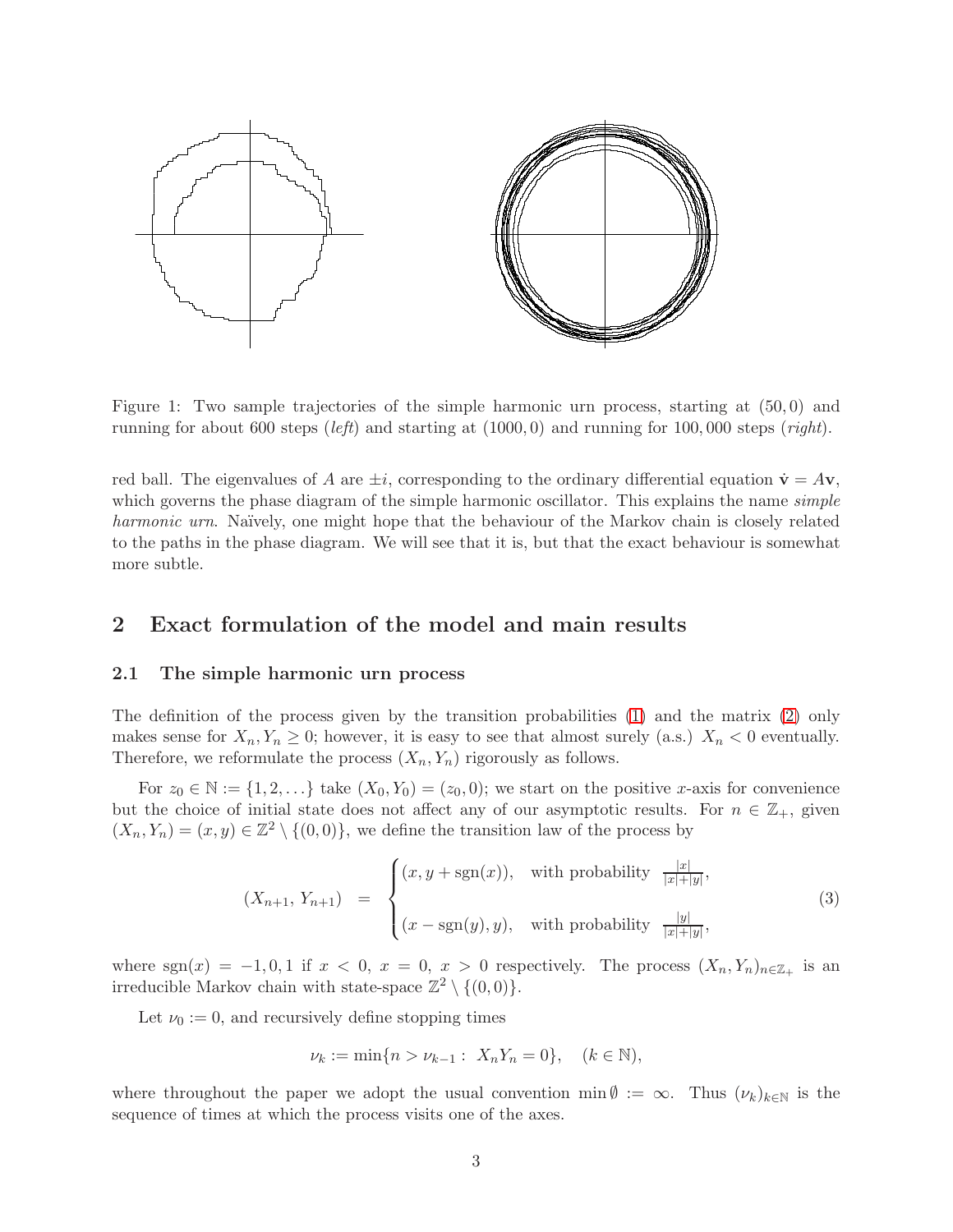It is easy to see that every  $\nu_k$  is almost surely finite. Moreover, by construction, the process  $(X_{\nu_k}, Y_{\nu_k})_{k \in \mathbb{N}}$  visits in cyclic (anticlockwise) order the half-lines  $\{y > 0\}$ ,  $\{x < 0\}$ ,  $\{y < 0\}$ ,  $\{x > 0\}$ . It is natural (and fruitful) to consider the embedded process  $(Z_k)_{k \in \mathbb{Z}_+}$  obtained by taking  $Z_0 := z_0$ and  $Z_k := |X_{\nu_k}| + |Y_{\nu_k}| \ (k \in \mathbb{N}).$ 

If  $(X_n, Y_n)$  is viewed as a random walk on  $\mathbb{Z}^2$ , the process  $Z_k$  is the embedded process of the distances from 0 at the instances of hitting the axes. To interpret the process  $(X_n, Y_n)$  as the urn model described in Section [1](#page-1-0) we need a slight modification to the description there. Starting with  $z_0$  red balls, we run the process as described in Section [1,](#page-1-0) so the process traverses the first quadrant via an up/left path until the red balls run out (i.e. we first hit the half-line  $\{y > 0\}$ ). Now we interchange the rôles of the red and black balls, and we still use  $y$  to count the black balls, but we switch to using  $-x$  to count the number of red balls. Now the process traverses the second quadrant via a left/down path until the black balls run out, and so on. In the urn model,  $Z_k$  is the number of balls remaining in the urn when the urn becomes monochromatic for the k-th time  $(k \in \mathbb{N}).$ 

The strong Markov property and the transition law of  $(X_n, Y_n)$  imply that  $Z_k$  is an irreducible Markov chain on N. Since our two Markov chains just described are irreducible, there is the usual recurrence/transience dichotomy, in that either the process is recurrent, meaning that with probability 1 it returns infinitely often to any finite subset of the state space, or it is transient, meaning that with probability 1 it eventually escapes to infinity. Our main question is whether the process  $Z_k$  is recurrent or transient. It is easy to see that, by the nature of the embedding, this also determines whether the urn model  $(X_n, Y_n)$  is recurrent or transient.

<span id="page-4-1"></span>**Theorem 2.1.** The process  $Z_k$  is transient; hence so is the process  $(X_n, Y_n)$ .

Exploiting a connection between the increments of the process  $Z_k$  and a renewal process whose inter-arrival times are uniform on  $(0, 1)$  will enable us to prove the following basic result.

<span id="page-4-2"></span>Theorem 2.2. Let  $n \in \mathbb{N}$ . Then

<span id="page-4-0"></span>
$$
\mathbb{E}\left[Z_{k+1} \mid Z_k = n\right] = n + \frac{2}{3} + O\left(e^{\alpha_1 n}\right),\tag{4}
$$

as  $n \to \infty$ , where  $\alpha_1 + \beta_1 i = -(2.088843...) + (7.461489...)$  is a root of  $\lambda - 1 + e^{-\lambda} = 0$ .

The error term in [\(4\)](#page-4-0) is sharp, and we obtain it from new (sharp) asymptotics for the uniform renewal process: see Lemma [4.5](#page-19-0) and Corollary [6.5,](#page-23-0) which improve on known results. To prove Theorem [2.1](#page-4-1) we need more than Theorem [2.2:](#page-4-2) we need to know about the second moments of the increments of  $Z_k$ , amongst other things; see Section [6.](#page-21-0) In fact we prove Theorem [2.1](#page-4-1) using martingale arguments applied to  $h(Z_k)$  for a well-chosen function h; the analysis of the function  $h(Z_k)$  rests on a recurrence relation satisfied by the transition probabilities of  $Z_k$ , which are related to the Eulerian numbers (see Section [3\)](#page-13-0).

#### <span id="page-4-3"></span>2.2 The leaky simple harmonic urn

In fact the transience demonstrated in Theorem [2.1](#page-4-1) is rather delicate, as one can see by simulating the process. To illustrate this, we consider a slight modification of the process, which we call the *leaky* simple harmonic urn. Suppose that each time the rôles of the colours are reversed, the addition of the next ball of the new colour causes one ball of the other colour to leak out of the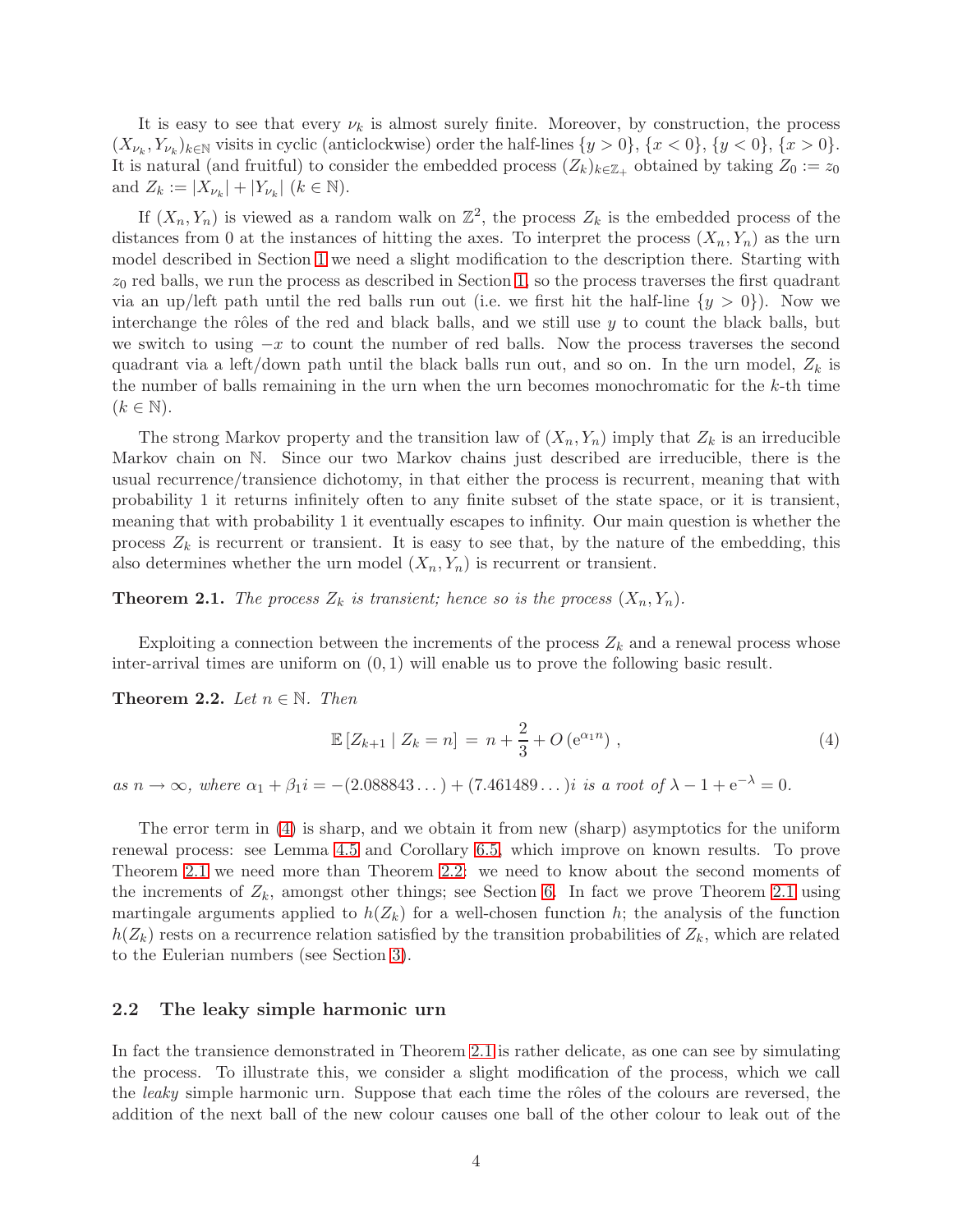urn; subsequently the usual simple harmonic urn transition law applies. If the total number of balls in the urn ever falls to one, then this modified rule causes the urn to become monochromatic at the next step, and again it contains only one ball. Thus there will only be one ball in total at all subsequent times, although it will alternate in colour. We will see that the system almost surely does reach this steady state, and the time at which it does so has finite expectation. The leaky simple harmonic urn arises naturally in the context of a percolation model associated to the simple harmonic urn process, defined in Section [2.4](#page-8-0) below.

As we did for the simple harmonic urn, we will represent the leaky urn by a Markov chain  $(X'_n, Y'_n)$ . For this version of the model, it turns out to be more convenient to start just above the axis; we take  $(X'_0, Y'_0) = (z_0, 1)$ , where  $z_0 \in \mathbb{N}$ . The distribution of  $(X'_{n+1}, Y'_{n+1})$  depends only on  $(X'_n, Y'_n) = (x, y).$ 

If  $xy \neq 0$ , the transition law is the same as that of the simple harmonic urn process. The difference is when  $x = 0$  or  $y = 0$ ; then the transition law is

$$
(X'_{n+1}, Y'_{n+1}) = (-\operatorname{sgn}(y), y - \operatorname{sgn}(y)) \quad (x = 0)
$$
  

$$
(X'_{n+1}, Y'_{n+1}) = (x - \operatorname{sgn}(x), \operatorname{sgn}(x)) \quad (y = 0).
$$

Now  $(X'_n, Y'_n)$  is a reducible Markov chain whose state-space has two communicating classes, the closed class  $\mathcal{C} = \{(x, y) \in \mathbb{Z}^2 : |x| + |y| = 1\}$  and the class  $\{(x, y) \in \mathbb{Z}^2 : |x| + |y| \ge 2\}$ ; if the process enters the closed class C it remains there for ever, cycling round the origin. Let  $\tau$  be the hitting time of the set  $\mathcal{C}$ , that is

$$
\tau := \inf \{ n \in \mathbb{Z} : |X'_n| + |Y'_n| = 1 \} .
$$

<span id="page-5-0"></span>**Theorem 2.3.** For the leaky urn,  $\mathbb{P}(\tau < \infty) = 1$ . Moreover  $\mathbb{E}[\tau^p] < \infty$  for any  $p < 4/3$ .

In contrast, Theorem [2.1](#page-4-1) implies that the analogue of  $\tau$  for the ordinary urn process has  $\mathbb{P}(\tau =$  $\infty$ ) > 0 if  $z_0 \geq 2$ .

#### <span id="page-5-2"></span>2.3 The noisy simple harmonic urn

In view of Theorems [2.1](#page-4-1) and [2.3,](#page-5-0) it is natural to ask about the properties of the hitting time  $\tau$  if at the time when the balls of one colour run out we only discard a ball of the other colour with some probability  $p \in (0, 1)$ . For which p is  $\tau$  a.s. finite? When is its expectation finite? (Answers: for  $p \ge 1/3$  and  $p > (3 + \sqrt{5})/6$  respectively; see Corollary [2.7](#page-7-0) below).

We consider the following natural generalization of the model specified by [\(3\)](#page-3-0) in order to probe more precisely the recurrence/transience transition. We call this generalization the *noisy* simple harmonic urn process. In a sense that we will describe, this model includes the leaky urn and also the intermittent leaky urn mentioned at the start of this section. The basic idea is to throw out a random number of balls at each time we are at an axis, generalizing the idea of the leaky urn. It is more convenient here to work with irreducible Markov chains, so we introduce a 'barrier' for our process. We now describe the model precisely.

Let  $\kappa, \kappa_1, \kappa_2, \ldots$  be a sequence of i.i.d. Z-valued random variables such that

<span id="page-5-1"></span>
$$
\mathbb{E}[\mathrm{e}^{\lambda|\kappa|}] < \infty,\tag{5}
$$

for some  $\lambda > 0$ , so in particular  $\mathbb{E}[\kappa]$  is finite. We now define the Markov chain  $(\tilde{X}_n, \tilde{Y}_n)_{n \in \mathbb{Z}_+}$  for the noisy urn process. As for the leaky urn, we start one step above the axis: let  $z_0 \in \mathbb{N}$ , and take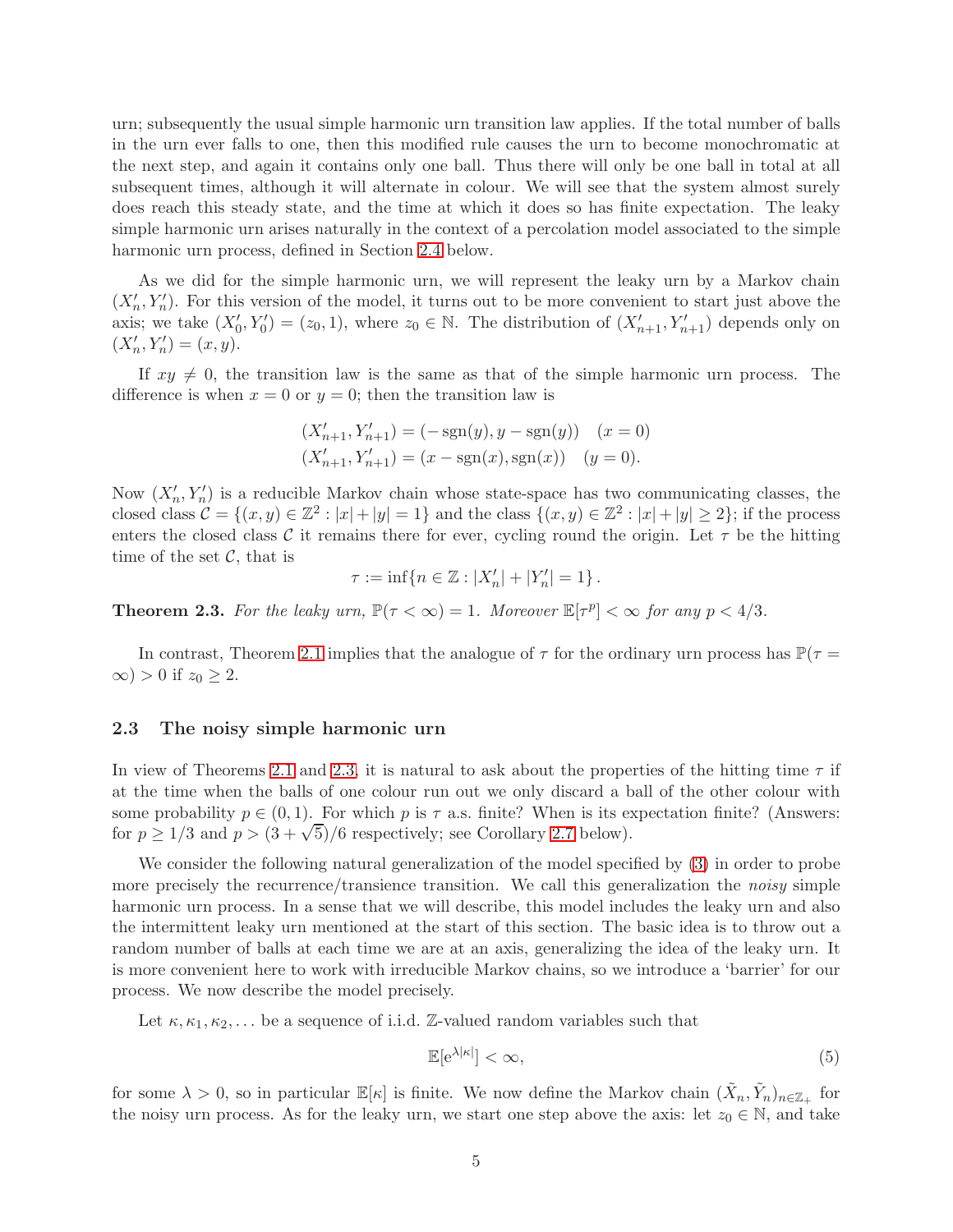$(\tilde{X}_0, \tilde{Y}_0) = (z_0, 1)$ . For  $n \in \mathbb{Z}_+$ , given  $(\tilde{X}_n, \tilde{Y}_n) = (x, y) \in \mathbb{Z}^2 \setminus \{(0, 0)\}$ , we define the transition law as follows. If  $xy \neq 0$  then

$$
(\tilde{X}_{n+1}, \tilde{Y}_{n+1}) = \begin{cases} (x, y + \text{sgn}(x)), & \text{with probability } \frac{|x|}{|x| + |y|}, \\ (x - \text{sgn}(y), y), & \text{with probability } \frac{|y|}{|x| + |y|}, \end{cases}
$$

while if  $x = 0$  or  $y = 0$  we have

$$
(\tilde{X}_{n+1}, \tilde{Y}_{n+1}) = (-\operatorname{sgn}(y), \operatorname{sgn}(y) \max(1, |y| - \kappa_n)) \quad (x = 0),
$$
  

$$
(\tilde{X}_{n+1}, \tilde{Y}_{n+1}) = (\operatorname{sgn}(x) \max(1, |x| - \kappa_n), \operatorname{sgn}(x)) \quad (y = 0).
$$

In other words, the transition law is the same as [\(3\)](#page-3-0) except when the process is on an axis at time n, in which case instead of just moving one step away in the anticlockwise perpendicular direction it also moves an additional distance  $\kappa_n$  parallel to the axis towards the origin (stopping distance 1 away if it would otherwise reach the next axis or overshoot). Then  $(\tilde{X}_n, \tilde{Y}_n)_{n \in \mathbb{Z}_+}$  is an irreducible Markov chain on  $\mathbb{Z}^2 \setminus \{(0,0)\}.$  The case where  $\mathbb{P}(\kappa = 0) = 1$  corresponds to the original process  $(X_n, Y_n)$  starting one unit later in time.

A fundamental random variable is the first passage time to within distance 1 of the origin:

$$
\tau := \min\{n \in \mathbb{Z}_+ : |\tilde{X}_n| + |\tilde{Y}_n| = 1\} = \min\{n \in \mathbb{Z}_+ : (\tilde{X}_n, \tilde{Y}_n) \in \mathcal{C}\}.
$$

Define a sequence of stopping times  $\tilde{\nu}_k$  by setting  $\tilde{\nu}_0 := -1$  and for  $k \in \mathbb{N}$ 

$$
\tilde{\nu}_k := \min\{n > \tilde{\nu}_{k-1} : \tilde{X}_n \tilde{Y}_n = 0\}.
$$

As an analogue of  $Z_k$ , set  $\tilde{Z}_0 := z_0$  and for  $k \in \mathbb{N}$  define

$$
\tilde{Z}_k := \max\{|\tilde{X}_{1+\tilde{\nu}_k}|, |\tilde{Y}_{1+\tilde{\nu}_k}|\} = |\tilde{X}_{1+\tilde{\nu}_k}| + |\tilde{Y}_{1+\tilde{\nu}_k}| - 1;
$$

then  $(\tilde{Z}_k)_{k \in \mathbb{Z}_+}$  is an irreducible Markov chain on N. Define the return-time to the state 1 by

<span id="page-6-1"></span>
$$
\tau_q := \min\{k \in \mathbb{N} : \tilde{Z}_k = 1\},\tag{6}
$$

where the subscript  $q$  signifies the fact that a time unit is one traversal of a quadrant here. By our embedding,  $\tau = \tilde{\nu}_{\tau_q}$ .

Note that in the case  $\mathbb{P}(\kappa = 0) = 1$ ,  $(\tilde{Z}_k)_{k \in \mathbb{Z}_+}$  has the same distribution as the original  $(Z_k)_{k \in \mathbb{Z}_+}$ . The noisy urn with  $\mathbb{P}(\kappa = 1) = 1$  coincides with the leaky urn described in Section [2.2](#page-4-3) up until the time  $\tau$  (at which point the leaky urn becomes trapped in C). Similarly the embedded process  $\tilde{Z}_k$ with  $\mathbb{P}(\kappa = 1) = 1$  coincides with the process of distances from the origin of the leaky urn at the times that it visits the axes, up until time  $\tau_q$  (at which point the leaky urn remains at distance 1 forever). Thus in the  $\mathbb{P}(\kappa = 1) = 1$  cases of all the results that follow in this section,  $\tau$  and  $\tau_q$  can be taken to be defined in terms of the leaky urn  $(X'_n, Y'_n)$ .

The next result thus includes Theorem [2.1](#page-4-1) and the first part of Theorem [2.3](#page-5-0) as special cases.

<span id="page-6-0"></span>**Theorem 2.4.** Suppose that  $\kappa$  satisfies [\(5\)](#page-5-1). Then the process  $\tilde{Z}_k$  is

(i) transient if  $\mathbb{E}[\kappa] < 1/3$ ;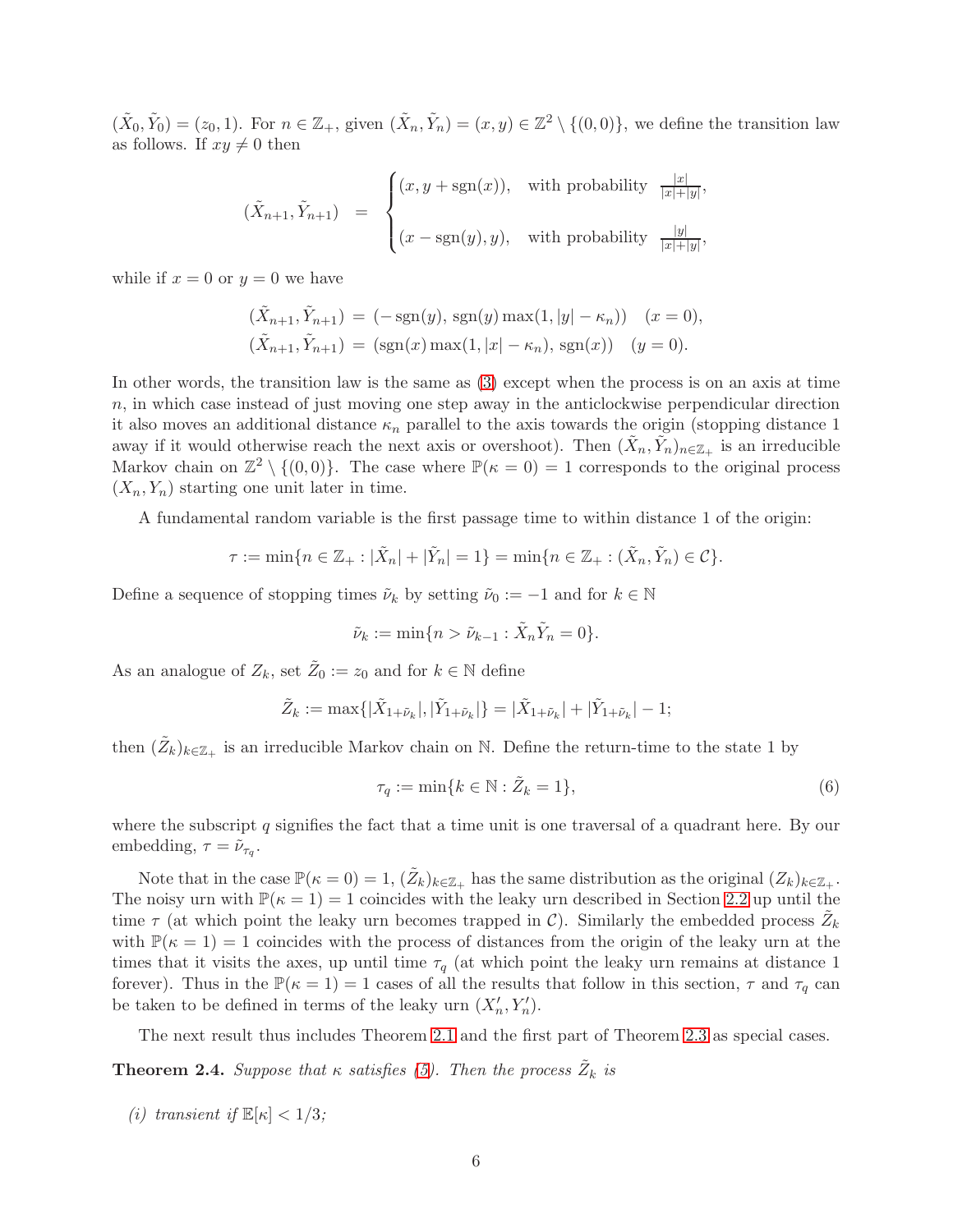- (ii) null-recurrent if  $1/3 \leq \mathbb{E}[\kappa] \leq 2/3$ ;
- (iii) positive-recurrent if  $\mathbb{E}[\kappa] > 2/3$ .

Of course, part (i) means that  $\mathbb{P}(\tau_q < \infty) < 1$ , part (ii) that  $\mathbb{P}(\tau_q < \infty) = 1$  but  $\mathbb{E}[\tau_q] = \infty$ , and part (iii) that  $\mathbb{E}[\tau_q]<\infty$ . We can in fact obtain more information about the tails of  $\tau_q$ :

<span id="page-7-1"></span>**Theorem 2.5.** Suppose that  $\kappa$  satisfies [\(5\)](#page-5-1) and  $\mathbb{E} \kappa \geq 1/3$ . Then

 $\mathbb{E}[\tau_q^p] < \infty \quad (p < 3\mathbb{E}[\kappa]-1); \quad \mathbb{E}[\tau_q^p] = \infty \quad (p > 3\mathbb{E}[\kappa]-1).$ 

It should be possible, with some extra work, to show that  $\mathbb{E}[\tau_q^p] = \infty$  when  $p = 3\mathbb{E}[\kappa] - 1$ , using the sharper results of [\[2\]](#page-45-0) in place of those from [\[3\]](#page-45-1) that we use below in the proof of Theorem [2.5.](#page-7-1) Here we prove only that in the special case where  $\mathbb{P}(\kappa = 1) = 1$  we have  $\mathbb{E}[\tau_q^2] = \infty$ , as a consequence of arguments involving the percolation model discussed in Section [2.4:](#page-8-0) see Corollary [2.11](#page-8-1) below.

In the recurrent case, it is of interest to obtain more detailed results on the tail of  $\tau$  (note that there is a change of time between  $\tau$  and  $\tau_q$ ). We obtain the following upper bounds. We believe these are sharp, but proving tight lower bounds needs quite a lot more work, which we do not pursue here. Trivially, since  $\tilde{\nu}_k \geq k$  a.s., we have  $\tau \geq \tau_q$  a.s., so the 'infinite' part of Theorem [2.5](#page-7-1) immediately carries over to  $\tau$ , but we do not expect it to be sharp in this case.

<span id="page-7-2"></span>**Theorem 2.6.** Suppose that  $\kappa$  satisfies [\(5\)](#page-5-1).

- (i) Suppose  $1/3 \leq \mathbb{E}[\kappa] \leq 2/3$ . Then  $\mathbb{E}[\tau^p] < \infty$  if  $p < \frac{3\mathbb{E}[\kappa]-1}{2}$ .
- (ii) Suppose  $\mathbb{E}[\kappa] > 2/3$ . Then  $\mathbb{E}[\tau^p] < \infty$  if  $p < \frac{3\mathbb{E}[\kappa]-1)^2}{3\mathbb{E}[\kappa]}$ .

Theorems [2.4](#page-6-0) and [2.6](#page-7-2) have an immediate corollary for the noisy urn process  $(\tilde{X}_n, \tilde{Y}_n)$ .

<span id="page-7-0"></span>**Corollary 2.7.** Suppose that  $\kappa$  satisfies [\(5\)](#page-5-1). The noisy simple harmonic urn process  $(\tilde{X}_n, \tilde{Y}_n)$  is recurrent if  $\mathbb{E}[\kappa] \geq 1/3$  and transient if  $\mathbb{E}[\kappa] < 1/3$ . Moreover, the process is null-recurrent if  $1/3 \leq \mathbb{E}[\kappa] \leq 2/3$  and positive-recurrent if  $\mathbb{E}[\kappa] > (3 + \sqrt{5})/6 \approx 0.87$ .

We also study the distributional limiting behaviour of  $\tilde{Z}_k$  in the appropriate scaling regime when  $\mathbb{E}[\kappa] < 2/3$ . Again the case  $\mathbb{P}(\kappa = 0) = 1$  reduces to the original  $Z_k$ .

<span id="page-7-3"></span>**Theorem 2.8.** Suppose that  $\kappa$  satisfies [\(5\)](#page-5-1) and that  $\mathbb{E}[\kappa] < 2/3$ . Let  $(D_t)_{t\in[0,1]}$  be a diffusion process taking values in  $\mathbb{R}_+ := [0, \infty)$  with  $D_0 = 0$  and infinitesimal mean  $\mu(x)$  and variance  $\sigma^2(x)$ given for  $x \in \mathbb{R}_+$  by

$$
\mu(x) = \frac{2}{3} - \mathbb{E}[\kappa], \quad \sigma^2(x) = \frac{2}{3}x.
$$

Then as  $n \to \infty$ 

$$
(n^{-1}\tilde{Z}_{nt})_{t\in[0,1]}\to (D_t)_{t\in[0,1]},
$$

where the convergence is in the sense of finite-dimensional distributions. Up to multiplication by a scalar,  $D_t$  is the square of a Bessel process with parameter  $4 - 6\mathbb{E}[\kappa] > 0$ .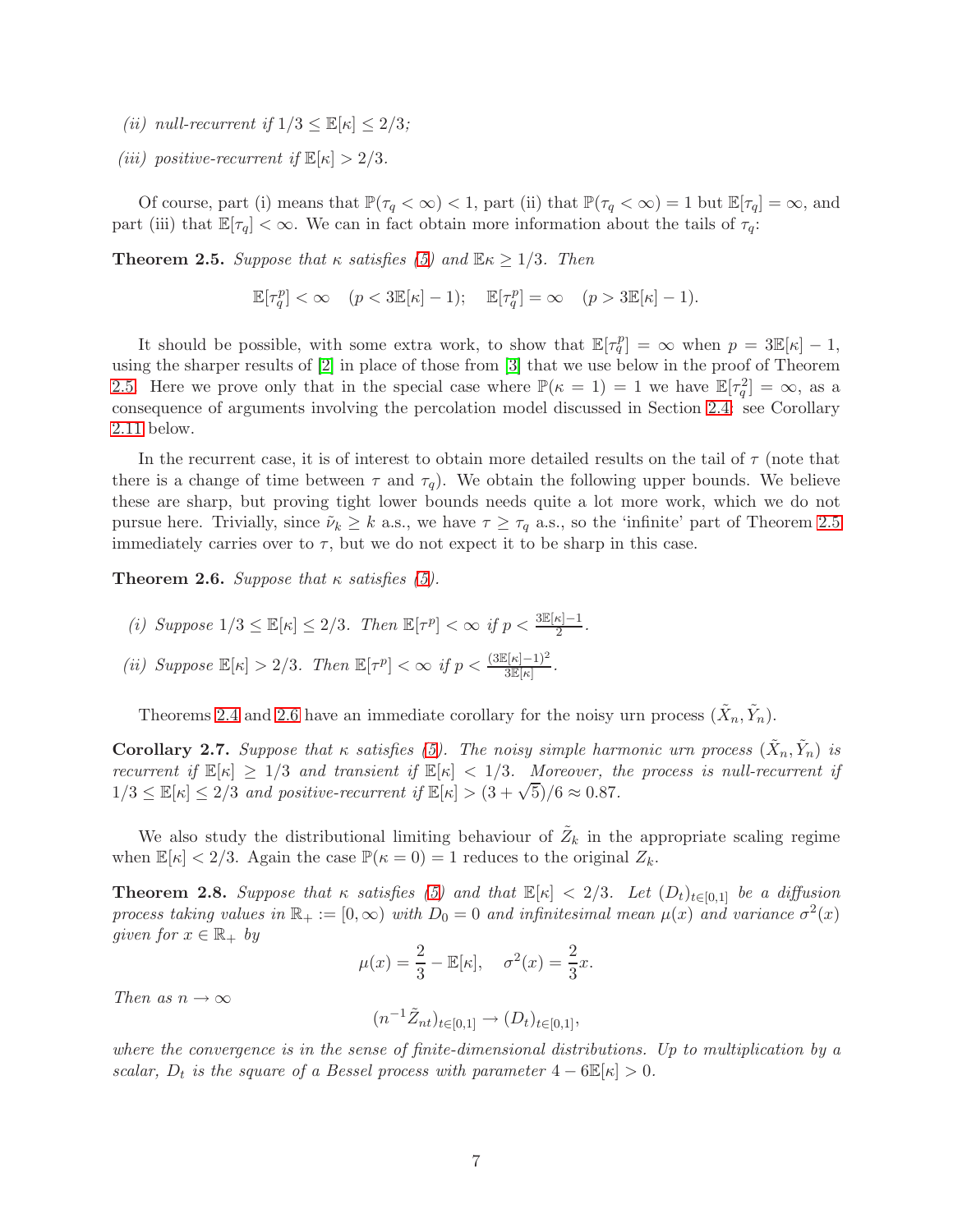Since a Bessel process with parameter  $\gamma \in \mathbb{N}$  has the same law as the norm of a  $\gamma$ -dimensional Brownian motion, Theorem [2.8](#page-7-3) says, for example, that if  $\mathbb{E}[\kappa] = 0$  (e.g., for the original urn process) the scaling limit of  $\tilde{Z}_t$  is a scalar multiple of the norm-square of 4-dimensional Brownian motion, while if  $\mathbb{E}[\kappa] = 1/2$  the scaling limit is a scalar multiple of the square of one-dimensional Brownian motion.

To finish this section, consider the area swept out by the path of the noisy simple harmonic urn on its first excursion (i.e., up to time  $\tau$ ). Additional motivation for studying this random quantity is provided by the percolation model of Section [2.4.](#page-8-0) Formally, for  $n \in \mathbb{N}$  let  $T_n$  be the area of the triangle with vertices  $(0,0)$ ,  $(\tilde{X}_{n-1}, \tilde{Y}_{n-1})$ , and  $(\tilde{X}_n, \tilde{Y}_n)$ , and define  $A := \sum_{n=1}^{\tau} T_n$ .

<span id="page-8-2"></span>**Theorem 2.9.** Suppose that  $\kappa$  satisfies [\(5\)](#page-5-1).

- (i) Suppose that  $\mathbb{E}[\kappa] < 1/3$ . Then  $\mathbb{P}(A = \infty) > 0$ .
- (ii) Suppose that  $1/3 \leq \mathbb{E}[\kappa] \leq 2/3$ . Then  $\mathbb{E}[A^p] < \infty$  for  $p < \frac{3\mathbb{E}[\kappa]-1}{3}$ .
- (iii) Suppose that  $\mathbb{E}[\kappa] > 2/3$ . Then  $\mathbb{E}[A^p] < \infty$  for  $p < \frac{3\mathbb{E}[\kappa]-1)^2}{3\mathbb{E}[\kappa]+1}$ .

In particular, part (iii) gives us information about the leaky urn model, which corresponds to the case where  $\mathbb{P}(\kappa = 1) = 1$ , at least up until the hitting time of the closed cycle; we can still make sense of the area swept out by the leaky urn up to this hitting time. We then have  $\mathbb{E}[A^p] < \infty$  for  $p < 1$ , a result of significance for the percolation model of the next section. We believe that the bounds in Theorem [2.9](#page-8-2) are tight. We prove this in the case  $\mathbb{P}(\kappa = 1) = 1$ .

<span id="page-8-3"></span>**Theorem 2.10.** Suppose  $\mathbb{P}(\kappa = 1) = 1$  (or equivalently take the leaky urn). Then  $\mathbb{E}[A] = \infty$ .

We show that Theorem [2.10](#page-8-3) has the following consequence that plugs a gap in Theorem [2.5.](#page-7-1)

<span id="page-8-1"></span><span id="page-8-0"></span>**Corollary 2.11.** Suppose  $\mathbb{P}(\kappa = 1) = 1$  (or equivalently take the leaky urn). Then  $\mathbb{E}[\tau_q^2] = \infty$ .

#### 2.4 A percolation model

Associated to the simple harmonic urn is a percolation model which we describe in this section. The percolation model, as well as being of interest in its own right, couples many different instances of the simple harmonic urn, and gives rise naturally to an instance of the leaky version of the urn in terms of the planar dual percolation model. Our results on the simple harmonic urn will enable us to establish some interesting properties of the percolation model.

The simple harmonic urn can be viewed as a spatially inhomogeneous random walk on a directed graph whose vertices are  $\mathbb{Z}^2 \setminus \{(0,0)\}$ ; we make this statement more precise shortly. In this section we will view the simple harmonic urn process not as a random path through a predetermined directed graph but as a deterministic path through a random directed graph. To do this it is helpful to consider a slightly larger state-space which keeps track of the number of times that the urn's path has wound around the origin. We construct this state-space as the vertex set of a graph G that is embedded in the Riemann surface  $\mathcal R$  of the complex logarithm, which is the universal cover of  $\mathbb{R}^2 \setminus \{(0,0)\}.$  To construct G, we take the usual square-grid lattice and delete the vertex at the origin to obtain a graph on the vertex set  $\mathbb{Z}^2 \setminus \{(0,0)\}$ . Make this into a directed graph by orienting each edge in the direction of increasing argument; the paths of the simple harmonic urn only ever traverse edges in this direction. Leave undirected those edges along any of the co-ordinate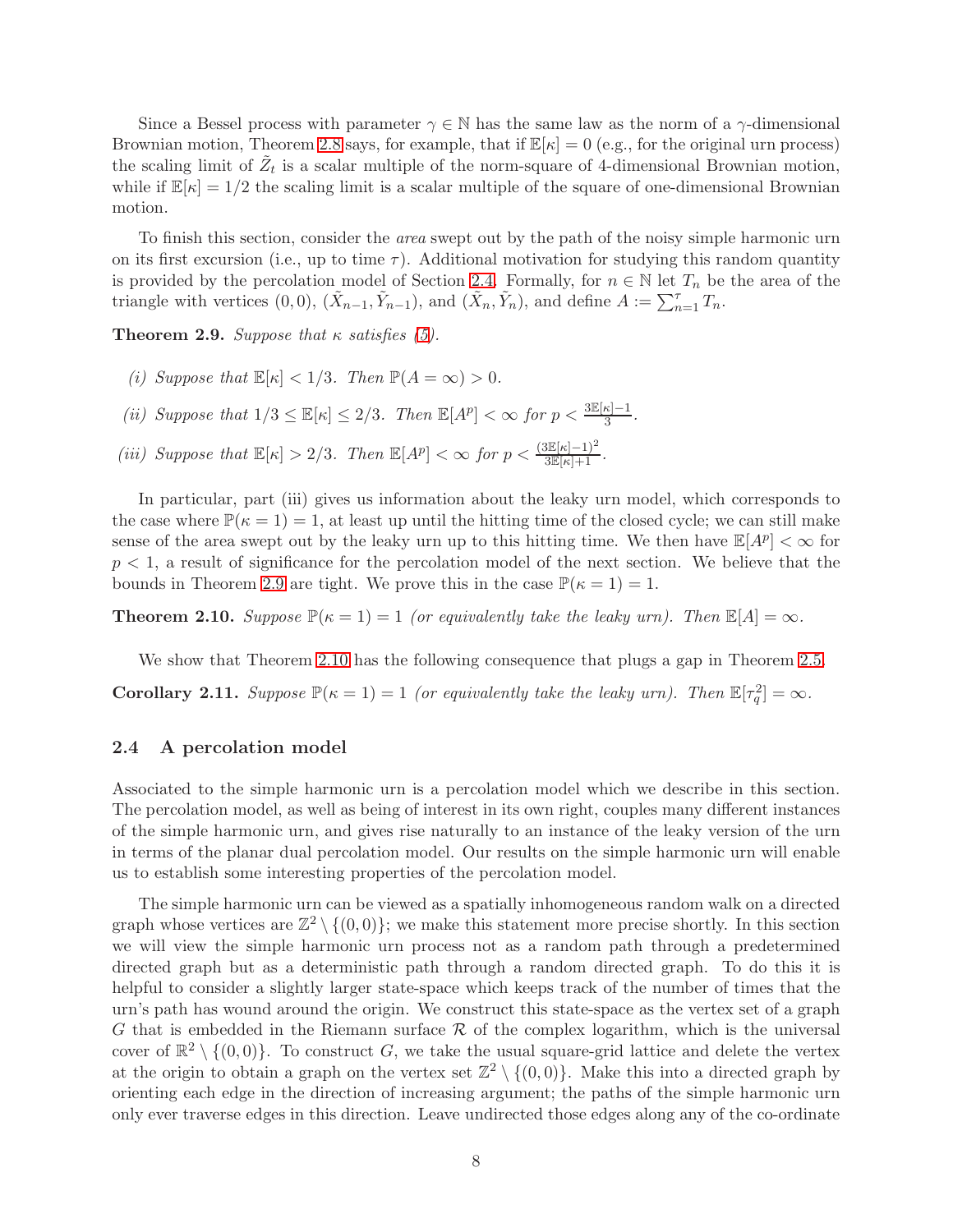

Figure 2: Simulated realizations of the simple harmonic urn percolation model: on a single sheet of  $\mathcal R$  (left) and on a larger section (right).

axes; the paths of the simple harmonic urn never traverse these edges. Finally, we let  $G$  be the lift of this graph to the covering surface  $\mathcal{R}$ .

We will interpret a path of the simple harmonic urn as the unique oriented path from some starting vertex through a random subgraph  $H$  of  $G$ . For each vertex  $v$  of  $G$  the graph  $H$  has precisely one of the out-edges from v that are in G. If the projection of v to  $\mathbb{Z}^2$  is  $(x, y)$ , then the graph H contains the edge from v that projects onto the edge from  $(x, y)$  to  $(x - \text{sgn}(y), y)$  with probability  $|y|/(|x| + |y|)$ , and otherwise it contains the edge from v that projects onto the edge from  $(x, y)$  to  $(x, y + sgn(x))$ . These choices are to be made independently for all vertices v of G. In particular H does not have any edges that project onto either of the co-ordinate axes. The random directed graph  $H$  is an oriented percolation model that encodes a coupling of many different paths of the simple harmonic urn. To make this precise, let  $v_0$  be any vertex of G. Then there is a unique oriented path  $v_0, v_1, v_2, \ldots$  through H. That is,  $(v_i, v_{i+1})$  is an edge of H for each  $i \geq 0$ . Let the projection of  $v_i$  from R to  $\mathbb{R}^2$  be the point  $(X_i, Y_i)$ . Then the sequence  $(X_i, Y_i)_{i=0}^{\infty}$  is a sample of the simple harmonic urn process. If  $w_0$  is another vertex of  $G$ , with unique oriented path  $w_0, w_1, w_2, \ldots$ , then its projection to  $\mathbb{Z}^2$  is also a sample path of the simple harmonic urn process, but we will show (see Theorem [2.12](#page-10-0) below) that with probability one the two paths eventually couple, which is to say that there exist random finite  $m \geq 0$  and  $n \geq 0$  such that for all  $i \geq 0$ we have  $v_{i+m} = w_{i+n}$ . Thus the percolation model encodes many coalescing copies of the simple harmonic urn process. Next we show that it also encodes many copies of the leaky urn of Section [2.2.](#page-4-3)

We construct another random graph  $H'$  that is the dual percolation model to  $H$ . We begin with the planar dual of the square-grid lattice, which is another square-grid lattice with vertices at the points  $(m+1/2,n+1/2), m,n \in \mathbb{Z}$ . We orient all the edges in the direction of decreasing argument, and lift to the covering surface  $R$  to obtain the dual graph  $G'$ . Now let  $H'$  be the directed subgraph of  $G'$  that consists of all those edges of  $G'$  that do not cross an edge of H. It turns out that  $H'$  can be viewed as an oriented percolation model that encodes a coupling of many different paths of the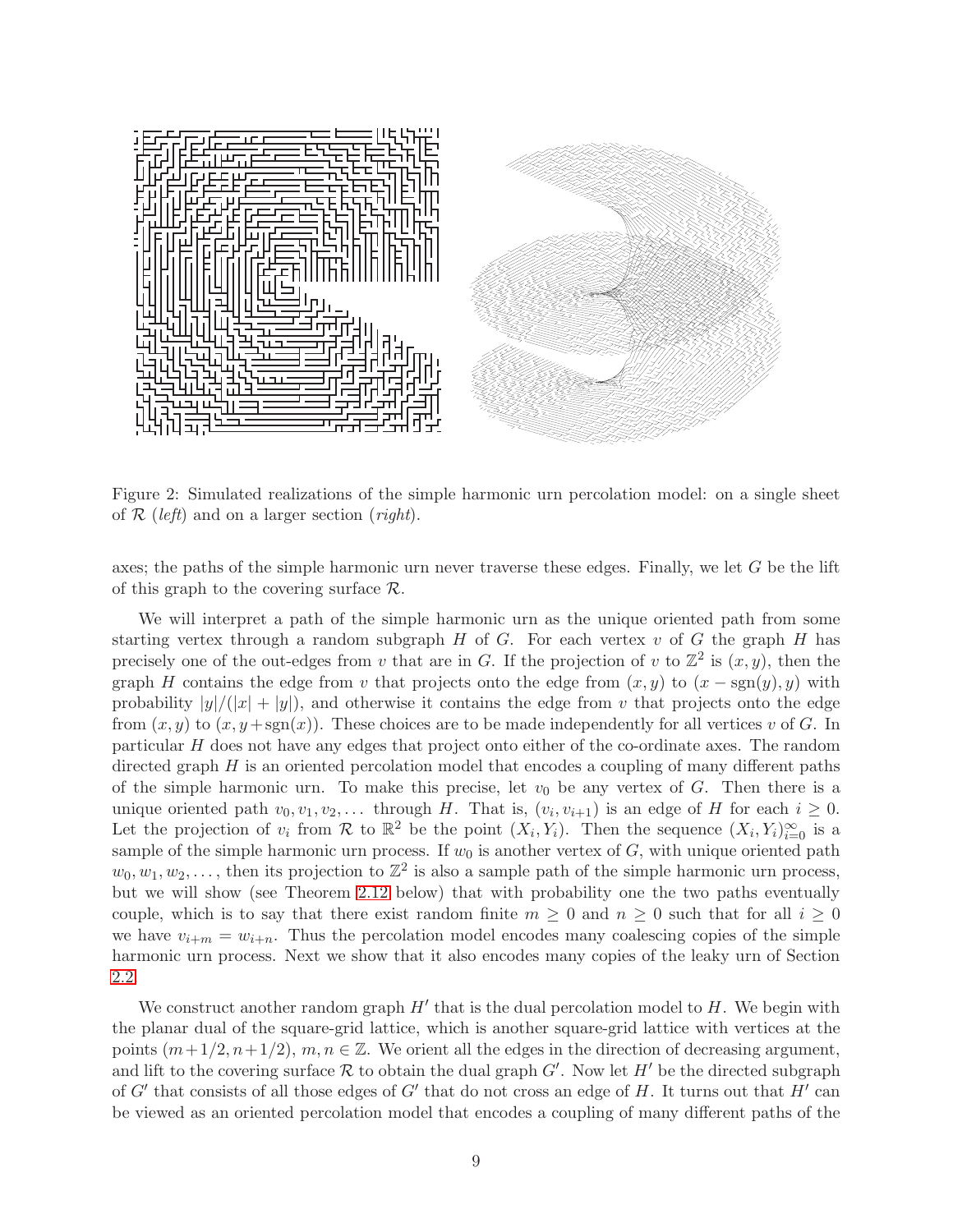leaky simple harmonic urn.

To explain this, we define a mapping  $\Phi$  from the vertices of G' to  $\mathbb{Z}^2$ . Let  $(x, y)$  be the coordinates of the projection of  $v \in G'$  to the shifted square lattice  $\mathbb{Z}^2 + (1/2, 1/2)$ . Then

$$
\Phi(v) = \left(x + \frac{1}{2}\operatorname{sgn} y, -(y - \frac{1}{2}\operatorname{sgn} x)\right).
$$

Thus we project from  $\mathcal R$  to  $\mathbb R^2$ , move to the nearest lattice point in the clockwise direction, and then reflect in the x-axis. If  $v_0$  is any vertex of H', there is a unique oriented path  $v_0, v_1, v_2, \ldots$ through H', this time winding clockwise. Take  $v_0 = (z_0 - 1/2, 1/2)$ . A little thought shows that the sequence  $(X'_i, Y'_i) = \Phi(v_i)$  has the distribution of the leaky simple harmonic urn process. This is because the choice of edge in  $H'$  from  $v$  is determined by the choice of edge in  $H$  from the nearest point of G in the clockwise direction. The map  $\Phi$  is not quite a graph homomorphism onto the square lattice because of its behaviour at the axes; e.g., it sends  $(3\frac{1}{2}, \frac{1}{2})$  $(\frac{1}{2})$  and  $(3\frac{1}{2}, -\frac{1}{2})$  to  $(4, 0)$  and  $(3, 1)$  respectively. The decrease of 1 in the x-co-ordinate corresponds to the leaked ball in the leaky urn model. If some  $v_i$  has projection  $(x_i, y_i)$  with  $|x_i| + |y_i| = 1$ , then the same is true of all subsequent vertices in the path. This corresponds to the closed class  $C$ .

From results on our urn processes, we will deduce the following quite subtle properties of the percolation model H. Let  $I(v)$  denote the number of vertices in the *in-graph* of the vertex v in H, which is the subgraph of  $H$  induced by all vertices from which it is possible to reach  $v$  by following an oriented path.

<span id="page-10-0"></span>**Theorem 2.12.** Almost surely, the random oriented graph H is, ignoring orientations, an infinite tree with a single semi-infinite end in the out direction. In particular, for any v,  $I(v) < \infty$  a.s. and moreover  $\mathbb{E}[I(v)^p] < \infty$  for any  $p < 1$ ; however,  $\mathbb{E}[I(v)] = \infty$ .

The dual graph H' is also an infinite tree a.s., with a single semi-infinite end in the out direction. It has a doubly-infinite oriented path and the in-graph of any vertex not on this path is finite a.s.

#### <span id="page-10-1"></span>2.5 A continuous-time fast embedding of the simple harmonic urn

There is a natural continuous-time embedding of the simple harmonic urn process. Let  $(A(t),B(t))_{t\in\mathbb{R}_+}$ be a  $\mathbb{Z}^2$ -valued continuous-time Markov chain with  $A(0) = a_0, B(0) = b_0$ , and transition rates

$$
\mathbb{P}(A(t+dt) = A(t) - \text{sgn}(B(t))) = |B(t)|dt,
$$
  

$$
\mathbb{P}(B(t+dt) = B(t) + \text{sgn}(A(t))) = |A(t)|dt.
$$

Given that  $(A(t),B(t)) = (a,b)$ , the wait until the next jump after time t is an exponential random variable with mean  $1/(|a|+|b|)$ . The next jump is a change in the first co-ordinate with probability  $|b|/(|a|+|b|)$ , so the process considered at its sequence of jump times does indeed follow the law of the simple harmonic urn. Note that the process does not explode in finite time since the jump rate at  $(a, b)$  is  $|a| + |b|$ ,  $|X_n| + |Y_n| = O(n)$  (as jumps are of size 1), and so  $\sum_n (|X_n| + |Y_n|)^{-1} = \infty$  a.s..

The process  $(A(t),B(t))$  is an example of a two-dimensional linear birth and death process. The recurrence classification of such processes defined on  $\mathbb{Z}_+^2$  was studied by Kesten [\[21\]](#page-46-8) and Hutton [\[16\]](#page-46-9). Our case (which has  $B_{1,1} + B_{2,2} = 0$  in their notation) was not covered by the results in [\[21,](#page-46-8) [16\]](#page-46-9); Hutton remarks [\[16,](#page-46-9) p. 638] that "we do not yet know whether this case is recurrent or transient." In the  $\mathbb{Z}_+^2$  setting of [\[21,](#page-46-8) [16\]](#page-46-9), the boundaries of the quadrant would become absorbing in our case. The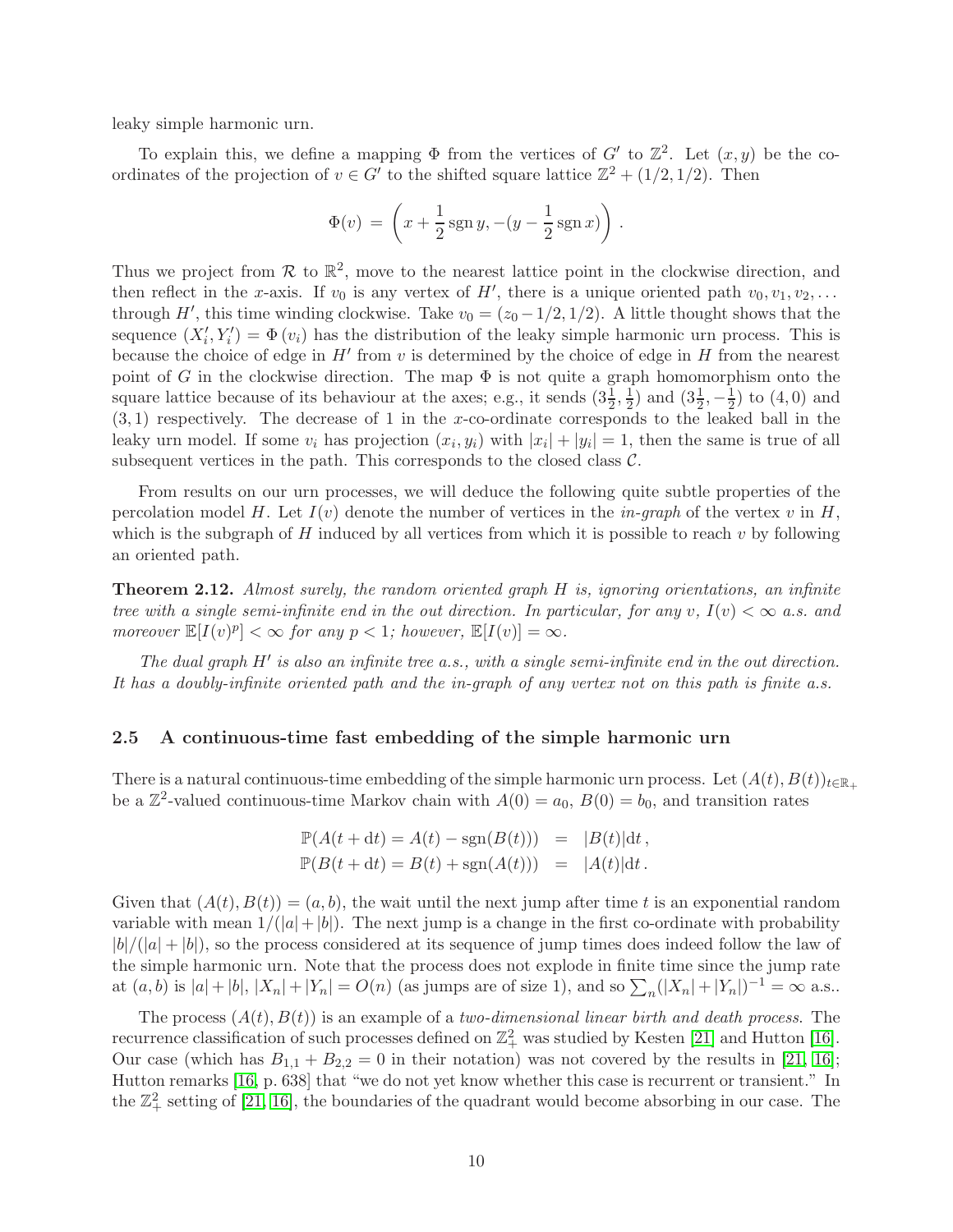model on  $\mathbb{Z}^2$  considered here thus seems a natural setting in which to pose the recurrence/transience question left open by [\[21,](#page-46-8) [16\]](#page-46-9). Our Theorem [2.1](#page-4-1) implies that  $(A(t),B(t))$  is in fact transient.

We call  $(A(t),B(t))$  the fast embedding of the urn since typically many jumps occur in unit time (the process jumps faster the farther away from the origin it is). There is another continuous-time embedding of the urn model that is also very useful in its analysis, the slow embedding described in Section [3](#page-13-0) below.

The mean of the process  $(A(t),B(t))$  precisely follows the simple harmonic oscillation suggested by the name of the model. This fact is most neatly expressed in the complex plane C. Recall that a complex martingale is a complex-valued stochastic process whose real and imaginary parts are both martingales.

<span id="page-11-2"></span>**Lemma 2.13.** The process  $(M_t)_{t \in \mathbb{R}_+}$  defined by

$$
M_t := e^{-it} \left( A(t) + iB(t) \right)
$$

is a complex martingale. In particular, for  $t > t_0$  and  $z \in \mathbb{C}$ 

$$
\mathbb{E}[A(t) + iB(t) | A(t_0) + iB(t_0) = z] = ze^{i(t-t_0)}.
$$

Another interesting fact is that the continuous-time Markov chain  $(A(t),B(t))$  admits a constant invariant measure, as can be seen directly from the definition. This fact is closely related to the 'simple harmonic flea circus' that we describe in Section [10.1.](#page-38-0)

Returning to the dynamics of the process, what is the expected time taken to traverse a quadrant in the fast continuous-time embedding? Define  $\tau_f := \inf\{t \in \mathbb{R}_+ : A(t) = 0\}$ . We use the notation  $\mathbb{P}_n(\cdot)$  for  $\mathbb{P}(\cdot | A(0) = n, B(0) = 0)$ , and similarly for  $\mathbb{E}_n$ . Numerical calculations strongly suggest the following:

<span id="page-11-0"></span>**Conjecture 2.14.** Let  $n \in \mathbb{N}$ . With  $\alpha_1 \approx -2.0888$  as in Theorem [2.2](#page-4-2) above, as  $n \to \infty$ ,

$$
\mathbb{E}_n[\tau_f] = \pi/2 + O(e^{\alpha_1 n}/\sqrt{n}).
$$

We present a possible approach to the resolution of Conjecture [2.14](#page-11-0) in Section [9.3;](#page-36-0) it turns out that  $\mathbb{E}_n[\tau_f]$  can be expressed as a rational polynomial of degree *n* evaluated at e. The best result that we have been able to prove along the lines of Conjecture [2.14](#page-11-0) is the following, which shows not only that  $\mathbb{E}_n[\tau_f]$  is close to  $\pi/2$  but that  $\tau_f$  itself is concentrated about  $\pi/2$ .

<span id="page-11-1"></span>Theorem 2.15. Let  $n \in \mathbb{N}$ . As  $n \to \infty$ 

<span id="page-11-4"></span><span id="page-11-3"></span>
$$
\mathbb{E}_n[\tau_f] = \pi/2 + O(n^{-3/8}),\tag{7}
$$

$$
\mathbb{E}_n[|\tau_f - (\pi/2)|^2] = O(n^{-3/8}).\tag{8}
$$

In the continuous-time fast embedding the paths of the simple harmonic urn are a discrete stochastic approximation to continuous circular motion at angular velocity 1, with the radius of the motion growing approximately linearly in line with the transience of the process. Therefore a natural quantity to examine is the area enclosed by a path of the urn across the first quadrant, together with the two co-ordinate axes. For a typical path starting at  $(n, 0)$  we would expect this to be roughly  $\pi n^2/4$ , this being the area enclosed by a quarter-circle of radius n about the origin. We use the percolation model to obtain an exact relation between the expected area enclosed and the expected time taken for the urn to traverse the first quadrant.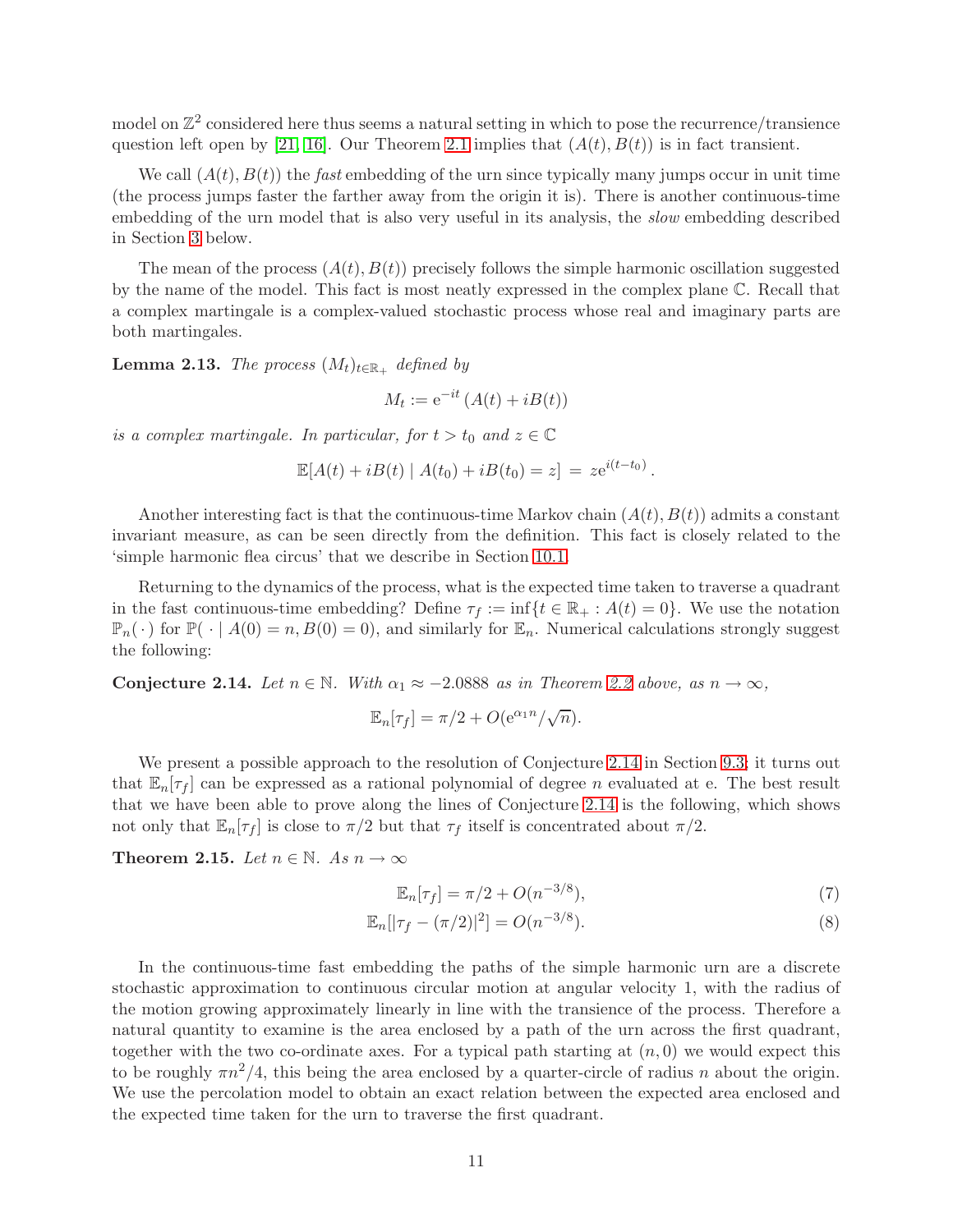<span id="page-12-0"></span>Theorem 2.16. For  $n \in \mathbb{N}$ ,

$$
\mathbb{E}_n[\text{Area enclosed by a single traversal}] = \sum_{m=1}^n m \mathbb{E}_m[\tau_f] = \frac{\pi n^2}{4} + O(n^{13/8}).
$$

In view of the first equality in Theorem [2.16](#page-12-0) and Conjecture [2.14,](#page-11-0) we suspect a sharp version of the asymptotic expression for the expected area enclosed to be

$$
\mathbb{E}_n[\text{Area enclosed by a single traversal}] = \frac{\pi n(n+1)}{4} + c + O\left(\sqrt{n}e^{\alpha_1 n}\right),
$$

for some constant  $c \in \mathbb{R}$ .

#### 2.6 Outline of the paper and related literature

The outline of the remainder the the paper is as follows. We begin with a study of the discretetime embedded process  $Z_k$  in the original urn model. In Section [3](#page-13-0) we use a decoupling argument to obtain an explicit formula, involving the Eulerian numbers, for the transition probabilities of  $Z_k$ . In Section [4](#page-17-0) we study the drift of the process  $Z_k$  and prove Theorem [2.2.](#page-4-2) We make use of an attractive coupling with the renewal process based on the uniform distribution. Then in Section [5](#page-20-0) we give a short, stand-alone proof of our basic result, Theorem [2.1.](#page-4-1) In Section [6](#page-21-0) we study the increments of the process  $Z_k$ , obtaining tail bounds and moment estimates. As a by-product of our results we obtain (in Lemma [4.5](#page-19-0) and Corollary [6.5\)](#page-23-0) sharp expressions for the first two moments of the counting function of the uniform renewal process, improving on existing results in the literature. In Section [7](#page-24-0) we study the asymptotic behaviour of the noisy urn embedded process  $\tilde{Z}_k$ , building on our results on  $Z_k$ . Here we make use of powerful results of Lamperti and others on processes with asymptotically zero drift, which we can apply to the process  $\tilde{Z}_{k}^{1/2}$  $\frac{1}{k}$ . Then in Section [8](#page-28-0) we complete the proofs of Theorems [2.3–](#page-5-0)[2.6,](#page-7-2) [2.8,](#page-7-3) [2.9](#page-8-2) and [2.12.](#page-10-0) In Section [9](#page-32-0) we study the continuous-time fast embedding described in Section [2.5,](#page-10-1) and in Sections [9.1](#page-32-1) and [9.2](#page-34-0) present proofs of Theorems [2.10,](#page-8-3) [2.15,](#page-11-1) [2.16](#page-12-0) and Corollary [2.11.](#page-8-1) In Section [9.3](#page-36-0) we give some curious exact formulae for the expected area and time described in Section [2.5.](#page-10-1) Finally, in Section [10](#page-38-1) we collect some results on several models that are not directly relevant to our main theorems but that demonstrate further some of the surprising richness of the phenomena associated with the simple harmonic urn and its generalizations.

We finish this section with some brief remarks on modelling applications related to the simple harmonic urn. The simple harmonic urn model has some similarities to R.F. Green's urn model for cannibalism (see e.g. [\[35\]](#page-47-5)). The cyclic nature of the model is similar to that of various stochastic or deterministic models of certain planar systems with feedback: see for instance [\[12\]](#page-46-10) and references therein. Finally, one may view the simple harmonic urn as a gated polling model with two queues and a single server. The server serves one queue, while new arrivals are directed to the other queue. The service rate is proportional to the ratio of the numbers of customers in the two queues. Customers arrive at the unserved queue at times of a Poisson process of constant rate. Once the served queue becomes empty, the server switches to the other queue, and a new secondary queue is started. This model gives a third continuous-time embedding of the simple harmonic urn, which we do not study any further in this paper. This polling model differs from typical polling models studied in the literature (see e.g. [\[28\]](#page-47-6)) in that the service rate depends upon the current state of the system. One possible interpretation of this unusual service rate could be that the customers in the primary queue are in fact served by the waiting customers in the secondary queue.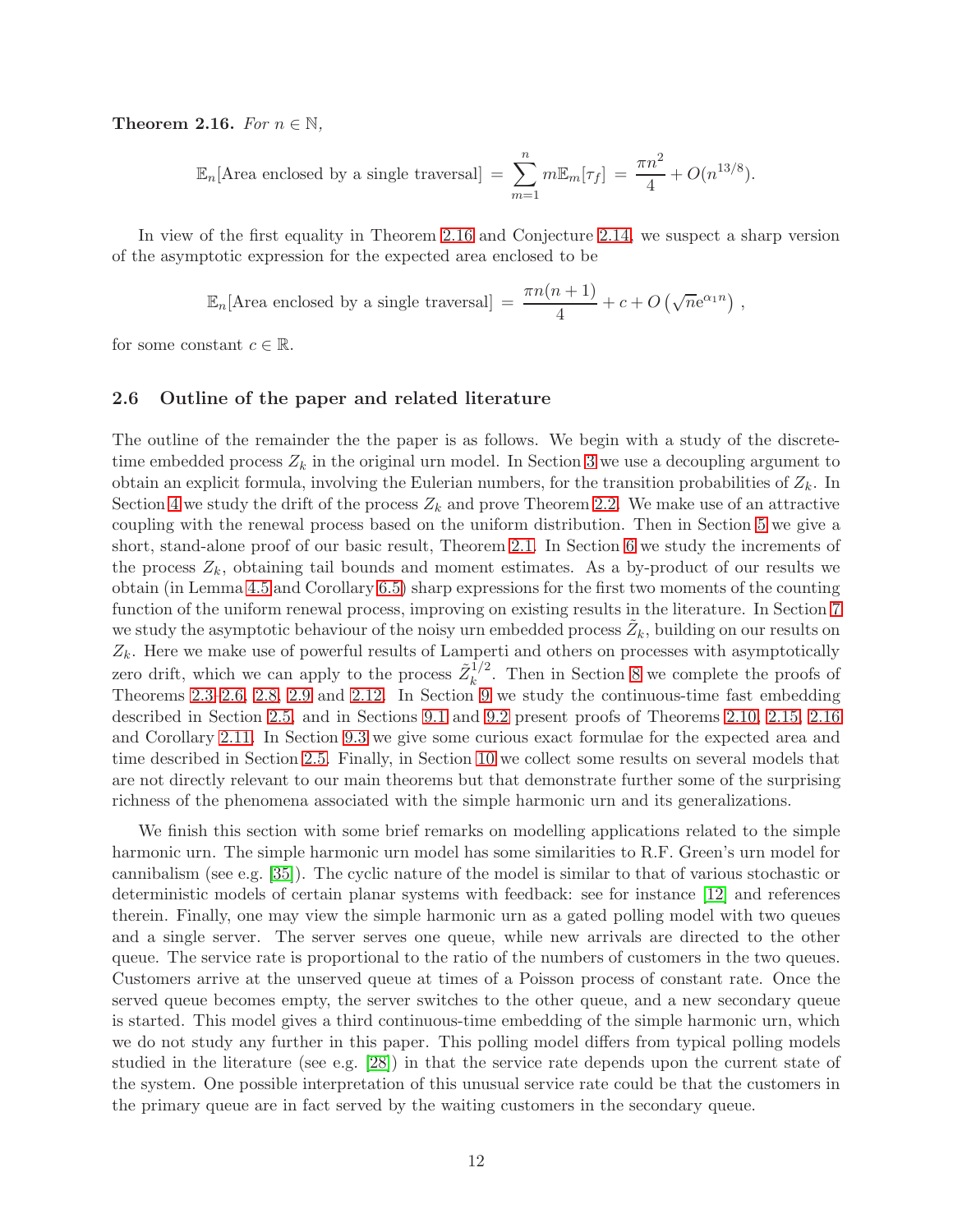### <span id="page-13-0"></span>3 Transition probabilities for  $Z_k$

In this section we derive an exact formula for the transition probabilities of the Markov chain  $(Z_k)_{k \in \mathbb{Z}_+}$  (see Lemma [3.3](#page-14-0) below). We use a coupling (or rather 'decoupling') idea that is sometimes attributed to Samuel Karlin and Herman Rubin. This construction was used in [\[23\]](#page-46-7) to study the OK Corral gunfight model, and is closely related to the embedding of a generic generalized Pólya urn in a multi-type branching process [\[4,](#page-46-4) [5\]](#page-46-5). The construction yields another continuous-time embedding of the urn process, which, by way of contrast to the embedding described in Section [2.5,](#page-10-1) we refer to as the slow embedding of the urn.

We couple the segment of the urn process  $(X_n, Y_n)$  between times  $\nu_k + 1$  and  $\nu_{k+1}$  with certain birth and death processes, as follows. Let  $\lambda_k := 1/k$ . Consider two *independent*  $\mathbb{Z}_+$ -valued continuous-time Markov chains,  $U(t)$  and  $V(t)$ ,  $t \in \mathbb{R}_+$ , where  $U(t)$  is a pure death process with the transition rate

$$
\mathbb{P}(U(t+dt) = U(t) - 1 \mid U(t) = a) = \lambda_a \mathrm{d}t
$$

and  $V(t)$  is a pure birth process with

$$
\mathbb{P}(V(t+dt) = V(t) + 1 | V(t) = b) = \lambda_b dt.
$$

Set  $U(0) = z$  and  $V(0) = 1$ .

From the standard exponential holding-time characterization for continuous-time Markov chains and the properties of independent exponential random variables, it follows that the embedded process  $(U(t), V(t))$  considered at the times when either of its coordinates changes has the same distribution as the simple harmonic urn  $(X_n, Y_n)$  described above when  $(X_n, Y_n)$  is traversing the first quadrant. More precisely, let  $\theta_0 := 0$  and define the jump times of the process  $V(t) - U(t)$  for  $n \in \mathbb{N}$ :

$$
\theta_n := \inf\{t > \theta_{n-1} : U(t) < U(\theta_{n-1}) \text{ or } V(t) > V(\theta_{n-1})\}.
$$

Since  $\lambda_b \leq 1$  for all b, the processes  $U(t)$ ,  $V(t)$  a.s. do not explode in finite time, so  $\theta_n \to \infty$  a.s. as  $n \to \infty$ . Define  $n(z) := \min\{n \in \mathbb{N} : U(\theta_n) = 0\}$  and set

$$
T_z := \theta_{n(z)} = \inf\{t > 0 : U(t) = 0\},\,
$$

the extinction time of the death process  $U(t)$ . Then  $T_z < \infty$  a.s. as well. The coupling yields the following result (cf  $[5, \S V.9.2]$ ).

<span id="page-13-2"></span>**Lemma 3.1.** Let  $k \in \mathbb{Z}_+$  and  $z \in \mathbb{N}$ . The sequence  $(U(\theta_n), V(\theta_n))$ ,  $n = 0, 1, \ldots, n(z)$ , with  $(U(0), V(0)) = (z, 1)$ , has the same distribution as each of the two sequences

- (i)  $(|X_n|, |Y_n|), n = \nu_k + 1, \ldots, \nu_{k+1}$ , conditioned on  $Z_k = z$  and  $Y_{\nu_k} = 0$ ;
- (ii)  $(|Y_n|, |X_n|), n = \nu_k + 1, \ldots, \nu_{k+1}$ , conditioned on  $Z_k = z$  and  $X_{\nu_k} = 0$ .

Note that we set  $V(0) = 1$  since  $(X_{\nu_k+1}, Y_{\nu_k+1})$  is always one step in the 'anticlockwise' lattice direction away from  $(X_{\nu_k}, Y_{\nu_k})$ . Let

$$
T'_{w} := \inf\{t > 0 : V(t) = w\}.
$$

Then we can represent the times  $T_z, T'_w$  as

<span id="page-13-1"></span>
$$
T_z = \sum_{k=1}^{z} k \xi_k, \text{ and } T'_w = \sum_{k=1}^{w-1} k \zeta_k,
$$
\n(9)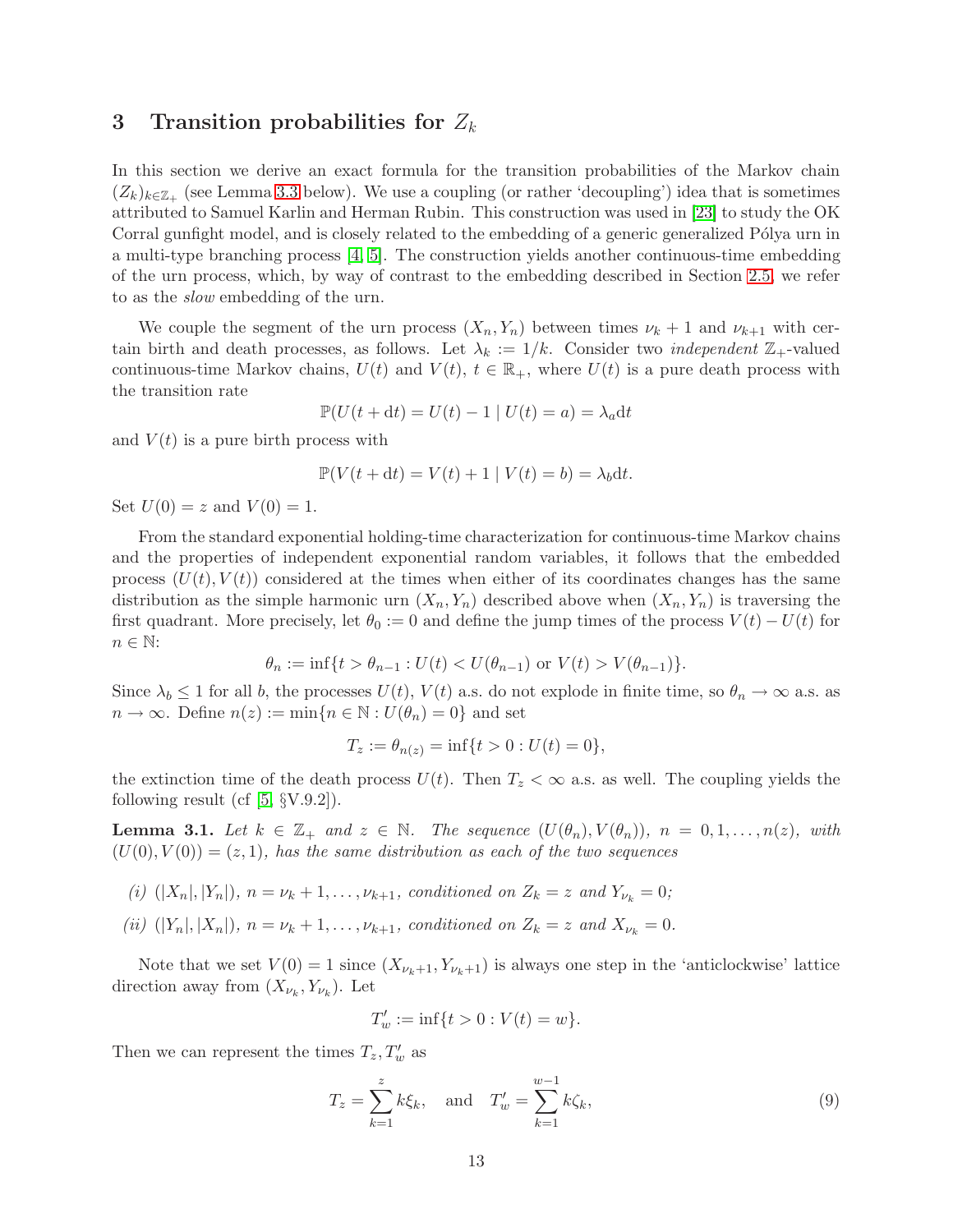where  $\xi_1, \zeta_1, \xi_2, \zeta_2, \ldots$  are independent exponential random variables with mean 1.

As an immediate illustration of the power of this embedding, observe that  $Z_{k+1} \leq Z_k$  if and only if V has not reached  $z + 1$  by the time of the extinction of U, i.e.  $T'_{z+1} > T_z$ . But [\(9\)](#page-13-1) shows that  $T'_{z+1}$  and  $T_z$  are identically distributed continuous random variables, so:

Lemma 3.2. For  $z \in \mathbb{N}$ ,  $\mathbb{P}(Z_{k+1} \leq Z_k | Z_k = z) = \mathbb{P}(T'_{z+1} > T_z) = \frac{1}{2}$ .

We now proceed to derive from the coupling described in Lemma [3.1](#page-13-2) an exact formula for the transition probabilities of the Markov chain  $(Z_k)_{k \in \mathbb{Z}_+}$ . Define  $p(n,m) = \mathbb{P}(Z_{k+1} = m | Z_k = n)$ . It turns out that  $p(n,m)$  may be expressed in terms of the *Eulerian numbers*  $A(n,k)$ , which are the positive integers defined for  $n \in \mathbb{N}$  by

$$
A(n,k) = \sum_{i=0}^{k} (-1)^{i} {n+1 \choose i} (k-i)^{n}, \quad k \in \{1, ..., n\}.
$$

The Eulerian numbers have several combinatorial interpretations and have many interesting prop-erties; see for example Bóna [\[6,](#page-46-11) Chapter 1].

<span id="page-14-0"></span>**Lemma 3.3.** For  $n, m \in \mathbb{N}$ , the transition probability  $p(n,m)$  is given by

$$
p(n,m) = m \sum_{r=0}^{m} (-1)^r \frac{(m-r)^{n+m-1}}{r!(n+m-r)!}
$$

$$
= \frac{m}{(m+n)!} A(n+m-1,n).
$$

We give two proofs of Lemma [3.3,](#page-14-0) both using the coupling of Lemma [3.1](#page-13-2) but in quite different ways. The first uses moment generating functions and is similar to calculations in [\[23\]](#page-46-7), while the second involves a time-reversal of the death process and makes use of the recurrence relation satisfied by the Eulerian numbers. Each proof uses ideas that will be useful later on.

**First proof of Lemma [3.3.](#page-14-0)** By Lemma [3.1,](#page-13-2) the conditional distribution of  $Z_{k+1}$  on  $Z_k = n$ coincides with the distribution of  $V(T_n)$ . So

<span id="page-14-1"></span>
$$
\mathbb{P}(Z_{k+1} > m \mid Z_k = n) = \mathbb{P}(V(T_n) > m) = \mathbb{P}(T_n > T'_{m+1}).
$$
\n(10)

Thus from [\(9\)](#page-13-1) and [\(10\)](#page-14-1), writing

$$
R_{n,m} = \sum_{i=1}^{n} i\xi_i - \sum_{j=1}^{m} j\zeta_j,
$$

we have that  $\mathbb{P}(Z_{k+1} > m | Z_k = n) = \mathbb{P}(R_{n,m} > 0)$ . The density of  $R_{n,m}$  can be calculated using the moment generating function and partial fractions; for  $t \geq 0$ 

$$
\mathbb{E}[e^{tR_{n,m}}] = \prod_{i=1}^{n} \frac{1/i}{1/i - t} \times \prod_{j=1}^{m} \frac{1/j}{1/j + t} = \prod_{i=1}^{n} \frac{1}{1 - it} \times \prod_{j=1}^{m} \frac{1}{1 + jt}
$$

$$
= \sum_{i=1}^{n} \frac{a_i}{1 - it} + \sum_{j=1}^{m} \frac{b_j}{1 + jt},
$$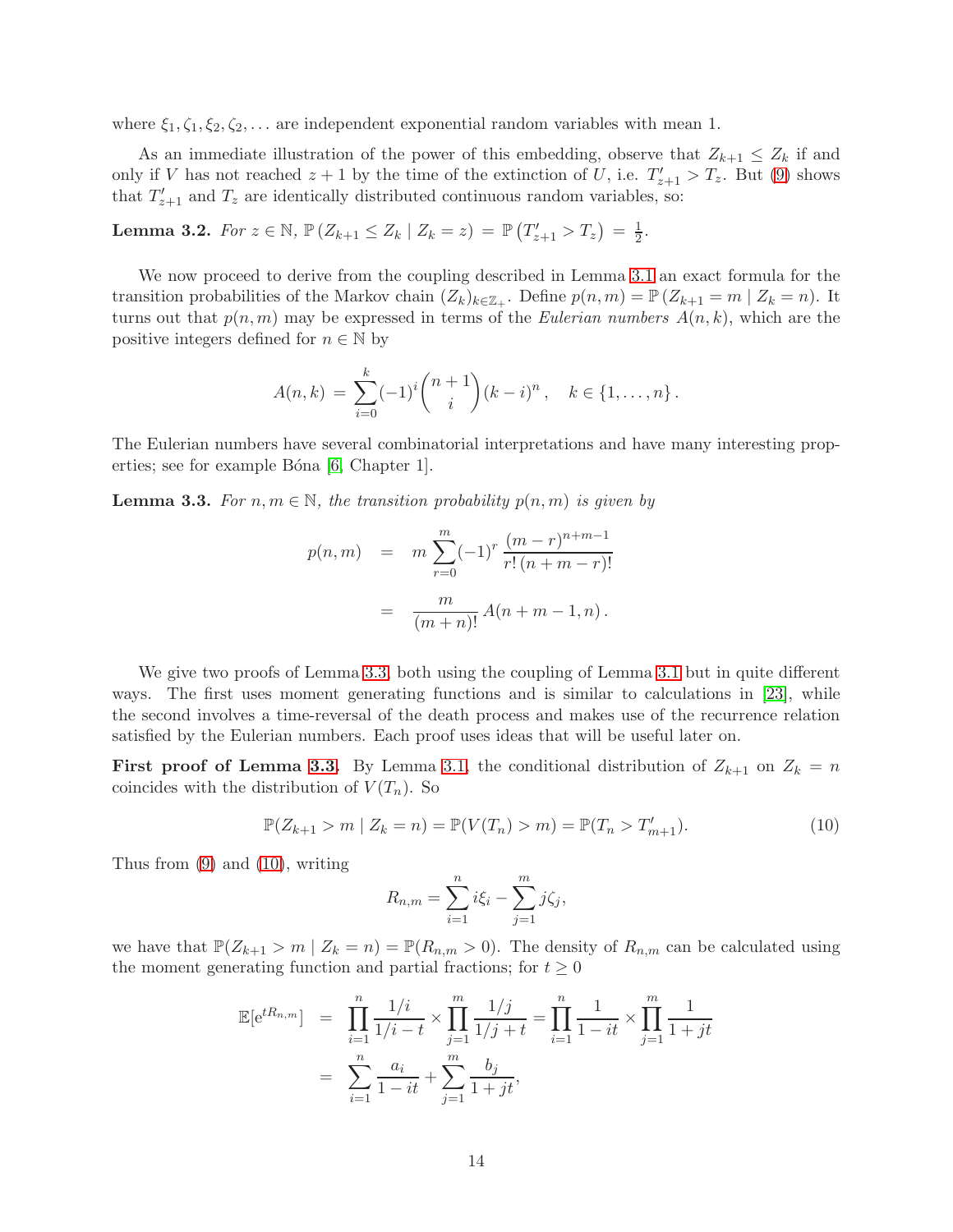where

$$
a_i = a_{i;n,m} = \frac{(-1)^{n-i}i^{n+m}}{(n-i)!(m+i)!}
$$
, and  $b_j = b_{j;n,m} = \frac{(-1)^{m-j}j^{n+m}}{(m-j)!(n+j)!}$ .

Consequently the density of  $R_{n,m}$  is

$$
r(x) = \begin{cases} \sum_{i=1}^{n} a_i i^{-1} e^{-x/i}, & \text{if } x \ge 0; \\ \sum_{j=1}^{m} b_j j^{-1} e^{x/j}, & \text{if } x < 0. \end{cases}
$$

Thus we obtain

<span id="page-15-1"></span>
$$
\mathbb{P}(Z_{k+1} > m \mid Z_k = n) = \mathbb{P}(Z_{k+1} \ge m+1 \mid Z_k = n) = \mathbb{P}(R_{n,m} \ge 0) = \sum_{k=1}^n a_{k;n,m}
$$

$$
= \sum_{k=0}^n \frac{(-1)^{n-k} k^{n+m}}{(n-k)!(m+k)!} = \sum_{i=0}^n \frac{(-1)^i (n-i)^{n+m}}{i!(m+n-i)!}
$$

$$
= \frac{1}{(m+n)!} \sum_{i=0}^n (-1)^i {m+n \choose i} (n-i)^{n+m}.
$$
(11)

It follows that

$$
p(n,m) = \mathbb{P}(Z_{k+1} \ge m \mid Z_k = n) - \mathbb{P}(Z_{k+1} \ge m+1 \mid Z_k = n)
$$
  
\n
$$
= \sum_{i=0}^{n} \frac{(-1)^i (n-i)^{n+m-1}}{i!(m-1+n-i)!} - \sum_{i=0}^{n} \frac{(-1)^i (n-i)^{n+m}}{i!(m+n-i)!}
$$
  
\n
$$
= \sum_{i=0}^{n} \frac{(-1)^i (n-i)^{n+m-1}}{i!(m+n-i)!} [(m+n-i) - (n-i)]
$$
  
\n
$$
= \frac{m}{(m+n)!} \sum_{i=0}^{n} (-1)^i {m+n \choose i} (n-i)^{n+m-1} = \frac{m}{(n+m)!} A(m+n-1, n),
$$

as required.

**Second proof of Lemma [3.3.](#page-14-0)** Consider the birth process  $W(t)$  defined by  $W(0) = 1$  and

$$
W(t) = \min\{z \in \mathbb{Z}_+ : T_z > t\}, \quad (t > 0).
$$

The inter-arrival times of  $W(t)$  are  $(i\xi_i)_{i=1}^z$  and the death process  $U(t)$  has the same inter-arrival times but taken in the reverse order. Now the birth processes  $V(t)$  and  $W(t)$  are independent and identically distributed. Define for  $n, m \in \mathbb{N}$ 

$$
r(n,m) = \mathbb{P}(\exists t > 0 : W(t) = n, V(t) = m | V(0) = W(0) = 1).
$$

Suppose  $Z_k = n$ . Then  $Z_{k+1}$  is the value of V when W first reaches the value  $n+1$ . So  $Z_{k+1} = m$ if and only if the process  $(W, V)$  reaches  $(n, m)$  and then makes the transition to  $(n + 1, m)$ . Since  $(W, V)$  is Markov, this occurs with probability  $r(n, m) \frac{m}{n+4}$  $\frac{m}{n+m}$ . So for  $n, m \in \mathbb{N}$ 

<span id="page-15-0"></span>
$$
p(n,m) = \frac{m}{n+m} r(n,m). \tag{12}
$$

 $\Box$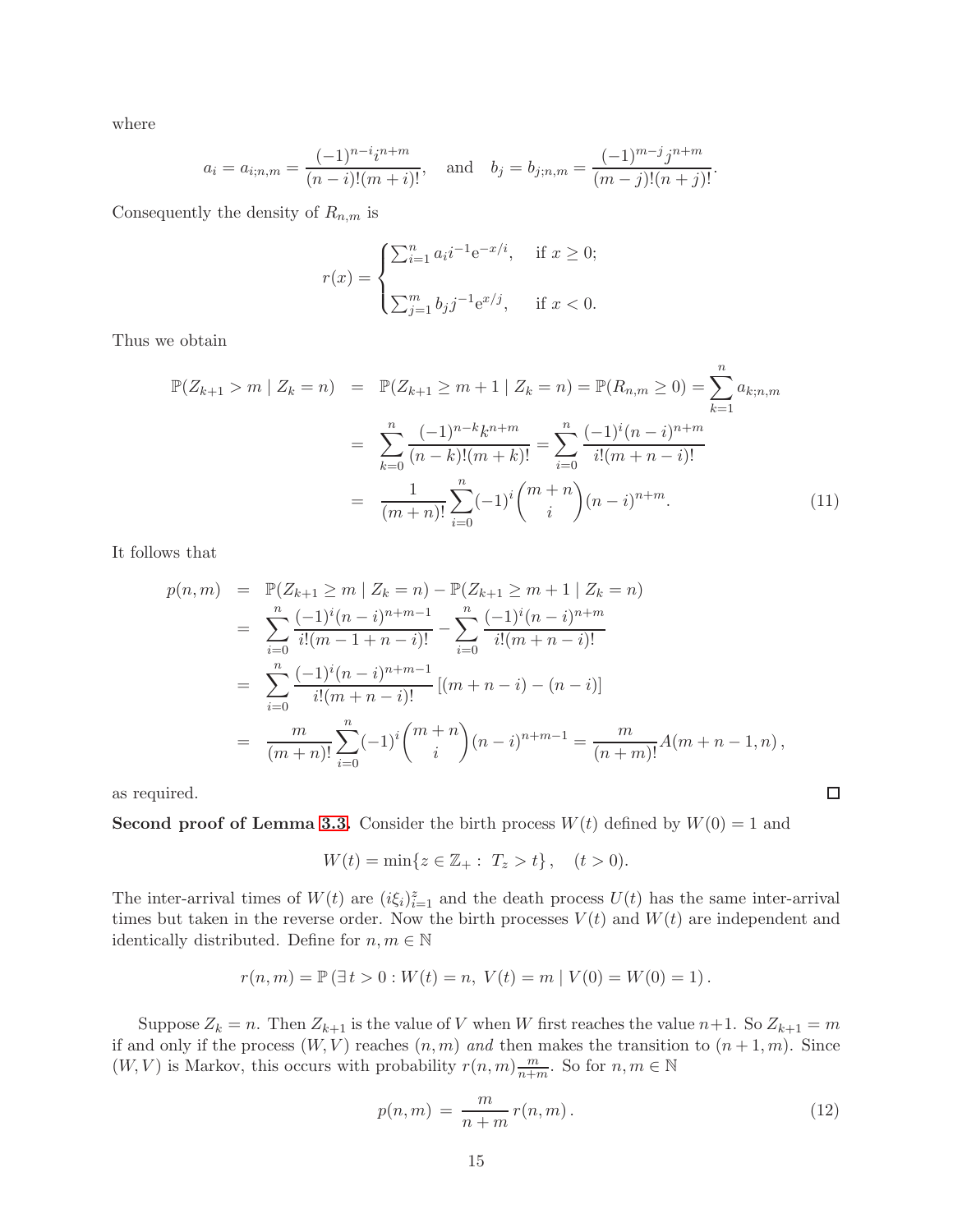Conditioning on the site from which  $(W, V)$  jumps to  $(n, m)$ , we obtain, for  $n, m \in \mathbb{N}, n + m \geq 3$ 

<span id="page-16-0"></span>
$$
r(n,m) = \frac{m}{n+m-1}r(n-1,m) + \frac{n}{n+m-1}r(n,m-1),
$$
\n(13)

where  $r(0,m) = r(n,0) = 0$ . It is easy to check that  $r(k, 1) = r(1,k) = 1/k!$  for all  $k \in \mathbb{N}$ . It will be helpful to define

$$
s(n,m) = (n+m-1)! r(n,m).
$$

Then we have for  $n, m \in \mathbb{N}, n + m \geq 3$ 

$$
s(n, m) = m s(n - 1, m) + n s(n, m - 1),
$$
  

$$
s(k, 1) = s(1, k) = 1 \text{ for all } k \in \mathbb{N}.
$$

These constraints completely determine the *positive integers*  $s(n,m)$  for all  $m,n \in \mathbb{N}$ . Since the Eulerian numbers  $A(n + m - 1, m)$  satisfy the same initial conditions and recurrence relation [\[6,](#page-46-11) Thm. 1.7], we have  $s(n,m) = A(m+n-1,m)$ , which together with [\(12\)](#page-15-0) gives the desired formula for  $p(n,m)$ . for  $p(n,m)$ .

It is evident from [\(13\)](#page-16-0) and its initial conditions that  $r(n,m) = r(m,n)$  for all  $n,m \in \mathbb{N}$ . So

<span id="page-16-1"></span>
$$
n p(n,m) = m p(m,n), \qquad (14)
$$

Therefore the  $\sigma$ -finite measure  $\pi$  on N defined by  $\pi(n) = n$  satisfies the detailed balance equations and hence is invariant for  $p(\cdot, \cdot)$ . In fact there is a pathwise relation of the same type, which we now describe. We call a sequence  $\omega = (x_j, y_j)_{j=0}^k$   $(k \geq 2)$  of points in  $\mathbb{Z}_+^2$  an *admissible traversal* if  $y_0 = x_k = 0, x_0 \ge 1, y_k \ge 1$ , each point  $(x_j, y_j), 2 \le j \le k-1$  is one of  $(x_{j-1}-1, y_{j-1}),$  $(x_{j-1},y_{j-1}+1)$ , and  $(x_1,y_1) = (x_0,y_0+1)$ ,  $(x_k,y_k) = (x_{k-1}-1,y_{k-1})$ . If  $\omega$  is an admissible traversal, then so is the time-reversed and reflected path  $\omega' = (y_{k-j}, x_{k-j})_{j=0}^k$ . In fact, conditioning on the endpoints,  $\omega$  and  $\omega'$  have the same probability of being realized by the simple harmonic urn:

<span id="page-16-2"></span>**Lemma 3.4.** For any admissible traversal  $(x_j, y_j)_{j=0}^k$  with  $x_0 = n \in \mathbb{N}$ ,  $y_k = m \in \mathbb{N}$ 

$$
\mathbb{P}((X_j,Y_j)_{j=0}^{\nu_1} = (x_j,y_j)_{j=0}^k \mid Z_0 = n, Z_1 = m) = \mathbb{P}((X_j,Y_j)_{j=0}^{\nu_1} = (y_{k-j}, x_{k-j})_{j=0}^k \mid Z_0 = m, Z_1 = n).
$$

**Proof.** Let  $\omega = (x_j, y_j)_{j=0}^k$  be an admissible traversal, and define

$$
p = p(\omega) = \mathbb{P}((X_j, Y_j)_{j=0}^{\nu_1} = (x_j, y_j)_{j=0}^k, Z_1 = m | Z_0 = n), \text{ and}
$$
  

$$
p' = p'(\omega) = \mathbb{P}((X_j, Y_j)_{j=0}^{\nu_1} = (y_{k-j}, x_{k-j})_{j=0}^k, Z_1 = n | Z_0 = m),
$$

so that  $p'$  is the probability of the reflected and time-reversed path. To prove the lemma it suffices to show that for any  $\omega$  with  $(x_0, y_0) = (n, 0)$  and  $(x_k, y_k) = (0, m)$ ,  $p(\omega)/p(n, m) = p'(\omega)/p(m, n)$ . In light of [\(14\)](#page-16-1), it therefore suffices to show that  $np = mp'$ . To see this, we use the Markov property along the path  $\omega$  to obtain

$$
p = \prod_{j=0}^{k-1} (x_j + y_j)^{-1} (x_j \mathbf{1}_{\{x_{j+1} = x_j\}} + y_j \mathbf{1}_{\{y_{j+1} = y_j\}}),
$$

while, using the Markov property along the reflection and reversal of  $\omega$ ,

$$
p' = \prod_{j=0}^{k-1} (x_{k-j} + y_{k-j})^{-1} (x_{k-j} \mathbf{1}_{\{x_{k-j-1} = x_{k-j}\}} + y_{k-j} \mathbf{1}_{\{y_{k-j-1} = y_{k-j}\}})
$$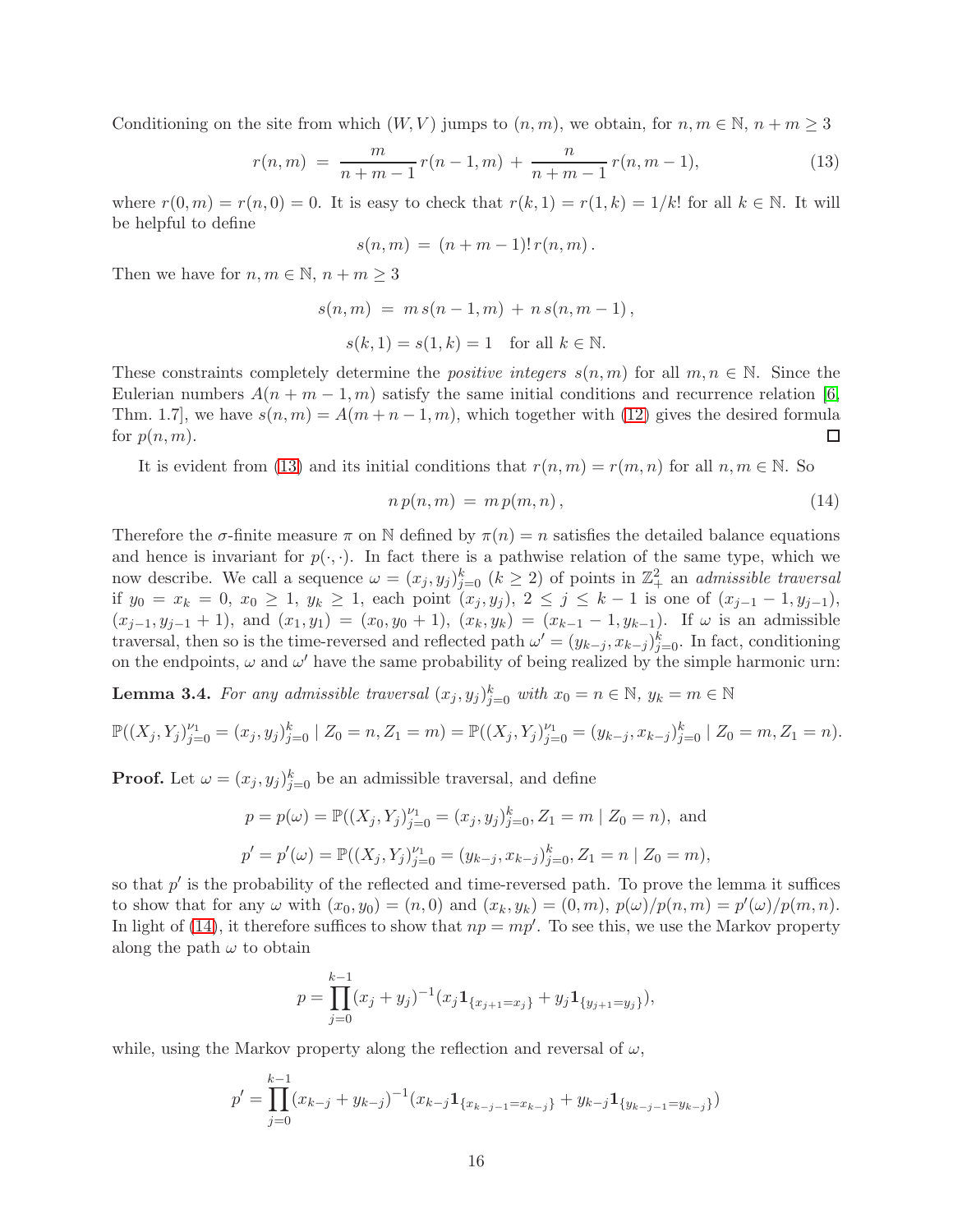$$
= \prod_{i=0}^{k-1} (x_{i+1} + y_{i+1})^{-1} (x_i \mathbf{1}_{\{x_{i+1} = x_i\}} + y_i \mathbf{1}_{\{y_{i+1} = y_i\}}),
$$

making the change of variable  $i = k - j - 1$ . Dividing the two products for p and p' yields, after cancellation,  $p/p' = (x_k + y_k)/(x_0 + y_0) = m/n$ , as required.  $\Box$ 

**Remarks.** Of course by summing over paths in the equality  $np(\omega) = mp'(\omega)$  we could use the argument in the last proof to prove [\(14\)](#page-16-1). The reversibility and the invariant measure exhibited in Lemma [3.4](#page-16-2) and [\(14\)](#page-16-1) will appear naturally in terms of a stationary model in Section [10.1.](#page-38-0)

### <span id="page-17-0"></span>4 Proof of Theorem [2.2](#page-4-2) via the uniform renewal process

In this section we study the asymptotic behaviour of  $\mathbb{E}[Z_{k+1} | Z_k = n]$  as  $n \to \infty$ . The explicit expression for the distribution of  $Z_{k+1}$  given  $Z_k = n$  obtained in Lemma [3.3](#page-14-0) turns out not to be very convenient to use directly. Thus we proceed somewhat indirectly and exploit a connection with a renewal process whose inter-arrival times are uniform on  $(0, 1)$ . Here and subsequently we use  $U(0, 1)$  to denote the uniform distribution on  $(0, 1)$ .

Let  $\chi_1, \chi_2, \chi_3, \ldots$  be an i.i.d. sequence of  $U(0, 1)$  random variables. Consider the renewal sequence  $S_i$ ,  $i \in \mathbb{Z}_+$  defined by  $S_0 := 0$  and, for  $i \geq 1$ ,  $S_i := \sum_{j=1}^i \chi_j$ . For  $t \geq 0$  define the counting process

<span id="page-17-2"></span>
$$
N(t) := \min\{i \in \mathbb{Z}_+ : S_i > t\} = 1 + \max\{i \in \mathbb{Z}_+ : S_i \le t\},\tag{15}
$$

so a.s.,  $N(t) \geq t+1$ . In the language of classical renewal theory,  $\mathbb{E}[N(t)]$  is a renewal function (note that we are counting the renewal at time 0). The next result establishes the connection between the uniform renewal process and the simple harmonic urn.

<span id="page-17-1"></span>**Lemma 4.1.** For each  $n \in \mathbb{N}$ , the conditional distribution of  $Z_{k+1}$  on  $Z_k = n$  equals the distribution of  $N(n) - n$ . In particular, for  $n \in \mathbb{N}$ ,  $\mathbb{E}[Z_{k+1} | Z_k = n] = \mathbb{E}[N(n)] - n$ .

The proof of Lemma [4.1](#page-17-1) amounts to showing that  $\mathbb{P}(N(n) = n + m) = p(n,m)$  as given by Lemma [3.3.](#page-14-0) This equality is Theorem 3 in [\[40\]](#page-47-7), and it may be verified combinatorially using the interpretation of  $A(n,k)$  as the number of permutations of  $\{1,\ldots,n\}$  with exactly  $k-1$  falls, together with the observation that for  $n \in \mathbb{N}$ ,  $N(n)$  is the position of the  $n<sup>th</sup>$  fall in the sequence  $\psi_1, \psi_2, \ldots$ , where  $\psi_k = S_k \text{ mod } 1$ , another sequence of i.i.d.  $U(0, 1)$  random variables. Here we will give a neat proof of Lemma [4.1](#page-17-1) using the coupling exhibited above in Section [3.](#page-13-0)

**Proof of Lemma [4.1.](#page-17-1)** Consider a doubly-infinite sequence  $(\xi_i)_{i\in\mathbb{Z}}$  of independent exponential random variables with mean 1. Taking  $\zeta_k = \xi_{-k}$ , we can write  $R_{n,m}$  as  $\sum_{i=-m}^{n} i\xi_i$ . Define  $S_{n,m}$  $\sum_{i=-m}^{n} \xi_i$ . For fixed  $n \in \mathbb{N}$ ,  $m \in \mathbb{Z}_+$  we consider normalized partial sums

$$
X'_{j} = \left(\sum_{i=-m}^{j-1-m} \xi_{i}\right) / S_{n,m}, \quad j \in \{1, ..., n+m\}.
$$

Since  $S_i$  are the points of a unit-rate Poisson process on  $\mathbb{R}_+$ , the vector  $(X'_1, X'_2, \ldots, X'_{n+m})$  is distributed as the vector of increasing order statistics of the  $n + m$  i.i.d.  $U(0, 1)$  random variables  $X_1,\ldots,X_{n+m}$ . In particular,

$$
\mathbb{P}(N(n) > n + m) = \mathbb{P}\left(\sum_{i=1}^{n+m} X_i \le n\right) = \mathbb{P}\left(\sum_{i=1}^{n+m} X'_i \le n\right),
$$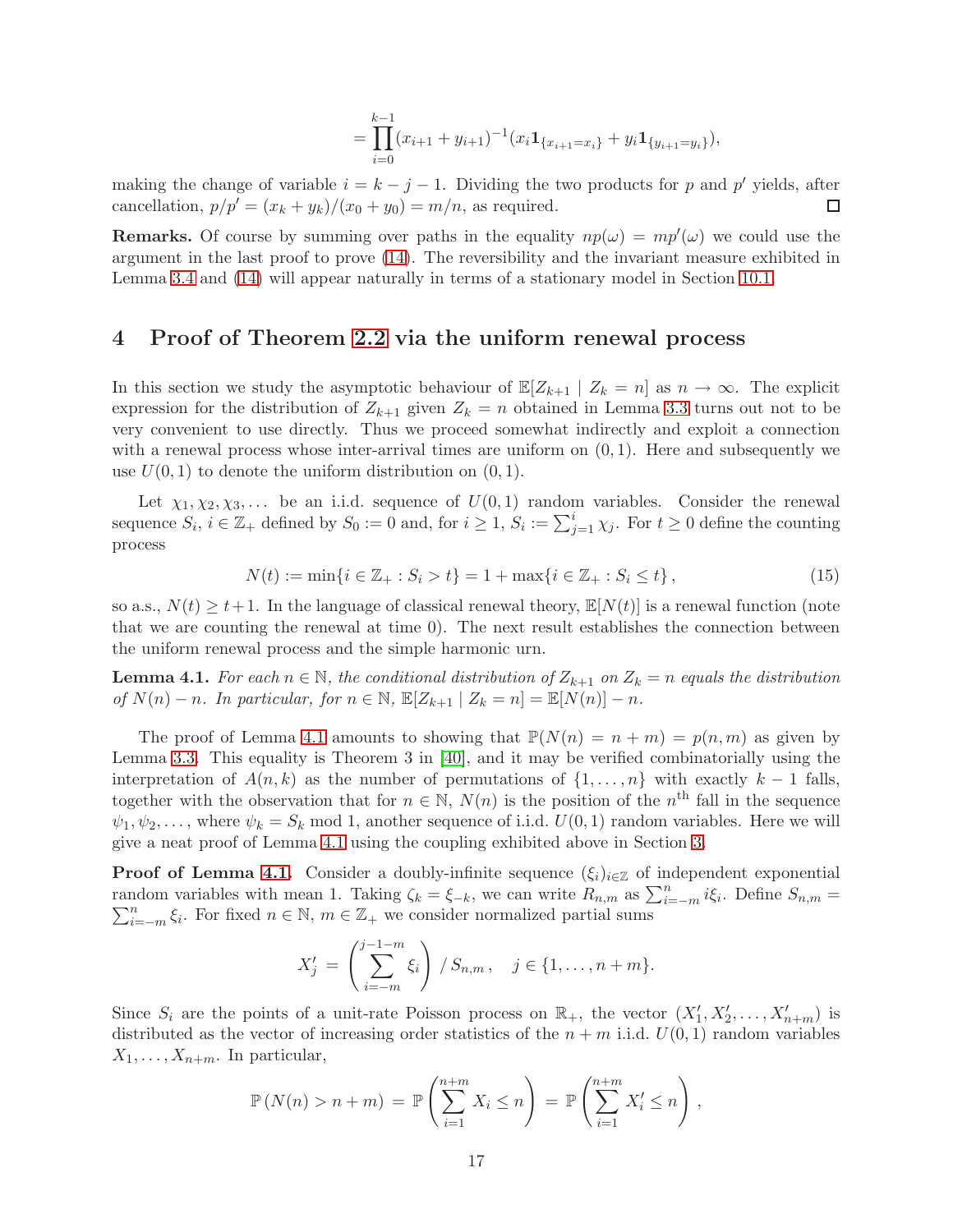using the fact that, by [\(15\)](#page-17-2),  $\{N(n) > r\} = \{S_r \leq n\}$  for  $r \in \mathbb{Z}_+$  and  $n > 0$ . But

$$
n - \sum_{i=1}^{n+m} X'_i = \sum_{i=m+1}^{m+n} (1 - X'_i) - \sum_{i=1}^{m} X'_i = \left(\sum_{i=-m}^{n} i\xi_i\right) / S_{n,m} = R_{n,m} / S_{n,m}.
$$

So, using the equation two lines above [\(11\)](#page-15-1),

$$
\mathbb{P}(N(n) - n > m) = \mathbb{P}(R_{n,m} \ge 0) = \mathbb{P}(Z_{k+1} > m | Z_k = n).
$$

Thus  $N(n) - n$  has the same distribution as  $Z_{k+1}$  conditional on  $Z_k = n$ .

In view of Lemma [4.1,](#page-17-1) to study  $\mathbb{E}[Z_{k+1} | Z_k = n]$  we need to study  $\mathbb{E}[N(n)]$ .

<span id="page-18-0"></span>Lemma 4.2. As  $n \to \infty$ ,

$$
\mathbb{E}[N(n)] - \left(2n + \frac{2}{3}\right) \to 0.
$$

Proof. This is a consequence of the renewal theorem. For a general non-arithmetic renewal process whose inter-arrival times have mean  $\mu$  and variance  $\sigma^2$ , let  $U(t)$  be the expectation of the number of arrivals up to time  $t$ , including the initial arrival at time 0. Then

<span id="page-18-2"></span>
$$
U(t) - \frac{t}{\mu} \to \frac{\sigma^2 + \mu^2}{2\mu^2}, \quad \text{as } t \to \infty.
$$
 (16)

 $\Box$ 

We believe this is due to Smith [\[37\]](#page-47-8). See e.g. Feller [\[11,](#page-46-12)  $\S$ XI.3, Thm. 1], Cox [\[8,](#page-46-13)  $\S$ 4] or Asmussen [\[1,](#page-45-2) §V, Prop. 6.1]. When the inter-arrival distribution is  $U(0, 1)$ , we have  $U(t) = \mathbb{E}[N(t)]$  with the notation of (15), and in this case  $\mu = 1/2$  and  $\sigma^2 = 1/12$ . notation of [\(15\)](#page-17-2), and in this case  $\mu = 1/2$  and  $\sigma^2 = 1/12$ .

Together with Lemma [4.1,](#page-17-1) Lemma [4.2](#page-18-0) gives the following result.

<span id="page-18-1"></span>Corollary 4.3. 
$$
\mathbb{E}[Z_{k+1} | Z_k = n] - n \to \frac{2}{3} \text{ as } n \to \infty.
$$

To obtain the exponential error bound in [\(4\)](#page-4-0) above, we need to know more about the rate of convergence in Corollary [4.3](#page-18-1) and hence in Lemma [4.2.](#page-18-0) The existence of a bound like [\(4\)](#page-4-0) for some  $\alpha_1$  < 0 follows from known results: Stone [\[39\]](#page-47-9) gave an exponentially small error bound in the renewal theorem [\(16\)](#page-18-2) for inter-arrival distributions with exponentially decaying tails, and an exponential bound also follows from the coupling proof of the renewal theorem (see e.g. Asmussen [\[1,](#page-45-2) §VII, Thm. 2.10 and Problem 2.2]). However, in this particular case we can solve the renewal equation exactly and deduce the asymptotics more precisely, identifying a (sharp) value for  $\alpha_1$  in [\(4\)](#page-4-0). The first step is the following result.

**Lemma 4.4.** Let  $X_1, X_2, \ldots$  be an i.i.d. sequence of  $U(0, 1)$  random variables. Then for  $t \in \mathbb{R}_+$ 

$$
\mathbb{P}\left(\sum_{i=1}^k X_i \leq t\right) = \sum_{i=0}^{k \wedge \lfloor t \rfloor} \frac{(t-i)^k (-1)^i}{i!(k-i)!},
$$

and

<span id="page-18-3"></span>
$$
\mathbb{E}[N(t)] = U(t) = \sum_{k=0}^{\infty} \mathbb{P}\left(\sum_{i=1}^{k} X_i \le t\right) = \sum_{i=0}^{\lfloor t \rfloor} \frac{(i-t)^i e^{t-i}}{i!}.
$$
 (17)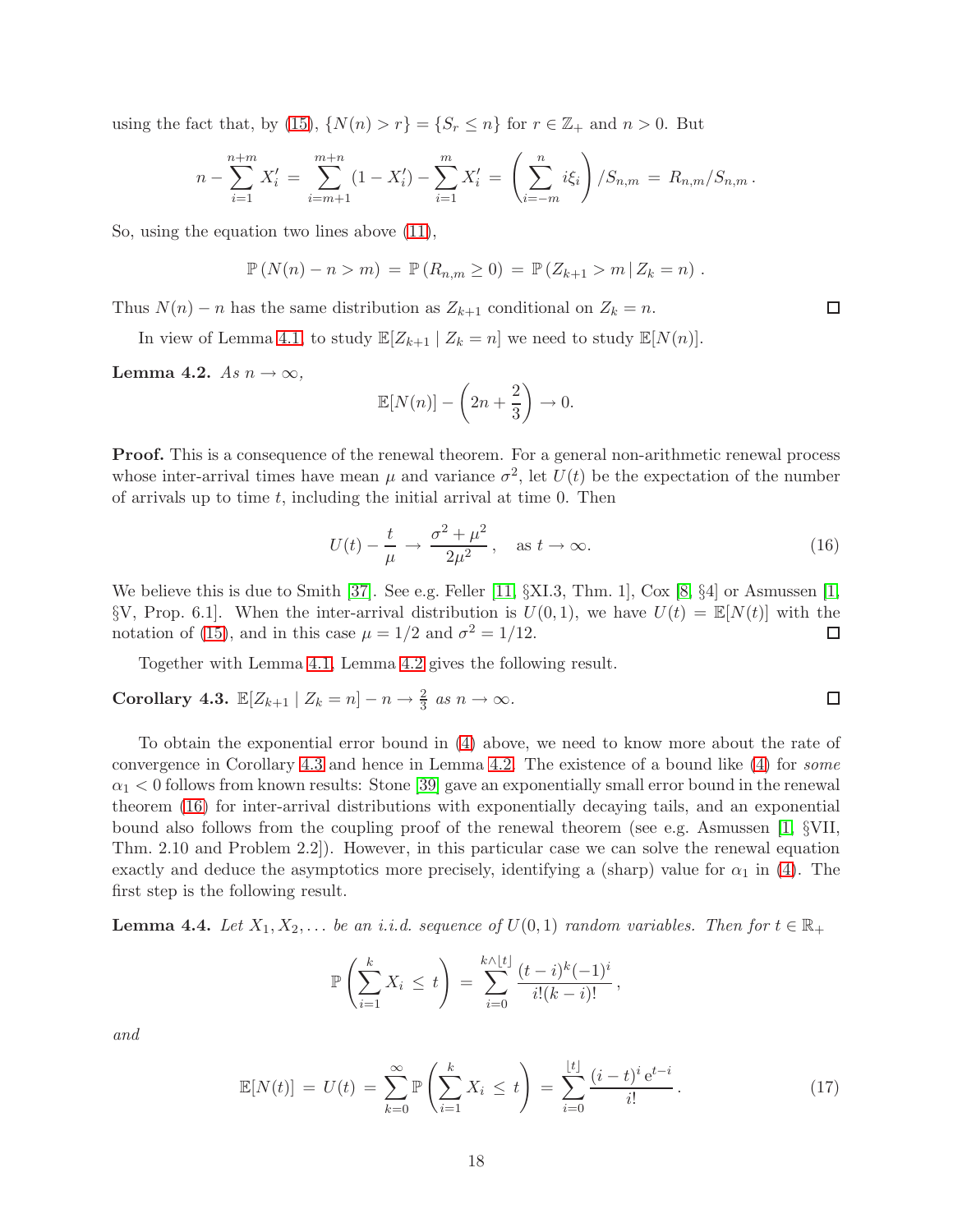**Proof.** The first formula is classical (see e.g. [\[11,](#page-46-12) p. 27]); according to Feller [\[10,](#page-46-14) p. 285], it is due to Lagrange. The second formula follows from observing (with an empty sum being 0)

$$
U(t) = \mathbb{E}\sum_{k=0}^{\infty} \mathbf{1}\left\{\sum_{i=1}^{k} X_i < t\right\} = \sum_{k=0}^{\infty} \mathbb{P}\left(\sum_{i=1}^{k} X_i < t\right),
$$

 $\Box$ and exchanging the order in the consequent double sum (which is absolutely convergent).

We next obtain a more tractable explicit formula for the expression in [\(17\)](#page-18-3). Define for  $t \geq 0$ 

$$
f(t) := \sum_{i=0}^{\lfloor t \rfloor} \frac{(i-t)^i e^{t-i}}{i!}.
$$

It is easy to verify (see also [\[1,](#page-45-2) p. 148]) that f is continuous on  $(0, \infty)$  and satisfies

<span id="page-19-1"></span>
$$
f(t) = e^{t}, \t 0 \le t \le 1,f'(t) = f(t) - f(t - 1), \t 1 \le t.
$$
\t(18)

<span id="page-19-0"></span>**Lemma 4.5.** For all  $t > 0$ ,

<span id="page-19-2"></span>
$$
f(t) = 2t + \frac{2}{3} + \sum_{\substack{\gamma \in \mathbb{C} \colon \gamma \neq 0, \\ \gamma = 1 - \exp(-\gamma)}} \frac{1}{\gamma} e^{\gamma t}.
$$
 (19)

The sum is absolutely convergent, uniformly for t in  $(\varepsilon,\infty)$  for any  $\varepsilon > 0$ .

**Proof.** The Laplace transform  $\mathcal{L}f(\lambda)$  of f exists for Re( $\lambda$ ) > 0 since  $f(t) = 2t + 2/3 + o(1)$  as  $t \to \infty$ , by [\(17\)](#page-18-3) and Lemma [4.2.](#page-18-0) Using the differential-delay equation [\(18\)](#page-19-1) we obtain

$$
\mathcal{L}f(\lambda) = \frac{1}{\lambda - 1 + e^{-\lambda}}.
$$

The principal part of  $\mathcal{L}f$  at 0 is  $\frac{2}{\lambda^2} + \frac{2}{3\lambda^2}$  $\frac{2}{3\lambda}$ . There are simple poles at the non-zero roots of  $\lambda - 1 + e^{-\lambda}$ , which occur in complex conjugate pairs  $\alpha_n \pm i\beta_n$ , where  $\alpha = \alpha_1 > \alpha_2 > \cdots$  and  $0 < \beta_1 < \beta_2 < \cdots$ . In fact,  $\alpha_n = -\log(2\pi n) + o(1)$  and  $\beta_n = (2n + \frac{1}{2})$  $\frac{1}{2}$ ) $\pi$  +  $o(1)$  as  $n \to \infty$ . For  $\gamma = \alpha_n + i\beta_n$  the absolute value of the term  $e^{\gamma t}/\gamma$  in the right-hand side of [\(19\)](#page-19-2) is  $1/(|\gamma||1 - \gamma|^t)$ , hence the sum converges absolutely, uniformly on any interval  $(\varepsilon,\infty)$ ,  $\varepsilon > 0$ .

To establish [\(19\)](#page-19-2) we will compute the Bromwich integral (inverting the Laplace transform), using a carefully chosen sequence of rectangular contours:

$$
f(t) = \lim_{R \to \infty} \int_{\varepsilon - iR}^{\varepsilon + iR} \frac{e^{\lambda t}}{\lambda - 1 + \exp(-\lambda)} d\lambda.
$$

To evaluate this limit for a particular value of  $t > 0$ , we will take  $\varepsilon = 1/t$  and integrate around a sequence  $C_n$  of rectangular contours, with vertices at  $(1/t) \pm (2n - \frac{1}{2})\pi i$  and  $-2 \log n \pm (2n - \frac{1}{2})\pi i$ . The integrand along the vertical segment at real part  $-2 \log n$  is bounded by  $(1 + o(1))/n^2$  and the integrand along the horizontal segments is bounded by  $e/(2n-\frac{1}{2})$  $\frac{1}{2}$ ) $\pi$  because the imaginary parts of  $\lambda$ and  $e^{-\lambda}$  have the same sign there, so  $|\lambda - 1 + e^{-\lambda}| \geq Im(\lambda)$ . It follows that the integrals along these three arcs all tend to zero as  $n \to \infty$ . Each pole lies inside all but finitely many of the contours  $C_n$ ,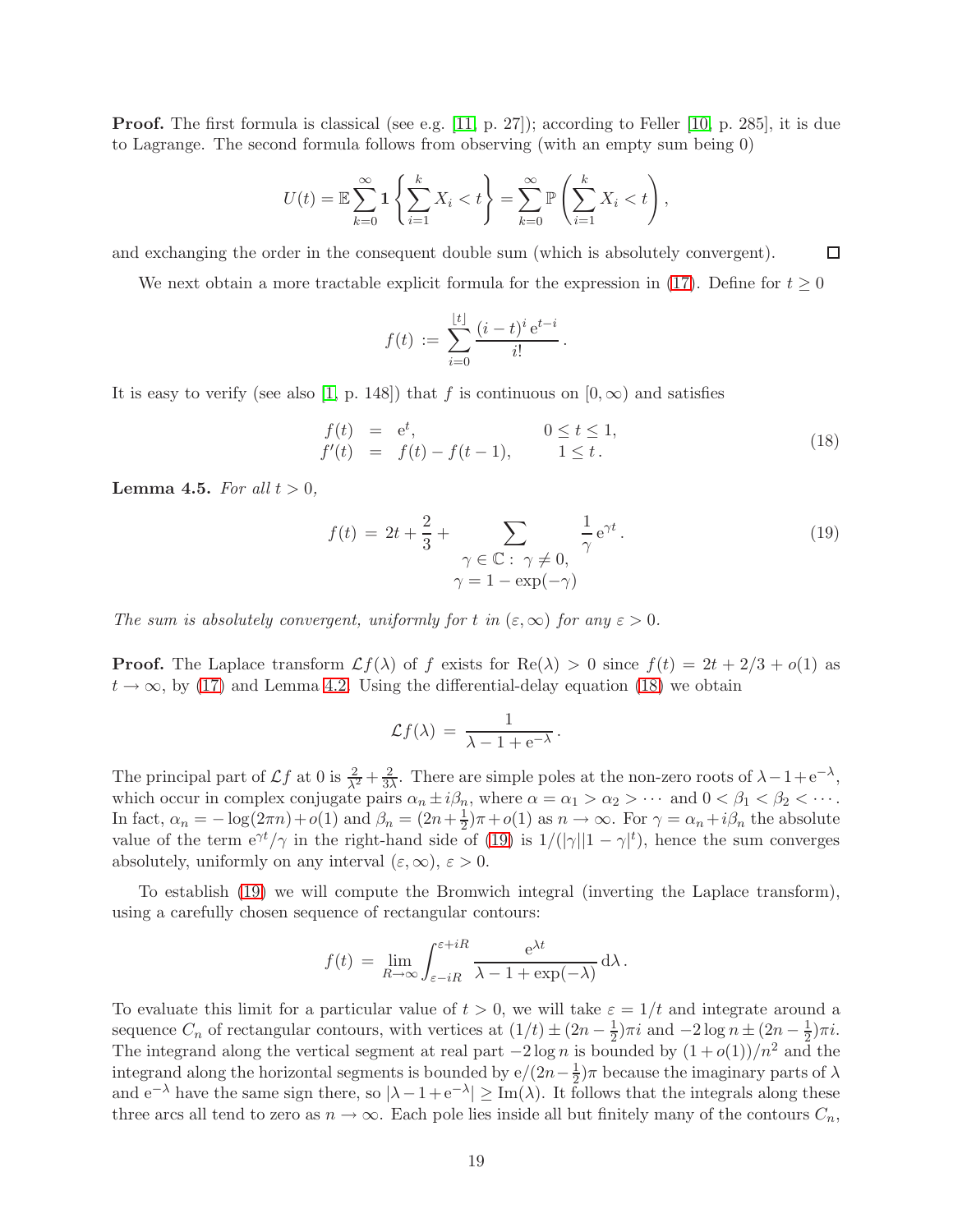so the principal value of the Bromwich integral is the sum of the residues of  $e^{\lambda t}/(\lambda - 1 + \exp(-\lambda))$ .<br>The residue at 0 is  $2t + 2/3$ , and the residue at  $\gamma = \alpha_n + i\beta_n$  is  $e^{\gamma t}/\gamma$ . Thus we obtain (19). The residue at 0 is  $2t + 2/3$ , and the residue at  $\gamma = \alpha_n + i\beta_n$  is  $e^{\gamma t}/\gamma$ . Thus we obtain [\(19\)](#page-19-2).

Proof of Theorem [2.2.](#page-4-2) The statement of the theorem follows from Lemma [4.5,](#page-19-0) since by Lemma [4.1](#page-17-1) and [\(17\)](#page-18-3) we have  $\mathbb{E}[Z_{k+1} | Z_k = n] = f(n) - n$  for  $n \in \mathbb{N}$ .  $\Box$ 

Remarks. According to Feller [\[11,](#page-46-12) Problem 2, p. 385], equation [\(17\)](#page-18-3) "is frequently rediscovered in queuing theory, but it reveals little about the nature of  $U$ ." We have not found the formula  $(19)$ in the literature. The dominant term in  $f(t) - 2t - 2/3$  as  $t \to \infty$  is  $e^{\gamma_1 t}/\gamma_1 + e^{\overline{\gamma_1}t}/\overline{\gamma_1}$ , i.e.

$$
\frac{1}{\alpha_1^2 + \beta_1^2} e^{\alpha_1 t} (\beta_1 \sin(\beta_1 t) + \alpha_1 \cos(\beta_1 t)),
$$

which changes sign infinitely often. After subtracting this term, the remainder is  $O(e^{\alpha_2 t})$ . The method that we have used for analysing the asymptotic behaviour of solutions to the renewal equation was proposed by A.J. Lotka and was put on a firm basis by Feller [\[9\]](#page-46-15); these kinds of Laplace transform inversions were dealt with by Churchill [\[7\]](#page-46-16).

### <span id="page-20-0"></span>5 Proof of Theorem [2.1](#page-4-1)

The recurrence relation [\(13\)](#page-16-0) permits a direct proof of Theorem [2.1,](#page-4-1) without proving the more general Theorem [2.4,](#page-6-0) via standard martingale arguments applied to  $h(Z_k)$  for a judicious choice of function  $h$ . This is the subject of this section.

Rewriting [\(13\)](#page-16-0) in terms of p yields the following recurrence relation, which appears not to have a simple proof in terms of conditioning on a step in the urn model; for  $n, m \in \mathbb{N}, n + m \geq 3$ 

<span id="page-20-1"></span>
$$
\left(\frac{n+m}{m}\right) p(n,m) = p(n-1,m) + \left(\frac{n}{m-1}\right) p(n,m-1), \tag{20}
$$

where if  $m = 1$  we interpret the right-hand side of [\(20\)](#page-20-1) as just  $p(n - 1, 1)$ , and where  $p(0, m) =$  $p(n, 0) = 0$ . Note  $p(1, 1) = 1/2$ . For ease of notation, for any function F we will write  $\mathbb{E}_n(F(Z))$ for  $\mathbb{E}(F(Z_{k+1}) | Z_k = n)$ , which, by the Markov property, does not depend on k.

<span id="page-20-2"></span>**Lemma 5.1.** Let  $\alpha_1 \approx -2.0888$  be as in Lemma [4.5.](#page-19-0) Then for  $n \geq 2$ ,

$$
\mathbb{E}_n\left(\frac{1}{Z}\right) = \frac{\mathbb{E}_n(Z) - \mathbb{E}_{n-1}(Z)}{n} = \frac{1}{n} + O\left(e^{\alpha_1 n}\right),
$$
  

$$
\mathbb{E}_n\left(\frac{1}{Z^2(Z+1)}\right) = \frac{\mathbb{E}_{n-1}\left(\frac{1}{Z}\right) - \mathbb{E}_n\left(\frac{1}{Z}\right)}{n} = \frac{1}{n^2(n-1)} + O\left(e^{\alpha_1 n}\right),
$$

where the asymptotics refer to the limits as  $n \to \infty$ .

**Proof.** We use the recurrence relation [\(20\)](#page-20-1) satisfied by the transition probabilities of  $Z_k$ . First, multiply both sides of [\(20\)](#page-20-1) by m, to get for  $n, m \in \mathbb{N}, m + n \geq 3$ 

$$
(n+m)p(n,m) = mp(n-1,m) + \frac{mn}{m-1}p(n,m-1) = mp(n-1,m) + np(n,m-1) + \frac{n}{m-1}p(n,m-1),
$$

where  $p(n, 0) = p(0, m) = 0$ . Summing over  $m \in \mathbb{N}$  we obtain for  $n \geq 2$ 

$$
n + \mathbb{E}_n(Z) = \mathbb{E}_{n-1}(Z) + n + n \mathbb{E}\left(\frac{1}{Z}\right),
$$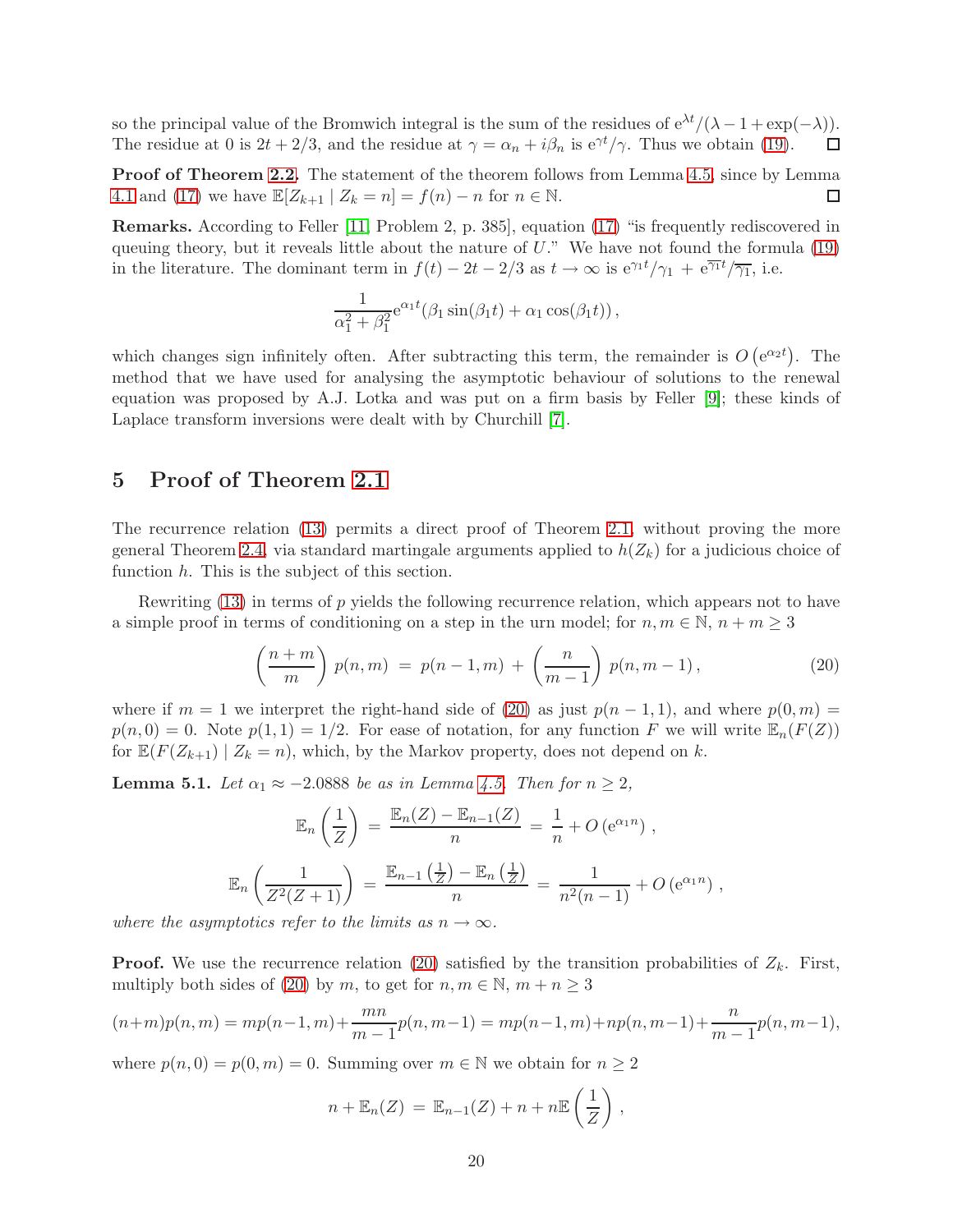which yields the first equation of the lemma after an application of [\(4\)](#page-4-0).

For the second equation, take [\(20\)](#page-20-1) and divide through by m to get for  $n, m \in \mathbb{N}, m + n \geq 3$ 

$$
\frac{(n+m)}{m^2}p(n,m) = \frac{1}{m}p(n-1,m) + \frac{n}{m(m-1)}p(n,m-1).
$$

On summing over  $m \in \mathbb{N}$  this gives, for  $n \geq 2$ ,

$$
n\mathbb{E}_n\left(\frac{1}{Z^2}\right)+\mathbb{E}_n\left(\frac{1}{Z}\right)=\mathbb{E}_{n-1}\left(\frac{1}{Z}\right)+n\mathbb{E}_n\left(\frac{1}{(Z+1)Z}\right),
$$

which gives the second equation when we apply the asymptotic part of the first equation.  $\Box$ **Proof of Theorem [2.1.](#page-4-1)** Note that  $h(x) = \frac{1}{x} - \frac{1}{x^2(x+1)}$  satisfies  $h(n) > 0$  for all  $n \in \mathbb{N}$  while  $h(n) \to 0$  as  $n \to \infty$ . By Lemma [5.1](#page-20-2) we have

$$
\mathbb{E}_n(h(Z)) = \mathbb{E}_n\left(\frac{1}{Z}\right) - \mathbb{E}_n\left(\frac{1}{Z^2(Z+1)}\right) = \frac{1}{n} - \frac{1}{n^2(n-1)} + O\left(e^{\alpha_1 n}\right),
$$

which is less than  $h(n)$  for n sufficiently large. In particular,  $h(Z_k)$  is a positive supermartingale for  $Z_k$  outside a finite set. Hence a standard result such as [\[1,](#page-45-2) Prop. 5.4, p. 22] implies that the Markov chain  $(Z_k)$  is transient.  $\Box$ 

# <span id="page-21-0"></span>6 Moment and tail estimates for  $Z_{k+1} - Z_k$

In order to study the asymptotic behaviour of  $(Z_k)_{k \in \mathbb{Z}_+}$ , we build on the analysis of Section [4](#page-17-0) to obtain more information about the increments  $Z_{k+1} - Z_k$ . We write  $\Delta_k := Z_{k+1} - Z_k$   $(k \in \mathbb{Z}_+).$ From the relation to the uniform renewal process, by Lemma [4.1,](#page-17-1) we have that

<span id="page-21-1"></span>
$$
\mathbb{P}(\Delta_k > x \mid Z_k = n) = \mathbb{P}(N(n) > 2n + x) = \mathbb{P}\left(\sum_{i=1}^{2n + x} \chi_i \le n\right),\tag{21}
$$

where  $\chi_1, \chi_2, \ldots$  are i.i.d.  $U(0, 1)$  random variables, using the notation at [\(15\)](#page-17-2).

Lemma [6.2](#page-22-0) below gives a tail bound for  $|\Delta_k|$  based on [\(21\)](#page-21-1) and a sharp bound for the moment generating function of a  $U(0, 1)$  random variable, for which we have not been able to find a reference and which we state first since it may be of interest in its own right.

<span id="page-21-4"></span>**Lemma 6.1.** For  $\chi$  a  $U(0,1)$  variable with moment generating function given for  $\lambda \in \mathbb{R}$  by

<span id="page-21-3"></span>
$$
\phi(\lambda) = \mathbb{E}[e^{\lambda \chi}] = \frac{e^{\lambda} - 1}{\lambda},\tag{22}
$$

we have

$$
\log \phi(-\lambda) \le -\frac{\lambda}{2} + \frac{\lambda^2}{24} \quad (\lambda \ge 0); \quad \log \phi(\lambda) \le \frac{\lambda}{2} + \frac{\lambda^2}{24} \quad (\lambda \ge 0).
$$

Proof. Consider the first of the two stated inequalities. Exponentiating and multiplying both sides by  $\lambda e^{\lambda/2}$ , this is equivalent to

<span id="page-21-2"></span>
$$
2\sinh(\lambda/2) \le \lambda \exp(\lambda^2/24)
$$
\n(23)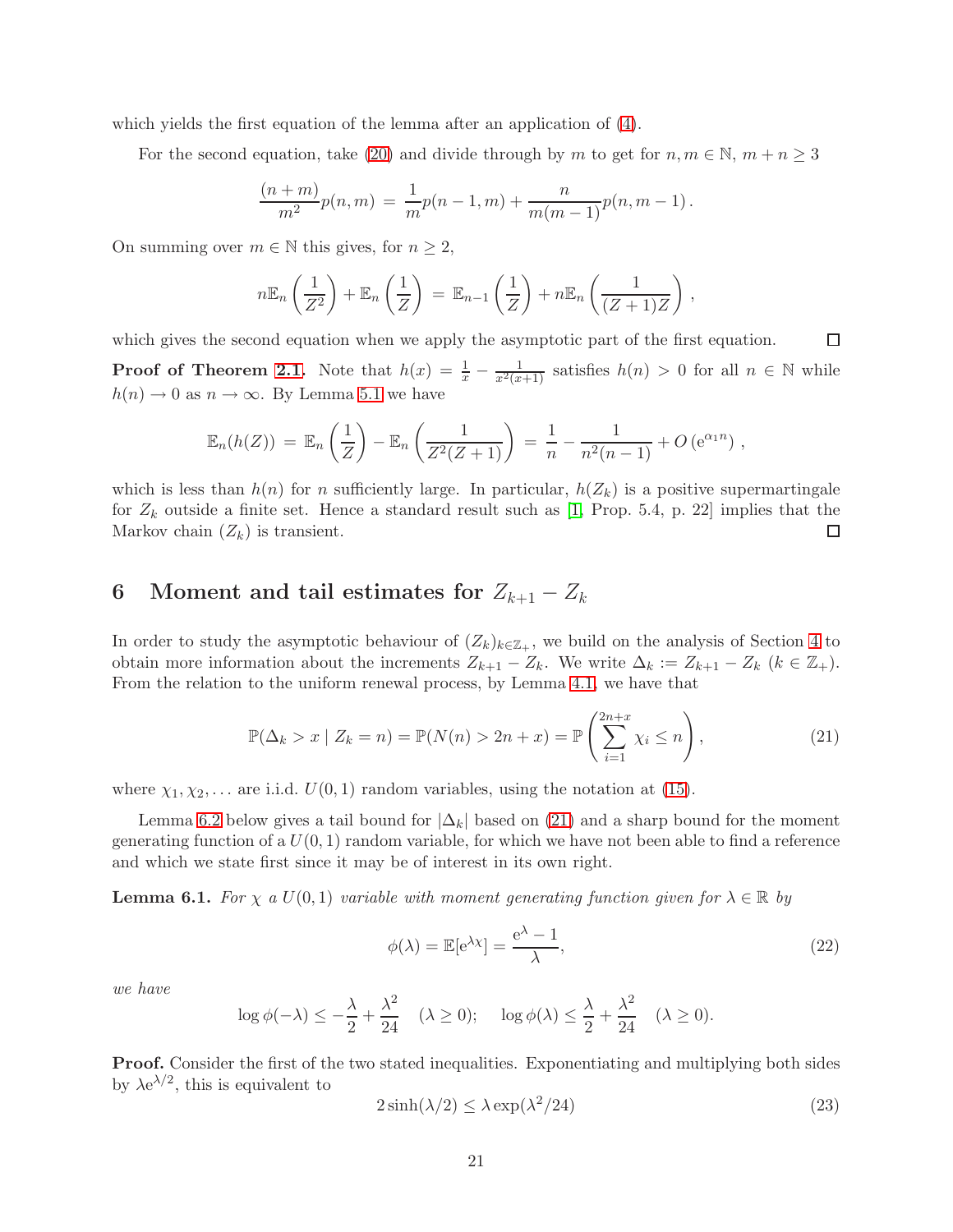for all  $\lambda \geq 0$ . The inequality [\(23\)](#page-21-2) is easily verified since both sides are entire functions with nonnegative Taylor coefficients and the right-hand series dominates the left-hand series term by term, because  $6^n n! \leq (2n + 1)!$  for all  $n \in \mathbb{N}$ . The second stated inequality reduces to [\(23\)](#page-21-2) also on exponentiating and multiplying through by  $\lambda e^{-\lambda/2}$ . exponentiating and multiplying through by  $\lambda e^{-\lambda/2}$ .

Now we can state our tail bound for  $|\Delta_k|$ . The bound in Lemma [6.2](#page-22-0) is a slight improvement on that provided by Bernstein's inequality in this particular case; the latter yields a weaker bound with  $4x$  instead of  $2x$  in the denominator of the exponential.

<span id="page-22-0"></span>**Lemma 6.2.** For  $n \in \mathbb{N}$  and any integer  $x \geq 0$  we have

$$
\mathbb{P}(|\Delta_k| > x \mid Z_k = n) \leq 2 \exp\left\{-\frac{3x^2}{4n+2x}\right\}.
$$

**Proof.** From [\(21\)](#page-21-1) and Markov's inequality, we obtain for  $x \ge 0$  and any  $\lambda \ge 0$ 

$$
\mathbb{P}(\Delta_k > x \mid Z_k = n) = \mathbb{P}\left(\exp\left\{-\lambda \sum_{i=1}^{2n+x} \chi_i\right\} \ge e^{-\lambda n}\right) \le \exp\left\{\lambda n + (2n+x)\log\phi(-\lambda)\right\},\
$$

where  $\phi(t)$  is given by [\(22\)](#page-21-3). With  $\lambda = 6x/(2n + x)$  the first inequality of Lemma [6.1](#page-21-4) yields

$$
\mathbb{P}(\Delta_k > x \mid Z_k = n) \le \exp\left\{-\frac{x\lambda}{4}\right\} = \exp\left\{-\frac{3x^2}{4n+2x}\right\}.
$$

On the other hand, for  $x \in [0, n-1]$ , we have from [\(21\)](#page-21-1) and Markov's inequality once more that

$$
\mathbb{P}(\Delta_k \leq -x \mid Z_k = n) = \mathbb{P}\left(\sum_{i=1}^{2n-x} \chi_i > n\right) = \mathbb{P}\left(\exp\left\{\lambda \sum_{i=1}^{2n-x} \chi_i\right\} > e^{\lambda n}\right)
$$
  

$$
\leq \exp\left\{-\lambda n + (2n-x)\log\phi(\lambda)\right\}.
$$

On setting  $\lambda = 6x/(2n - x)$ , the second inequality in Lemma [6.1](#page-21-4) yields, for any  $x \in [0, n - 1]$ ,

$$
\mathbb{P}(\Delta_k < -x \mid Z_k = n) \le \exp\left\{-\frac{3x^2}{4n-2x}\right\} \le \exp\left\{-\frac{3x^2}{4n+2x}\right\},\,
$$

while  $\mathbb{P}(\Delta_k < -n \mid Z_k = n) = 0$ . Combining the left and right tail bounds completes the proof.  $\Box$ 

Next from Lemma [6.2](#page-22-0) we obtain the following large deviation and moment bounds for  $\Delta_k$ .

<span id="page-22-3"></span>**Lemma 6.3.** Suppose  $\varepsilon > 0$ . Then for some  $C < \infty$  and all  $n \in \mathbb{N}$ 

<span id="page-22-1"></span>
$$
\mathbb{P}(|\Delta_k| > n^{(1/2)+\varepsilon} \mid Z_k = n) \le C \exp\{-n^{\varepsilon}\}.
$$
 (24)

Also for each  $r \in \mathbb{N}$ , there exists  $C(r) < \infty$  such that for any  $n \in \mathbb{N}$ 

<span id="page-22-2"></span>
$$
\mathbb{E}[\left|\Delta_k\right|^r \mid Z_k = n] \le C(r)n^{r/2}.\tag{25}
$$

**Proof.** The bound [\(24\)](#page-22-1) is straightforward from Lemma [6.2.](#page-22-0) For  $r \in \mathbb{N}$ ,

$$
\mathbb{E}[\left|\Delta_k\right|^r \mid Z_k = n] \le \int_0^\infty \mathbb{P}(\left|\Delta_k\right| \ge \lfloor x^{1/r} \rfloor \mid Z_k = n) \, \mathrm{d}x
$$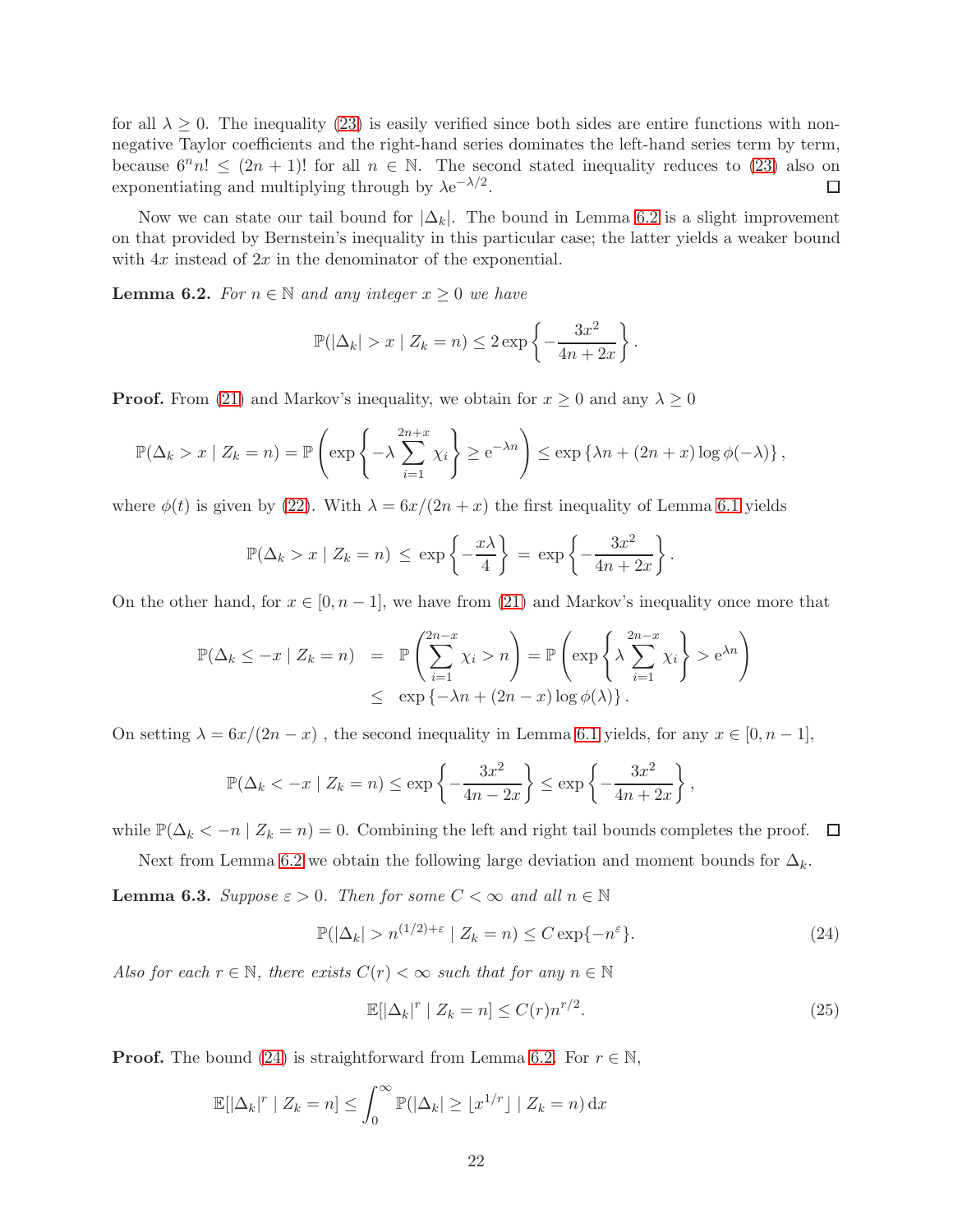$$
\leq C \int_0^{n^r} \exp\left\{-\frac{x^{2/r}}{2n}\right\} \mathrm{d}x + C \int_{n^r}^{\infty} \exp\left\{-\frac{x^{1/r}}{2}\right\} \mathrm{d}x,\tag{26}
$$

for some  $C < \infty$ , by Lemma [6.2.](#page-22-0) With the substitution  $y = x^{1/r}$ , the second integral on the last line of [\(26\)](#page-23-1) is seen to be  $O(n^{r-1}e^{-n})$  by asymptotics for the incomplete Gamma function. The first integral on the last line of [\(26\)](#page-23-1), with the substitution  $y = (2n)^{-1}x^{2/r}$ , is equal to

$$
\frac{(2n)^{r/2}}{2} \int_0^{n/2} e^{-y} y^{(r/2)-1} dy \le \Gamma(r/2) (2n)^{r/2}/2.
$$

Combining the last two upper bounds we verify [\(25\)](#page-22-2).

<span id="page-23-5"></span>The next result gives sharp asymptotics for the first two moments of  $\Delta_k = Z_{k+1} - Z_k$ . **Lemma 6.4.** Let  $\alpha_1 \approx -2.0888$  be as in Lemma [4.5.](#page-19-0) Then as  $n \to \infty$ 

$$
\mathbb{E}[\Delta_k \mid Z_k = n] = \frac{2}{3} + O(e^{\alpha_1 n}),\tag{27}
$$

$$
\mathbb{E}[\Delta_k^2 \mid Z_k = n] = \frac{2}{3}n + \frac{2}{3} + O(n\mathrm{e}^{\alpha_1 n}).\tag{28}
$$

**Proof.** The equation [\(27\)](#page-23-2) is immediate from [\(4\)](#page-4-0). Now we observe that  $J_n := X_n^2 + Y_n^2 - n$  is a martingale. Indeed, for any  $(x, y) \in \mathbb{Z}^2$ ,

$$
\mathbb{E}[J_{n+1} - J_n | (X_n, Y_n) = (x, y)] = \frac{|x|}{|x| + |y|} (2y \operatorname{sgn}(x) + 1) + \frac{|y|}{|x| + |y|} (-2x \operatorname{sgn}(y) + 1) - 1 = 0.
$$

Between times  $\nu_k$  and  $\nu_{k+1}$ , the urn takes  $Z_k + Z_{k+1}$  steps, so  $\nu_{k+1} - \nu_k = Z_k + Z_{k+1}$ . Moreover,  $J_{\nu_k} = Z_k^2 - \nu_k$ . Applying the optional stopping theorem at  $\nu_k$  and  $\nu_{k+1}$  we have that

$$
J_{\nu_k} = Z_k^2 - \nu_k = \mathbb{E}[J_{\nu_{k+1}} | Z_k] = \mathbb{E}[Z_{k+1}^2 - \nu_{k+1} | Z_k] = \mathbb{E}[Z_{k+1}^2 - Z_{k+1} | Z_k] - \nu_k - Z_k.
$$

The optional stopping theorem is applicable here since a.s.  $J_n \n\leq Cn^2$  for some  $C < \infty$  and all n, while there is an exponential tail-bound for  $\nu_{k+1} - \nu_k$  (see Lemma [8.1](#page-29-0) below). Rearranging the equation in the last display, it follows that for  $n \in \mathbb{N}$ 

<span id="page-23-3"></span>
$$
\mathbb{E}[Z_{k+1}^2 \mid Z_k = n] = n^2 + n + \mathbb{E}[Z_{k+1} \mid Z_k = n].
$$
\n(29)

Writing  $\Delta_k = Z_{k+1} - Z_k$ , we have that

$$
\mathbb{E}[\Delta_k^2 | Z_k = n] = \mathbb{E}[Z_{k+1}^2 | Z_k = n] - 2n \mathbb{E}[Z_{k+1} | Z_k = n] + n^2,
$$

which with  $(29)$  and  $(27)$  gives  $(28)$ .

**Remark.** In view of Lemma [4.1,](#page-17-1) we could have used renewal theory (e.g., [\[38\]](#page-47-10)) to estimate  $\mathbb{E}[\Delta_k^2 |$  $Z_k = n$ . However, no result we could find in the literature would yield a bound as sharp as that in [\(28\)](#page-23-4).

Lemma [4.1](#page-17-1) with  $(27)$  and  $(28)$  implies an ancillary result on the  $U(0, 1)$  renewal process:

<span id="page-23-0"></span>**Corollary 6.5.** Let  $N(t)$  be the counting function of the uniform renewal process, as defined by [\(15\)](#page-17-2). Then with  $\alpha_1 \approx -2.0888$  as in Lemma [4.5,](#page-19-0) as  $t \to \infty$ ,

$$
\mathbb{E}[N(t)^{2}] = 4t^{2} + \frac{10}{3}t + \frac{2}{3} + O(te^{\alpha_{1}t}); \quad \mathbb{V}\text{ar}[N(t)] = \frac{2}{3}t + \frac{2}{9} + O(te^{\alpha_{1}t}).
$$

These asymptotic results are both sharper than any we have seen in the literature; see e.g. [\[18,](#page-46-17) [40\]](#page-47-7) in the particular case of the uniform renewal process or [\[38\]](#page-47-10) for the general case. We remark that the formula given in [\[40,](#page-47-7) p. 231] for  $\mathbb{E}[N(t)^2]$  contains an error (in [\[40\]](#page-47-7) the renewal at 0 is not counted, so the notation  $m_k(\cdot)$  there is equivalent to our  $\mathbb{E}[(N(\cdot)-1)^k]).$ 

<span id="page-23-4"></span><span id="page-23-2"></span><span id="page-23-1"></span> $\Box$ 

 $\Box$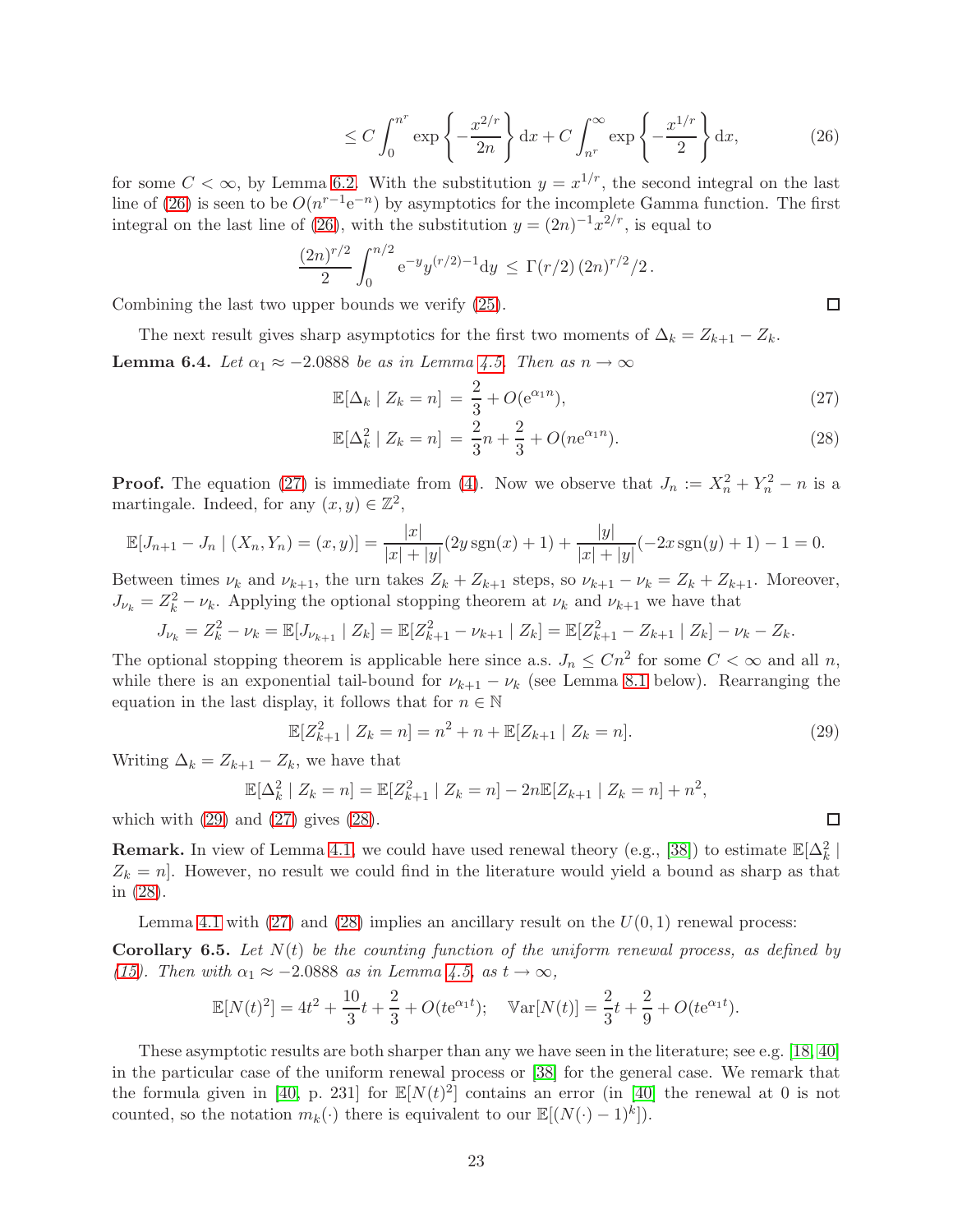## <span id="page-24-3"></span><span id="page-24-0"></span>7 Asymptotic analysis of the noisy urn

### 7.1 Connection to Lamperti's problem

In this section we study the noisy urn model described in Section [2.3.](#page-5-2) To study the asymptotic behaviour of  $(\tilde{Z}_k)_{k \in \mathbb{Z}_+}$ , it turns out to be more convenient to work with the process  $(W_k)_{k \in \mathbb{Z}_+}$ defined by  $W_k = \tilde{Z}_k^{1/2}$  $\frac{1}{k}$ , since the latter process has asymptotically-zero drift, in a sense to be made precise shortly, and such processes have been well-studied in the literature.

Let  $(W_k)_{k \in \mathbb{Z}_+}$  be an irreducible Markov chain whose state-space is an unbounded countable subset of  $\mathbb{R}_+$ . Define the increment moment functions

<span id="page-24-4"></span>
$$
\mu_r(x) := \mathbb{E} \left[ (W_{k+1} - W_k)^r \mid W_k = x \right];\tag{30}
$$

by the Markov property, when the corresponding moments exist the  $\mu_r(x)$  are genuine functions of x. Given a reasonable choice of scale for the process  $W_k$ , it is common that  $\mu_2(x)$  be uniformly bounded away from 0 and  $\infty$ . In this case, under some mild additional regularity conditions, the regime where  $x|\mu_1(x)| = O(1)$  is critical from the point of view of the recurrence classification of  $W_k$ . For a nearest-neighbour random walk on  $\mathbb{Z}_+$  this fact had been known for a long time (see [\[15\]](#page-46-18)), but a study of this and many other aspects of the problem, in much greater generality (with absence of the Markovian and countable state-space assumptions), was carried out by Lamperti [\[25,](#page-47-11) [26,](#page-47-12) [27\]](#page-47-13) using martingale techniques. Thus the analysis of processes with asymptotically zero drift (i.e.  $\mu_1(x) \to 0$ ) is sometimes known as Lamperti's problem.

We will next state some consequences of Lamperti's results that we will use. For convenience, we impose conditions that are stronger than Lamperti's. We suppose that for each  $r \in \mathbb{N}$ ,

<span id="page-24-1"></span>
$$
\sup_{x} |\mu_r(x)| < \infty. \tag{31}
$$

The recurrence and transience properties of  $W_n$  were studied by Lamperti [\[25,](#page-47-11) [27\]](#page-47-13) and his results were refined by Menshikov, Asymont and Iasnogorodskii [\[30\]](#page-47-14). Parts (i) and (ii) of the following result are consequences of Theorems 3.1 and 3.2 of [\[25\]](#page-47-11) with Theorem 2.1 of [\[27\]](#page-47-13), while part (iii) is a consequence of Theorem 3 of [\[30\]](#page-47-14) (which is in fact a much sharper result).

<span id="page-24-2"></span>**Proposition 7.1.** [\[25,](#page-47-11) [27,](#page-47-13) [30\]](#page-47-14) Let  $W_k$  be an irreducible Markov chain on a countable unbounded subset of  $\mathbb{R}_+$ . Suppose that [\(31\)](#page-24-1) holds, and that there exists  $v > 0$  such that  $\mu_2(x) > v$  for all x sufficiently large. Then the following recurrence criteria are valid.

(i)  $W_k$  is transient if there exist  $\delta, x_0 \in (0, \infty)$  such that for all  $x > x_0$ 

$$
2x\mu_1(x) - \mu_2(x) > \delta.
$$

(ii)  $W_k$  is positive-recurrent if there exist  $\delta, x_0 \in (0, \infty)$  such that for all  $x > x_0$ ,

$$
2x\mu_1(x) + \mu_2(x) < -\delta.
$$

(iii)  $W_k$  is null-recurrent if there exists  $x_0 \in (0,\infty)$  such that for all  $x > x_0$ 

$$
2x|\mu_1(x)| \le \left(1 + \frac{1}{\log x}\right)\mu_2(x).
$$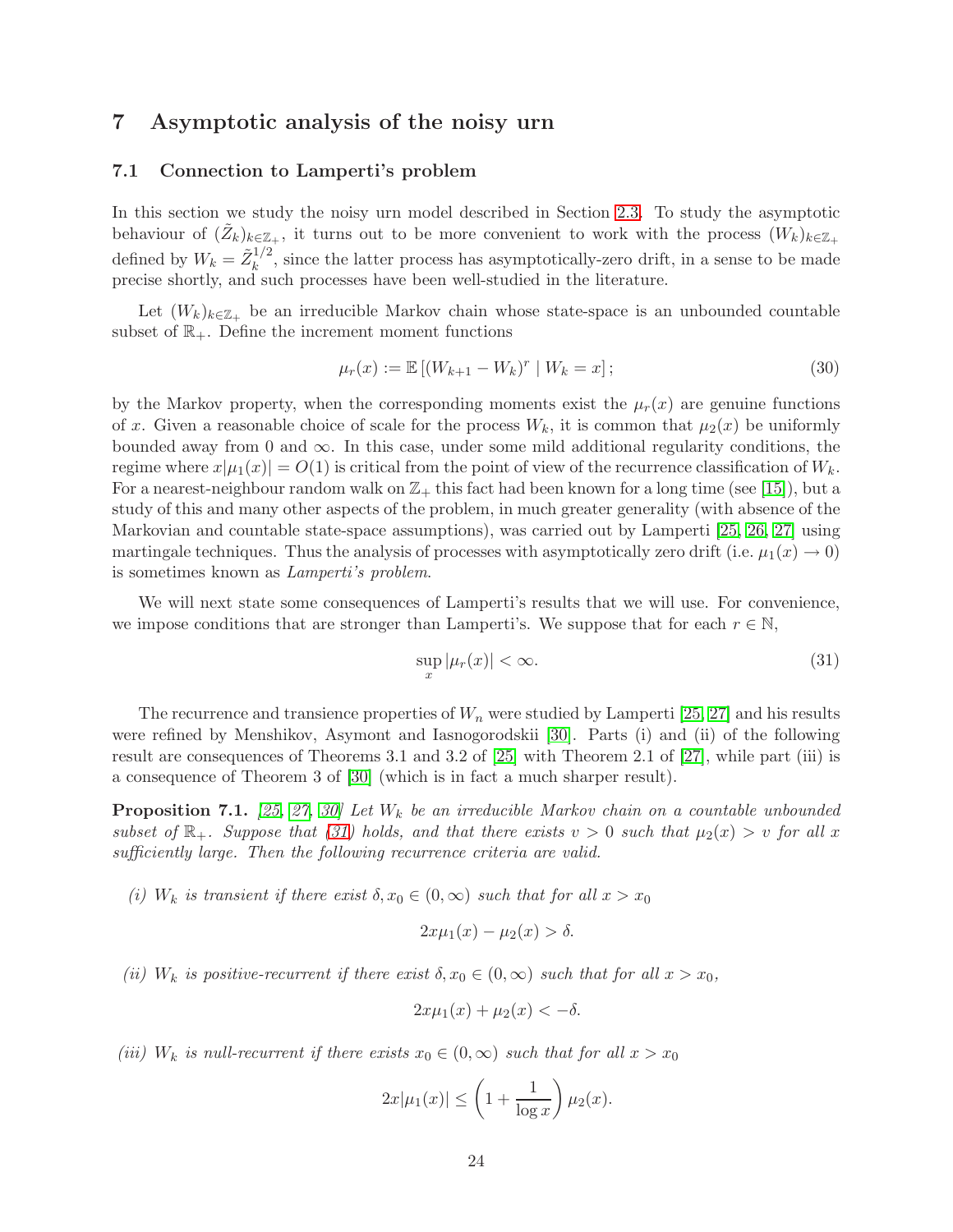In [\[26\]](#page-47-12), Lamperti proved the existence of weak-sense limiting diffusions for certain processes satisfying parts (i) or (iii) of Proposition [7.1.](#page-24-2) To state Lamperti's result we need some more notation. To describe the time-homogeneous diffusions on  $\mathbb{R}_+$  that arise here, it will suffice to describe the infinitesimal mean  $\mu(x)$  and infinitesimal variance  $\sigma^2(x)$ ; see e.g. [\[20,](#page-46-19) Ch 15]. The transition functions p of our diffusions will then satisfy the Kolmogorov backwards equation

$$
\frac{\partial p}{\partial t} = \mu(x)\frac{\partial p}{\partial x} + \frac{1}{2}\sigma^2(x)\frac{\partial^2 p}{\partial x^2}.
$$

Let  $(H_t^{\alpha,\beta}$  $\binom{\alpha,\beta}{t}$ <sub>t∈[0,1]</sub> denote a diffusion process on  $\mathbb{R}_+$  with infinitesimal mean and variance

<span id="page-25-0"></span>
$$
\mu(x) = \frac{\alpha}{x}, \quad \sigma^2(x) = \beta. \tag{32}
$$

The particular case of a diffusion satisfying [\(32\)](#page-25-0) with  $\beta = 1$  and  $\alpha = (\gamma - 1)/2$  for some  $\gamma \in \mathbb{R}$ is a Bessel process with parameter  $\gamma$ ; in this case we use the notation  $V_t^{\gamma} = H_t^{(\gamma-1)/2,1}$  $t^{(\gamma-1)/2,1}$ . Recall that for  $\gamma \in \mathbb{N}$ , the law of  $(V_t^{\gamma})$  $(t<sup>\gamma</sup>)_{t\in[0,1]}$  is the same as that of  $||B_t||_{t\in[0,1]}$  where  $(B_t)_{t\in[0,1]}$  is standard  $\gamma$ -dimensional Brownian motion. In fact, any  $H_t^{\alpha,\beta}$  $t_t^{\alpha,\beta}$  is related to a Bessel process via simple scaling, as the next result shows.

**Lemma 7.2.** Let  $\alpha \in \mathbb{R}$  and  $\beta > 0$ . The diffusion process  $H_t^{\alpha,\beta}$  $\hat{u}^{\alpha,\beta}_{t}$  is a scaled Bessel process:

$$
(H_t^{\alpha,\beta})_{t\in[0,1]}
$$
 has the same law as  $(\beta^{1/2}V_t^{\gamma})_{t\in[0,1]}$ , with  $\gamma = 1 + \frac{2\alpha}{\beta}$ .

**Proof.** By the Itô transformation formula (cf p. 173 of [\[20\]](#page-46-19)), for any  $\beta > 0$  the process  $(\beta^{1/2} V_t^{\gamma})$  $(t^{\gamma})_{t\in[0,1]}$ is a diffusion process on [0, 1] with infinitesimal mean  $\mu(x) = \beta(\gamma-1)/(2x)$  and infinitesimal variance  $\sigma(x) = \beta$ , from which we obtain the result.  $\sigma(x) = \beta$ , from which we obtain the result.

We need the following form of Lamperti's invariance principle [\[26,](#page-47-12) Thms. 2.1, 5.1, and A.2].

<span id="page-25-1"></span>**Proposition 7.3.** [\[26\]](#page-47-12) Let  $W_k$  be an irreducible Markov chain on a countable unbounded subset of  $[0, \infty)$ . Suppose that  $(31)$  holds, and that

$$
\lim_{x \to \infty} \mu_2(x) = \beta > 0, \quad \lim_{x \to \infty} x \mu_1(x) = \alpha > -(\beta/2).
$$

Let  $(H_t^{\alpha,\beta}$  $(t_t^{(\alpha,\beta)})_{t\geq 0}$  be a diffusion process as defined at [\(32\)](#page-25-0). Then as  $k\to\infty$ 

$$
(k^{-1/2}W_{kt})_{t\in[0,1]}\to (H_t^{\alpha,\beta})_{t\in[0,1]}
$$

in the sense of convergence of finite-dimensional distributions. Marginally,

$$
\lim_{k \to \infty} \mathbb{P}(k^{-1/2} W_k \le y) = \frac{2}{(2\beta)^{(\alpha/\beta)+(1/2)} \Gamma((\alpha/\beta)+(1/2))} \int_0^y r^{2\alpha/\beta} \exp(-r^2/(2\beta)) dr.
$$

#### 7.2 Increment moment estimates for  $W_k$

Now consider the process  $(W_k)_{k \in \mathbb{Z}_+}$  where  $W_k = \tilde{Z}_k^{1/2}$  $\frac{1}{k}$ ; this is a Markov chain with a countable state space (since  $\tilde{Z}_k$  is), so fits into the framework described in Section [7.1](#page-24-3) above. Lemma [7.7](#page-27-0) below shows that indeed  $W_k$  is an instance of Lamperti's problem in the critical regime. First we need some simple properties of the random variable  $\kappa$ .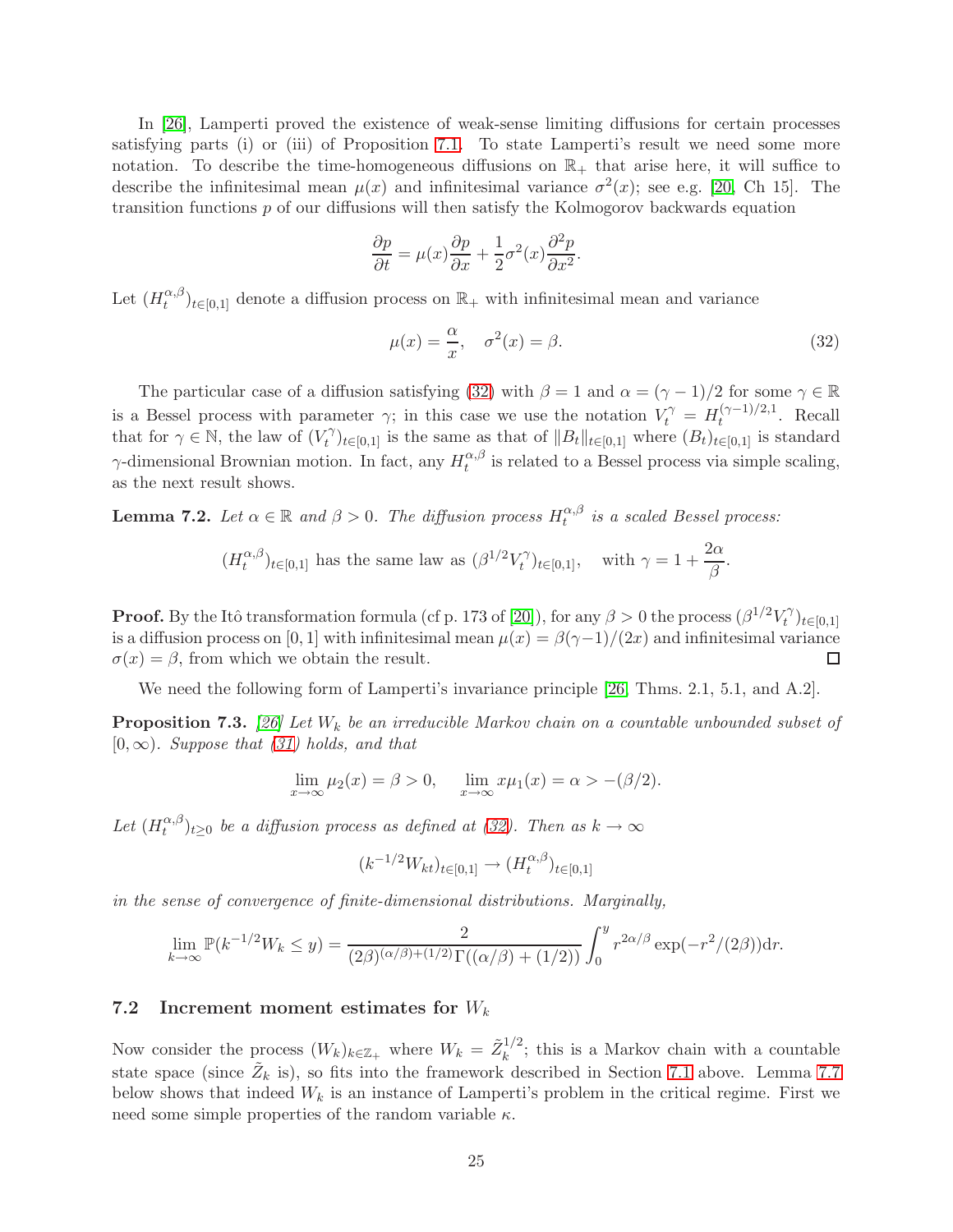**Lemma 7.4.** If  $\kappa$  satisfies [\(5\)](#page-5-1) for  $\lambda > 0$ , then

$$
\mathbb{P}(|\kappa| > x) \le \exp\{-\lambda x\}, \quad (x \ge 0), \quad \text{and} \tag{33}
$$

<span id="page-26-1"></span><span id="page-26-0"></span>
$$
\mathbb{E}[|\kappa|^r] < \infty, \quad (r \ge 0). \tag{34}
$$

Proof. [\(33\)](#page-26-0) is immediate from Markov's inequality and [\(5\)](#page-5-1), and [\(34\)](#page-26-1) is also straightforward.  $\Box$ 

Now we can start our analysis of the noisy urn and the associated process  $\tilde{Z}_k$ . Recall that  $\tilde{Z}_k$  is defined as  $\max\{|\tilde{X}_{\tilde{\nu}_k+1}|, |\tilde{Y}_{\tilde{\nu}_k+1}|\}$ . By definition of the noisy urn process, if we start at unit distance away from an axis (in the anticlockwise sense), the path of the noisy urn until it hits the next axis has the same distribution as the corresponding path in the original simple harmonic urn. Since we refer to this fact often, we state it as a lemma.

<span id="page-26-2"></span>**Lemma 7.5.** Given  $\tilde{Z}_k = z$ , the path  $(\tilde{X}_n, \tilde{Y}_n)$  for  $n = \tilde{\nu}_k + 1, \ldots, \tilde{\nu}_{k+1}$  has the same distribution as the path  $(X_n, Y_n)$  for  $n = \nu_k + 1, \ldots, \nu_{k+1}$  given  $Z_k = z$ . In particular,  $\tilde{Z}_{k+1}$  conditioned on  $\tilde{Z}_k = z$ has the same distribution as  $Z_{k+1} - \min\{\kappa, Z_{k+1} - 1\} = Z_{k+1} - \kappa + (\kappa + 1 - Z_{k+1})\mathbf{1}\{\kappa \geq Z_{k+1}\}\$ conditioned on  $Z_k = z$ .

Recall that  $\Delta_k = Z_{k+1} - Z_k$ , and write  $\tilde{\Delta}_k = \tilde{Z}_{k+1} - \tilde{Z}_k$ . The next result is an analogue of Lemmas [6.3](#page-22-3) and [6.4](#page-23-5) for  $\tilde{\Delta}_k$ .

**Lemma 7.6.** Suppose [\(5\)](#page-5-1) holds. Let  $\varepsilon > 0$ . Then for some  $C < \infty$  and all  $n \in \mathbb{N}$ 

<span id="page-26-3"></span>
$$
\mathbb{P}(|\tilde{\Delta}_k| > n^{(1/2)+\varepsilon} | \tilde{Z}_k = n) \le C \exp\{-n^{\varepsilon/3}\}.
$$
 (35)

Also, for any  $r \in \mathbb{N}$ , there exists  $C < \infty$  such that for any  $n \in \mathbb{N}$ 

<span id="page-26-6"></span><span id="page-26-5"></span><span id="page-26-4"></span>
$$
\mathbb{E}[\left|\tilde{\Delta}_k\right|^r \mid \tilde{Z}_k = n] \le Cn^{r/2}.\tag{36}
$$

Moreover, there exists  $\gamma > 0$  for which, as  $n \to \infty$ ,

$$
\mathbb{E}[\tilde{\Delta}_k \mid \tilde{Z}_k = n] = \frac{2}{3} - \mathbb{E}[\kappa] + O(e^{-\gamma n}),\tag{37}
$$

$$
\mathbb{E}[\tilde{\Delta}_k^2 \mid \tilde{Z}_k = n] = \frac{2}{3}n + O(1). \tag{38}
$$

**Proof.** By the final statement in Lemma [7.5,](#page-26-2) for any  $r > 0$ 

$$
\mathbb{P}(|\tilde{\Delta}_k| > r \mid \tilde{Z}_k = n) \le \mathbb{P}(|\Delta_k - \kappa| > r \mid Z_k = n).
$$

We have for any  $\varepsilon > 0$ 

$$
\mathbb{P}(|\Delta_k - \kappa| > n^{(1/2) + \varepsilon} \mid Z_k = n) \le \mathbb{P}(|\Delta_k| > n^{(1+\varepsilon)/2} \mid Z_k = n) + \mathbb{P}(|\kappa| > n^{(1+\varepsilon)/2}),
$$

for all n large enough. Using the bounds in  $(24)$  and  $(33)$  we obtain  $(35)$ . Next we have

$$
\mathbb{E}[|\tilde{\Delta}_k|^r \mid \tilde{Z}_k = n] \le \mathbb{E}[(|\Delta_k| + |\kappa|)^r \mid Z_k = n].
$$

Then with Minkowski's inequality, [\(25\)](#page-22-2) and [\(34\)](#page-26-1) we obtain [\(36\)](#page-26-4).

Next we have from [\(27\)](#page-23-2) that

$$
\mathbb{E}[\tilde{\Delta}_k \mid \tilde{Z}_k = n] = \mathbb{E}[\Delta_k - \kappa + (\kappa + 1 - Z_{k+1})\mathbf{1}\{\kappa \ge Z_{k+1}\}\mid Z_k = n]
$$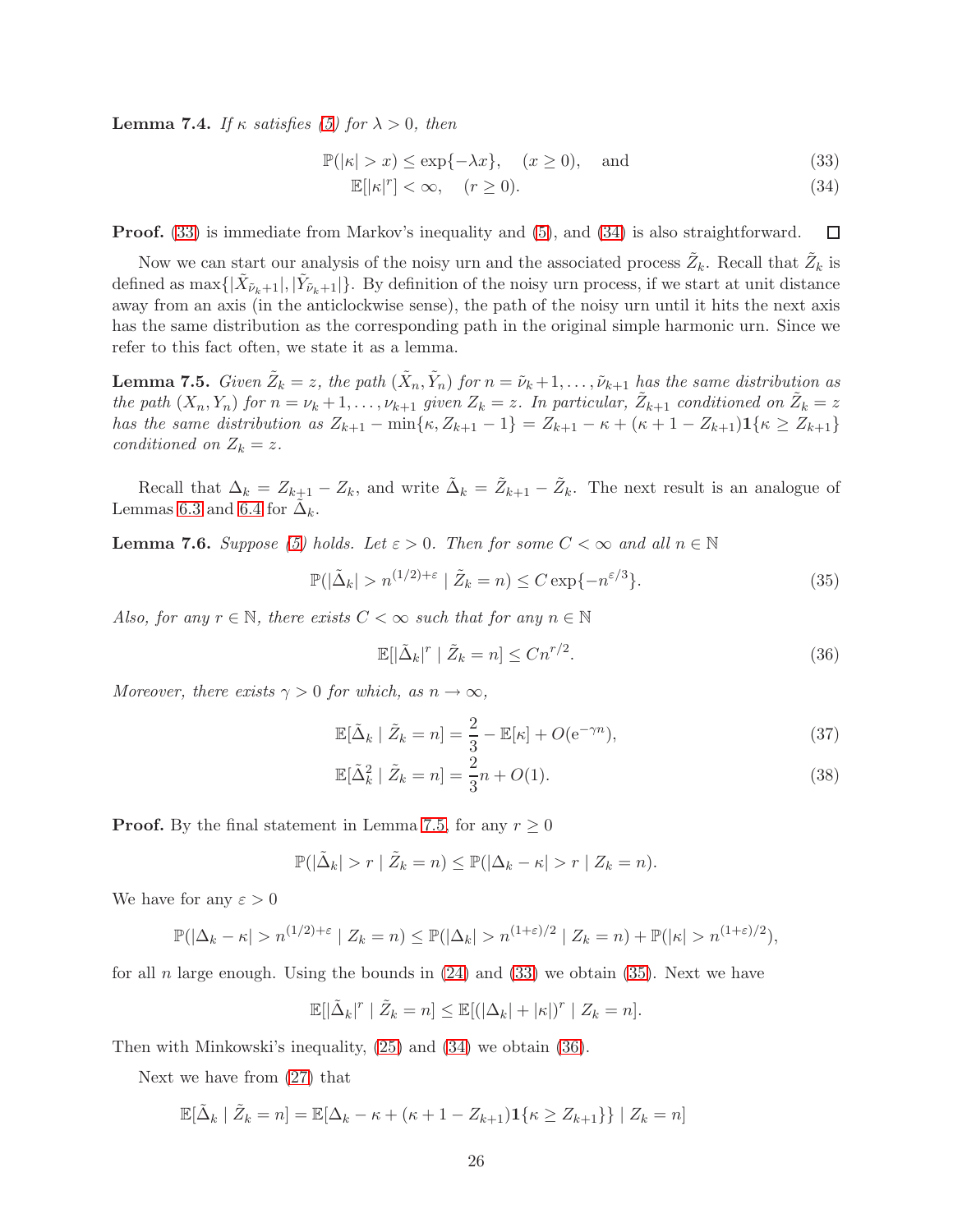$$
= \frac{2}{3} + O(e^{\alpha_1 n}) - \mathbb{E}[\kappa] + \mathbb{E}[(\kappa + 1 - Z_{k+1})\mathbf{1}\{\kappa \ge Z_{k+1}\} | Z_k = n].
$$

By the Cauchy–Schwarz inequality, [\(34\)](#page-26-1) and the bound  $0 \leq \kappa + 1 - Z_{k+1} \leq \kappa$ , the last term here is bounded by a constant times the square-root of

$$
\mathbb{P}(\kappa \ge Z_{k+1} | Z_k = n) \le \mathbb{P}(|\Delta_k| > n/2 | Z_k = n) + \mathbb{P}(|\kappa| > n/2) = O(\exp\{-\lambda n/2\}),
$$

using the bounds  $(24)$  and  $(33)$ . Hence we obtain  $(37)$ . Similarly, from  $(28)$ , we obtain  $(38)$ .  $\Box$ 

Now we can give the main result of this section on the increments of the process  $(W_k)_{k \in \mathbb{Z}_+}$ .

<span id="page-27-0"></span>**Lemma 7.7.** Suppose  $\kappa$  satisfies [\(5\)](#page-5-1). With  $\mu_r(x)$  as defined by [\(30\)](#page-24-4), we have

<span id="page-27-4"></span><span id="page-27-3"></span>
$$
\sup_{x} |\mu_r(x)| < \infty \tag{39}
$$

for each  $r \in \mathbb{N}$ . Moreover as  $x \to \infty$ 

<span id="page-27-5"></span>
$$
\mu_1(x) = \frac{1 - 2\mathbb{E}[\kappa]}{4x} + O(x^{-2}); \quad \mu_2(x) = \frac{1}{6} + O(x^{-1}).\tag{40}
$$

**Proof.** For the duration of this proof we write  $\mathbb{E}_{x^2}[\cdot]$  for  $\mathbb{E}[\cdot | \tilde{Z}_k = x^2] = \mathbb{E}[\cdot | W_k = x]$ . For  $r \in \mathbb{N}$ and  $x \geq 0$ , from [\(30\)](#page-24-4),

$$
|\mu_r(x)| \le \mathbb{E}_{x^2} [|\tilde{Z}_{k+1}^{1/2} - \tilde{Z}_k^{1/2}|^r] = x^r \mathbb{E}_{x^2} \left[ |(1 + x^{-2} \tilde{\Delta}_k)^{1/2} - 1|^r \right]. \tag{41}
$$

Fix  $\varepsilon > 0$  and write  $A(n) := \{ |\tilde{\Delta}_k| > n^{(1/2)+\varepsilon} \}$  and  $A^c(n)$  for the complementary event. Now for some  $C < \infty$  and all  $x \geq 1$ , by Taylor's theorem,

<span id="page-27-1"></span>
$$
|(1+x^{-2}\tilde{\Delta}_k)^{1/2}-1|^r\mathbf{1}_{A^c(x^2)}\leq Cx^{-2r}|\tilde{\Delta}_k|^r\mathbf{1}_{A^c(x^2)}.
$$

Hence

$$
\mathbb{E}_{x^2} \left[ | (1 + x^{-2} \tilde{\Delta}_k)^{1/2} - 1 |^{r} \mathbf{1}_{A^c(x^2)} \right] \le C x^{-2r} \mathbb{E}_{x^2} [|\tilde{\Delta}_k|^r] = O(x^{-r}), \tag{42}
$$

by [\(36\)](#page-26-4). On the other hand, using the fact that for  $y \ge -1$ ,  $0 \le (1 + y)^{1/2} \le 1 + (y/2)$ , we have

$$
\mathbb{E}_{x^2} \left[ |(1+x^{-2}\tilde{\Delta}_k)^{1/2} - 1|^r \mathbf{1}_{A(x^2)} \right] \leq \mathbb{E}_{x^2} \left[ \left( 1 + (1/2)x^{-2}|\tilde{\Delta}_k| \right)^r \mathbf{1}_{A(x^2)} \right]
$$
  

$$
\leq \left( \mathbb{E}_{x^2} [(1+|\tilde{\Delta}_k|)^{2r}] \right)^{1/2} \left( \mathbb{P}(A(x^2) | \tilde{Z}_k = x^2) \right)^{1/2},
$$

for  $x \geq 1$ , by Cauchy–Schwarz. Using [\(36\)](#page-26-4) to bound the expectation here and [\(35\)](#page-26-3) to bound the probability, we obtain, for any  $r \in \mathbb{N}$ ,

<span id="page-27-6"></span><span id="page-27-2"></span>
$$
\mathbb{E}_{x^2} \left[ | (1 + x^{-2} \tilde{\Delta}_k)^{1/2} - 1 |^{r} \mathbf{1}_{A(x^2)} \right] = O(\exp\{-x^{\varepsilon/2}\}). \tag{43}
$$

Combining  $(42)$  and  $(43)$  with  $(41)$  we obtain  $(39)$ .

Now we prove [\(40\)](#page-27-5). We have that for  $x \geq 0$ 

$$
\mu_1(x) = \mathbb{E}_{x^2}[W_{k+1} - W_k] = x \mathbb{E}_{x^2}[(1 + x^{-2}\tilde{\Delta}_k)^{1/2} - 1]
$$
  
=  $x \mathbb{E}_{x^2}[((1 + x^{-2}\tilde{\Delta}_k)^{1/2} - 1)\mathbf{1}_{A^c(x^2)}] + O(\exp\{-x^{\epsilon/3}\}),$  (44)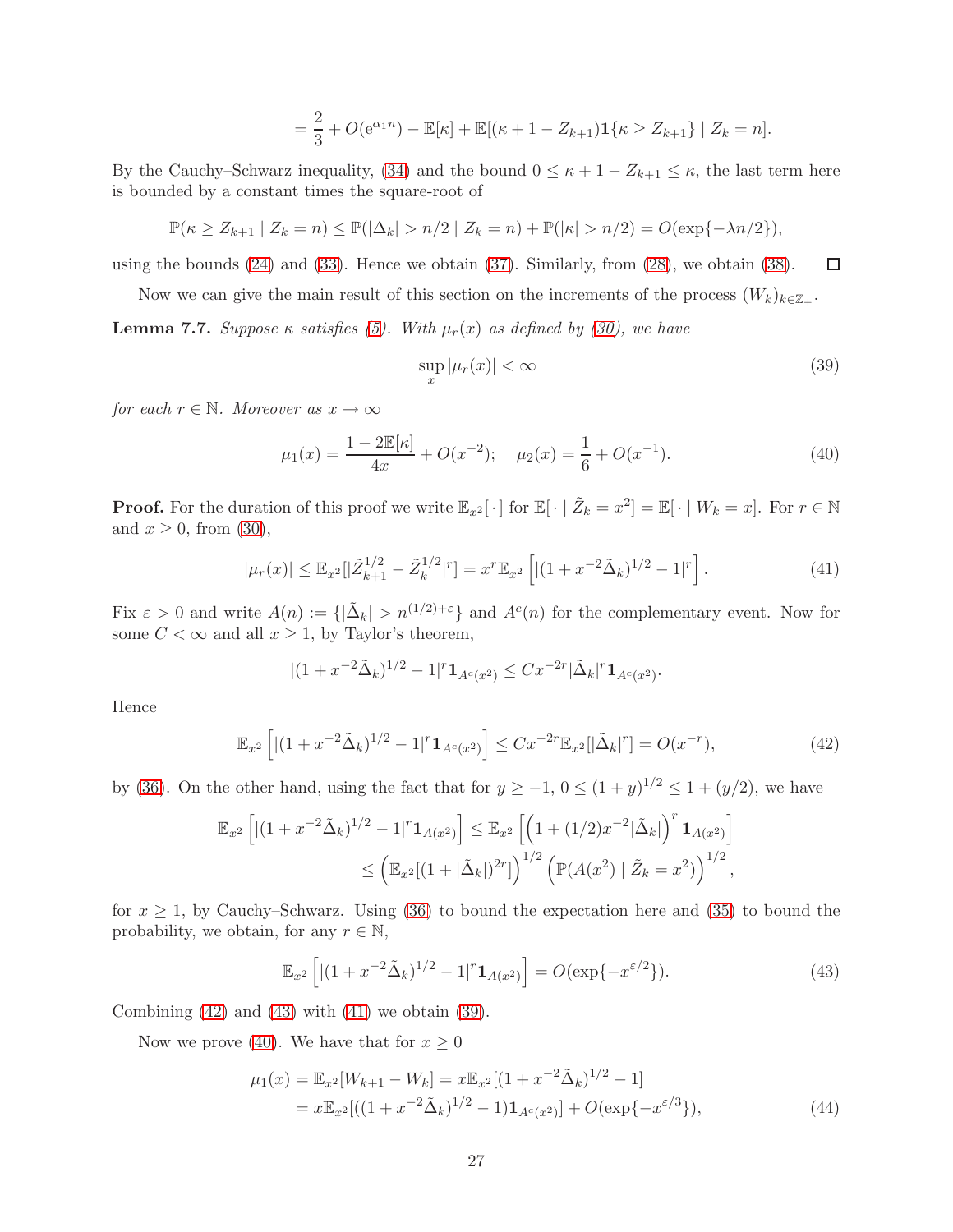using [\(43\)](#page-27-2). By Taylor's theorem with Lagrange form for the remainder we have

$$
x\mathbb{E}_{x^2}[( (1+x^{-2}\tilde{\Delta}_k)^{1/2} - 1)\mathbf{1}_{A^c(x^2)}]
$$
  
= 
$$
\frac{1}{2x}\mathbb{E}_{x^2}[\tilde{\Delta}_k\mathbf{1}_{A^c(x^2)}] - \frac{1}{8x^3}\mathbb{E}_{x^2}[\tilde{\Delta}_k^2\mathbf{1}_{A^c(x^2)}] + O(x^{-5}\mathbb{E}_{x^2}[|\tilde{\Delta}_k|^3\mathbf{1}_{A^c(x^2)}]).
$$
 (45)

Here we have that

<span id="page-28-1"></span>
$$
x^{-5} \mathbb{E}_{x^2} [|\tilde{\Delta}_k|^3 \mathbf{1}_{A^c(x^2)}] \leq x^{-5} \mathbb{E}_{x^2} [|\tilde{\Delta}_k|^3] = O(x^{-2}),
$$

by [\(36\)](#page-26-4), while for  $r \in \mathbb{N}$ , we obtain

$$
\mathbb{E}_{x^2}[\tilde{\Delta}_k^r \mathbf{1}_{A^c(x^2)}] = \mathbb{E}_{x^2}[\tilde{\Delta}_k^r] + O((\mathbb{E}_{x^2}[|\tilde{\Delta}_k|^{2r}]\mathbb{P}(A(x^2) | \tilde{Z}_k = x^2))^{1/2}),
$$

by Cauchy–Schwarz. Using [\(35\)](#page-26-3) again and combining [\(44\)](#page-27-6) with [\(45\)](#page-28-1) we obtain

$$
\mu_1(x) = \frac{1}{2x} \mathbb{E}_{x^2} [\tilde{\Delta}_k] - \frac{1}{8x^3} \mathbb{E}_{x^2} [\tilde{\Delta}_k^2] + O(x^{-2}).
$$

Thus from [\(37\)](#page-26-5) and [\(38\)](#page-26-6) we obtain the expression for  $\mu_1$  in [\(40\)](#page-27-5). Now we use that fact that

$$
(W_{k+1} - W_k)^2 = W_{k+1}^2 - W_k^2 - 2W_k(W_{k+1} - W_k) = \tilde{Z}_{k+1} - \tilde{Z}_k - 2W_k(W_{k+1} - W_k)
$$

<span id="page-28-0"></span>to obtain  $\mu_2(x) = \mathbb{E}_{x^2}[\tilde{\Delta}_k] - 2x\mu_1(x)$ , which with [\(37\)](#page-26-5) yields the expression for  $\mu_2$  in [\(40\)](#page-27-5).  $\Box$ 

### 8 Proofs of theorems

#### 8.1 Proofs of Theorems [2.3,](#page-5-0) [2.4,](#page-6-0) [2.5,](#page-7-1) and [2.8](#page-7-3)

First we work with the noisy urn model of Section [2.3.](#page-5-2) Given the moment estimates of Lemma [7.7,](#page-27-0) we can now apply the general results described in Section [7.1](#page-24-3) and [\[3\]](#page-45-1).

**Proof of Theorem [2.4.](#page-6-0)** First observe that  $(\tilde{Z}_k)_{k \in \mathbb{Z}_+}$  is transient, null-, or positive-recurrent exactly when  $(W_k)_{k \in \mathbb{Z}_+}$  is. From Lemma [7.7,](#page-27-0) we have that

$$
2x\mu_1(x) - \mu_2(x) = \frac{1}{3} - \mathbb{E}[\kappa] + O(x^{-1}); \quad 2x\mu_1(x) + \mu_2(x) = \frac{2}{3} - \mathbb{E}[\kappa] + O(x^{-1}).
$$

Now apply Proposition [7.1.](#page-24-2)

**Proof of Theorem [2.5.](#page-7-1)** First note that with the definition of  $\tau_q$  at [\(6\)](#page-6-1),  $\tau_q$  is also the first hitting time of 1 by  $(W_k)_{k\in\mathbb{N}}$ . Then with Lemma [7.7](#page-27-0) we can apply general results of Aspandiiarov, Iasnogorodski and Menshikov [\[3,](#page-45-1) Props. 1 and 2] to obtain the stated result.  $\Box$ 

**Proof of Theorem [2.8.](#page-7-3)** First Proposition [7.3](#page-25-1) and Lemma [7.7](#page-27-0) imply that, as  $n \to \infty$ ,

$$
(n^{-1/2}W_{nt})_{t\in[0,1]}\to (H_t^{1/4,1/6})_{t\in[0,1]},
$$

1/4,1/6

in the sense of finite-dimensional distributions. By the Itô transformation formula (cf p. 173 of  $[20]$ ), with  $H_t^{\alpha,\beta}$  $t_t^{\alpha,\beta}$  as defined at [\(32\)](#page-25-0),  $(H_t^{\alpha,\beta})$  $\mu_t^{(\alpha,\beta)}$  is a diffusion process with infinitesimal mean  $\mu(y) = \beta + 2\alpha$  and infinitesimal variance  $\sigma^2(y) = 4\beta x^2 = 4\beta y$ , where  $y = x^2$ . In particular  $(H_t^{1/4,1/6})$  $(t^{1/4,1/6})^2$  has the same law as the process denoted  $D_t$  in the statement of Theorem [2.8.](#page-7-3) Convergence of finite-dimensional distributions for  $(n^{-1}W_{nt}^2)_{t \in [0,1]} = (n^{-1}\tilde{Z}_{nt})_{t \in [0,1]}$  follows.  $\Box$ 

 $\Box$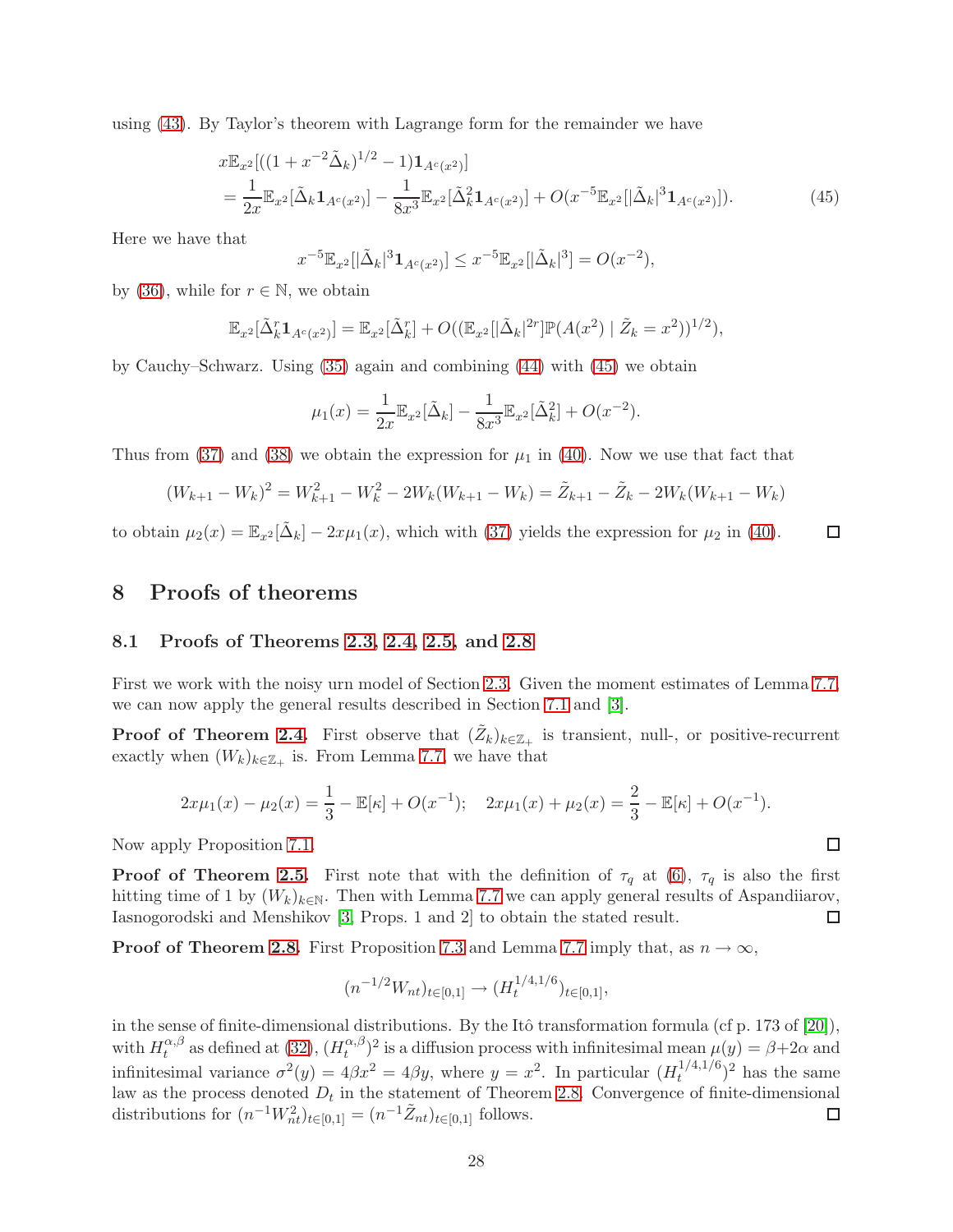Next consider the leaky urn model of Section [2.2.](#page-4-3)

**Proof of Theorem [2.3.](#page-5-0)** This is an immediate consequence of the  $\mathbb{P}(\kappa = 1) = 1$  cases of Theorem [2.4,](#page-6-0) which gives  $\mathbb{P}(\tau < \infty) = 1$ , and Theorem [2.6,](#page-7-2) which gives  $\mathbb{E}[\tau^p] < \infty$  if  $p < 4/3$ . □

Remark. There is a short proof of the first part of Theorem [2.3](#page-5-0) due to the existence of a particular martingale. Consider the process  $Q'_n$  defined by  $Q'_n = Q(X'_n, Y'_n)$  where

$$
Q(x,y) := \left(x + \frac{1}{2}\operatorname{sgn}(y) - \frac{1}{2}\mathbf{1}_{\{y=0\}}\operatorname{sgn}(x)\right)^2 + \left(y - \frac{1}{2}\operatorname{sgn}(x) - \frac{1}{2}\mathbf{1}_{\{x=0\}}\operatorname{sgn}(y)\right)^2.
$$

It turns out that  $Q'_n$  is a (nonnegative) martingale. Thus it converges a.s. as  $n \to \infty$ . But since  $Q(x, y) \to \infty$  as  $||(x, y)|| \to \infty$ , we must have that eventually  $(X'_n, Y'_n)$  gets trapped in the closed class C. So  $\mathbb{P}(\tau < \infty) = 1$ .

### 8.2 Proofs of Theorems [2.6](#page-7-2) and [2.9](#page-8-2)

The proofs of Theorems [2.6](#page-7-2) and [2.9](#page-8-2) that we give in this section both rely on the good estimates we have for the embedded process  $\tilde{Z}_k$  to analyse the noisy urn  $(\tilde{X}_n, \tilde{Y}_n)$ . The main additional ingredient we need is therefore a way to relate the two different time-scales. The first result concerns the time to traverse a quadrant.

<span id="page-29-0"></span>**Lemma 8.1.** The distribution of  $\tilde{\nu}_{k+1} - \tilde{\nu}_k$  given  $\tilde{Z}_k = n$  coincides with that of  $Z_{k+1} + Z_k$  given  $Z_k = n$ . In addition

<span id="page-29-1"></span>
$$
\tilde{\nu}_{k+1} - \tilde{\nu}_k = |\tilde{X}_{\tilde{\nu}_{k+1}}| + |\tilde{Y}_{\tilde{\nu}_{k+1}}| + \tilde{Z}_k.
$$
\n(46)

Moreover

<span id="page-29-2"></span>
$$
\mathbb{P}(\tilde{\nu}_{k+1} - \tilde{\nu}_k > 3n \mid \tilde{Z}_k = n) = O(\exp\{-n^{1/2}\}).\tag{47}
$$

**Proof.** Suppose  $k \in \mathbb{N}$ . Without loss of generality, suppose that we are traversing the first quadrant. Starting at time  $\tilde{\nu}_k + 1$ , Lemma [7.5](#page-26-2) implies that the time until hitting the next axis,  $\tilde{\nu}_{k+1} - \tilde{\nu}_k - 1$ , has the same distribution as the time taken for the original simple harmonic urn to hit the next axis, starting from  $(Z_k, 1)$ . In this time, the simple harmonic urn must make  $Z_k$  horizontal jumps and  $Z_{k+1} - 1$  vertical jumps. Thus  $\tilde{\nu}_{k+1} - \tilde{\nu}_k - 1$  has the same distribution as  $Z_{k+1} + Z_k - 1$ , conditional on  $Z_k = \tilde{Z}_k$ . Thus we obtain the first statement in the lemma. For equation [\(46\)](#page-29-1), note that between times  $\tilde{\nu}_k + 1$  and  $\tilde{\nu}_{k+1}$  the noisy urn must make  $\tilde{Z}_k$  horizontal steps and (in this case)  $|\tilde{Y}_{\tilde{\nu}_{k+1}}| - 1$  vertical steps. Finally we have from the first statement of the lemma that

$$
\mathbb{P}(\tilde{\nu}_{k+1} - \tilde{\nu}_k > 3n \mid \tilde{Z}_k = n) = \mathbb{P}(Z_{k+1} > 2n \mid Z_k = n),
$$

and then [\(47\)](#page-29-2) follows from [\(24\)](#page-22-1).

Next we need a result to control how far the process  $\tilde{Z}_k$  can be from 0: this is Lemma [8.3.](#page-30-0) First we state a technical result that we need, which is a special case of Theorem 3.2 of [\[31\]](#page-47-15).

<span id="page-29-3"></span>**Lemma 8.2.** Let  $(X_k)_{k \in \mathbb{Z}_+}$  be a discrete time Markov process taking values in  $\mathbb{R}_+$ , with  $X_0 = x_0$ . Let  $B \in (0,\infty)$  be such that, for all  $k \in \mathbb{Z}_+$ ,

$$
\sup_x \mathbb{E}[X_{k+1} - X_k \mid X_k = x] \leq B.
$$

Then for any  $\varepsilon > 0$ , a.s., for all but finitely many  $k \in \mathbb{Z}_+$ ,  $\max_{0 \le j \le k} X_j \le k(\log k)^{1+\varepsilon}$ .

 $\Box$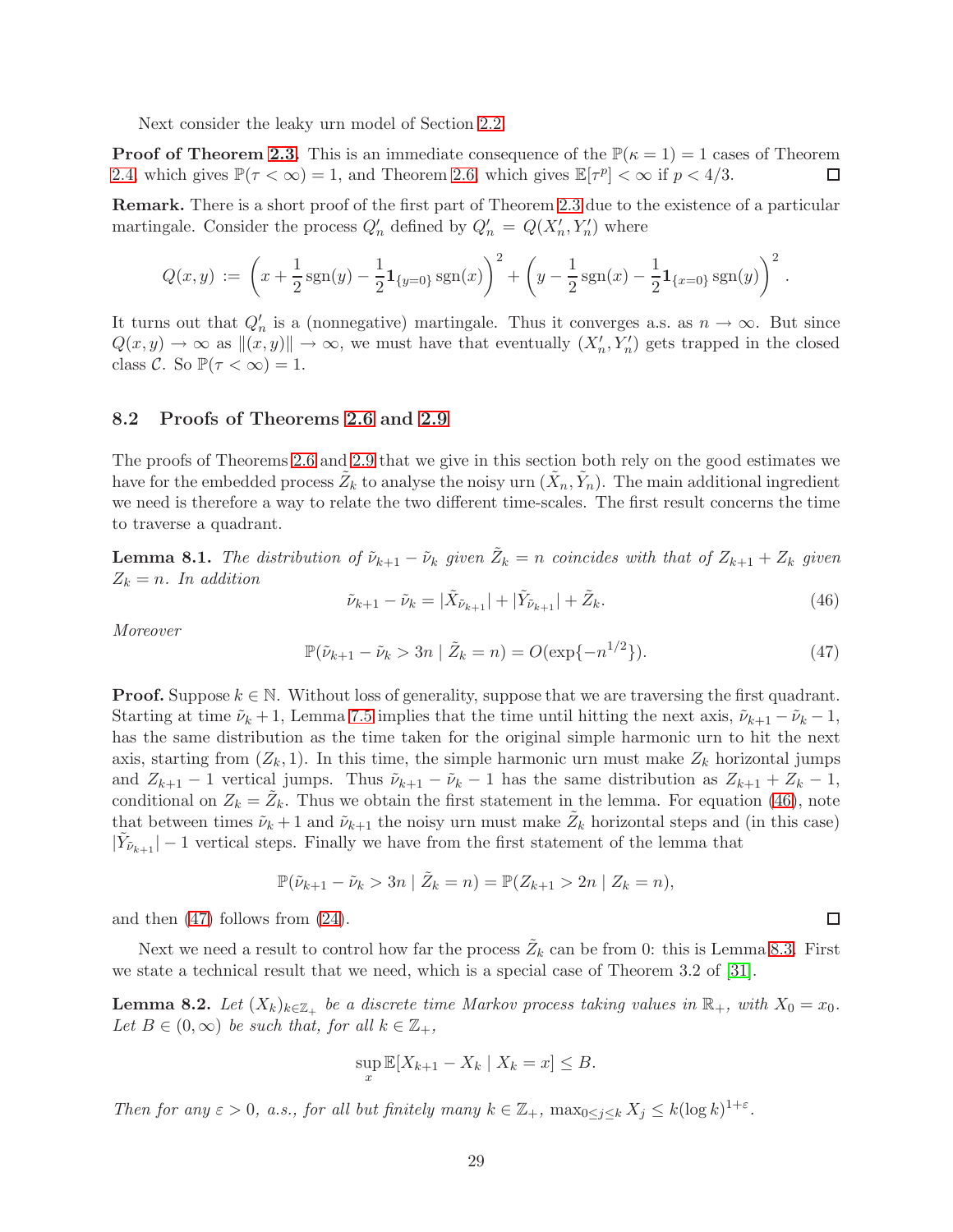<span id="page-30-0"></span>**Lemma 8.3.** Suppose that  $(5)$  holds.

- (i) For any  $\varepsilon > 0$ , there exists  $C < \infty$  such that, a.s.,  $\tilde{Z}_k \leq C k^{1+\varepsilon}$  for all  $k \in \mathbb{Z}_+$ .
- (ii) Suppose that  $\mathbb{E}[\kappa] > 2/3$ . Let  $\gamma = (3\mathbb{E}[\kappa] 1)^{-1} \in (0, 1)$ . Then for  $\varepsilon > 0$ , there exists  $C < \infty$ such that, a.s.,  $\tilde{Z}_k \leq C k^{\gamma+\varepsilon}$  for all  $k \in \mathbb{Z}_+$ .

Moreover, (i) and (ii) both hold with  $\tilde{Z}_k$  replaced by  $|\tilde{X}_{\tilde{\nu}_k}| + |\tilde{Y}_{\tilde{\nu}_k}|$ .

**Proof.** First note that, with regards to the final statement in the lemma, it suffices to prove parts (i) and (ii) for  $\tilde{Z}_k$  since

$$
|\tilde{X}_{\tilde{\nu}_k}|+|\tilde{Y}_{\tilde{\nu}_k}|\leq \tilde{Z}_k+|\kappa_{\tilde{\nu}_k}|,
$$

and  $|\kappa_{\tilde{\nu}_k}| \leq C \log k$  a.s., for all k and some  $C \in (0,\infty)$ , by [\(33\)](#page-26-0) and the Borel–Cantelli lemma. Part (i) follows from the fact that, by equation [\(37\)](#page-26-5), we can apply Lemma [8.2](#page-29-3) with  $X_k = \tilde{Z}_k$ . Now we prove part (ii), using a similar argument to the proof of Theorem 4.3(i) in [\[31\]](#page-47-15). Since  $\mathbb{E}[\kappa] > 2/3$ , we can choose  $\varepsilon > 0$  such that  $\beta = 3\mathbb{E}[\kappa] - 2 - \varepsilon > 0$ . Then by Taylor's theorem with Lagrange remainder and [\(35\)](#page-26-3) we obtain

$$
\mathbb{E}[\tilde{Z}_{k+1}^{1+\beta} - \tilde{Z}_k^{1+\beta} | \tilde{Z}_k = n] = n^{1+\beta} \mathbb{E}\left[\frac{1+\beta}{n}\tilde{\Delta}_k + \frac{\beta(1+\beta)}{2n^2}(\tilde{\Delta}_k)^2 + O(n^{-3}(\tilde{\Delta}_k)^3) | \tilde{Z}_k = n\right]
$$

$$
= n^{\beta}(1+\beta)\left(\frac{2}{3} - \mathbb{E}[\kappa] + \frac{\beta}{3} + o(1)\right),
$$

using [\(37\)](#page-26-5) and [\(38\)](#page-26-6). This last expression is negative for all n large enough by choice of  $\beta$ . Hence we can apply Lemma [8.2](#page-29-3) to the process  $\tilde{Z}_k^{1+\beta}$  to obtain  $\tilde{Z}_k^{1+\beta} \leq C k^{1+\varepsilon}$  for all k, a.s., from which part (ii) of the lemma follows.  $\Box$ 

**Proof of Theorem [2.6.](#page-7-2)** First suppose that  $1/3 \leq \mathbb{E}[\kappa] \leq 2/3$ . By [\(46\)](#page-29-1) and Lemma [8.3\(](#page-30-0)i), for any  $\varepsilon > 0$ ,  $\tilde{\nu}_{k+1} - \tilde{\nu}_k \leq C k^{1+\varepsilon}$  a.s., for all k, so that  $\tilde{\nu}_k \leq C k^{2+\varepsilon}$  a.s., for all k. In particular,  $\tau \leq C \tau_q^{2+\varepsilon}$ a.s.. Part (i) of the theorem follows from Theorem [2.5.](#page-7-1) Part (ii) follows, assuming  $\mathbb{E}[\kappa] > 1/3$ , by a similar argument but using part (ii) of Lemma [8.3](#page-30-0) instead of part (i).  $\Box$ 

Proof of Theorem [2.9.](#page-8-2) First note that we can write

<span id="page-30-1"></span>
$$
A = \sum_{n=1}^{\tau} T_n = \sum_{n=1}^{\tilde{\nu}_{\tau_q}} T_n = \sum_{k=1}^{\tau_q} A_k,
$$
\n(48)

where  $A_1 = \sum_{n=1}^{\tilde{\nu}_1} T_n$  and  $A_k = \sum_{n=\tilde{\nu}_{k-1}+1}^{\tilde{\nu}_k} T_n$   $(k \geq 2)$  is the area swept out in traversing a quadrant for the kth time. Since  $A_k \geq 1/2$ , part (i) of the theorem is immediate from part (i) of Theorem [2.4.](#page-6-0) For part (ii), for any  $\varepsilon > 0$  we have that

$$
A_k \leq \left( |\tilde{X}_{\tilde{\nu}_{k+1}}| + |\tilde{Y}_{\tilde{\nu}_{k+1}}| \right) \max \{ \tilde{Z}_k, |\tilde{X}_{\tilde{\nu}_k}| + |\tilde{Y}_{\tilde{\nu}_k}| \} \leq C k^{2+\varepsilon}
$$

a.s., by Lemma [8.3\(](#page-30-0)i). Hence  $A \leq C\tau_q^{3+\varepsilon}$  a.s.. Part (ii) now follows from Theorem [2.5.](#page-7-1) Part (iii) follows in a similar way, but using part (ii) of Lemma [8.3](#page-30-0) instead of part (i).  $\Box$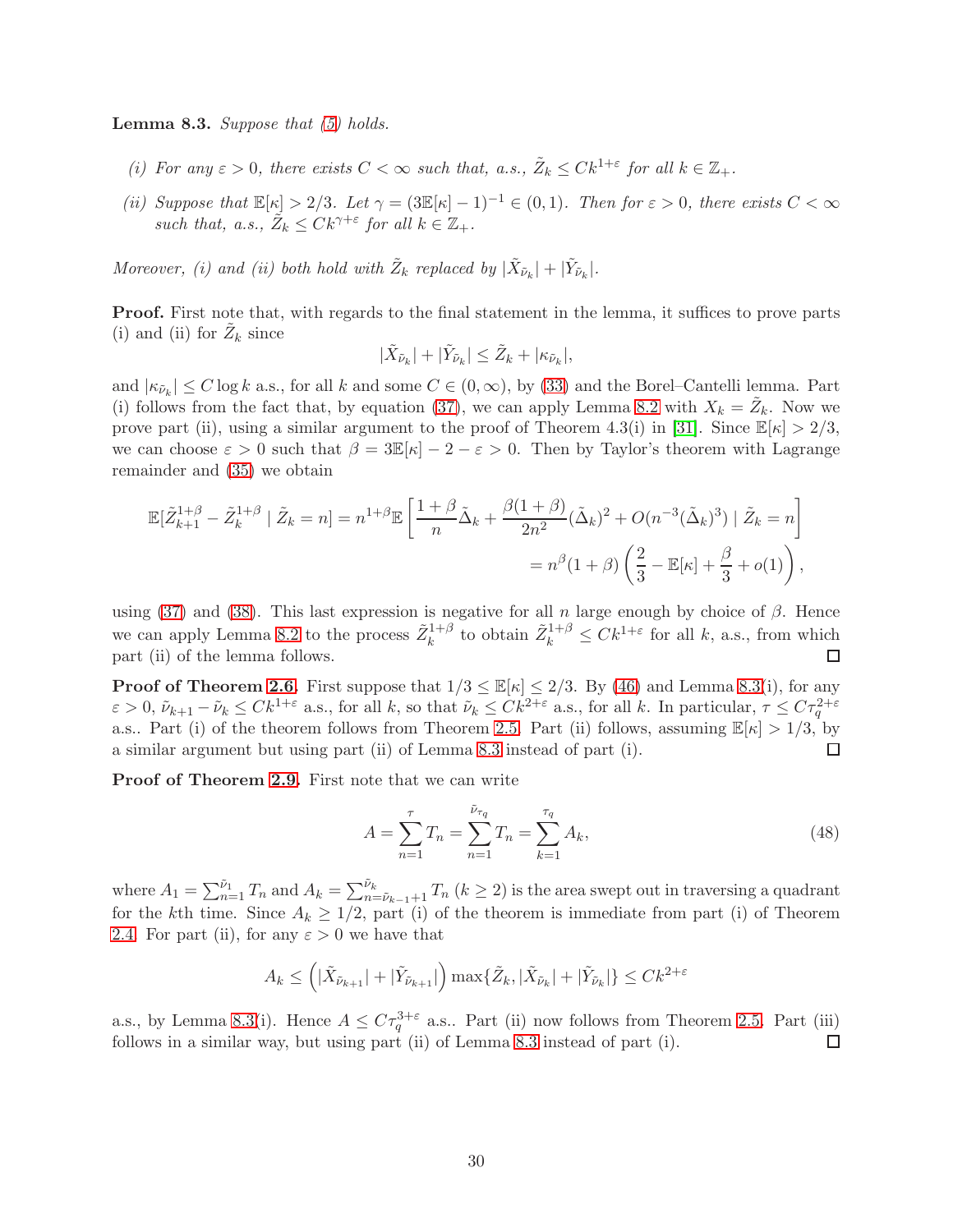### 8.3 Proof of Theorem [2.12](#page-10-0)

We now turn to the percolation model described in Section [2.4.](#page-8-0)

**Lemma 8.4.** Let v and v' be any two vertices of  $G$ . Then with probability 1 there exists a vertex  $w \in G$  such that the unique semi-infinite oriented paths in H from v and v' both pass through w.

**Proof.** Without loss of generality, suppose  $v, v'$  are distinct vertices in G on the positive x-axis on the same sheet of R. Let  $Z_0 = |v| < Z'_0 = |v'|$ . The two paths in H started at v and v', call them P and P' respectively, lead to instances of processes  $Z_k$  and  $Z'_k$ , each a copy of the simple harmonic urn embedded process  $Z_k$ . We show that  $Z_k = Z'_k$  for some finite k with probability 1. Until P and P' meet, the urn processes they instantiate are independent. Thus it suffices to take  $Z_k$ ,  $Z'_k$ to be independent and show that they eventually cross with probability 1, so that the underlying paths must meet. To do this, we consider the process  $(H_k)_{k \in \mathbb{Z}_+}$  defined by  $H_k := \sqrt{Z'_k} \sqrt{Z_k}$  and show that it is eventually less than or equal to 0.

For convenience we use the notation  $W_k = (Z_k)^{1/2}$  and  $W'_k = (Z'_k)^{1/2}$ . Since  $H_{k+1} - H_k =$  $(W'_{k+1} - W'_{k}) - (W_{k+1} - W_{k}),$  we have that for  $x < y$ 

$$
\mathbb{E}[H_{k+1} - H_k \mid W_k = x, W'_k = y] = \frac{1}{4y} - \frac{1}{4x} + O(x^{-2}) = -\frac{(y-x)}{4xy} + O(x^{-2}),
$$

by the  $\mathbb{E}[\kappa] = 0$  case of [\(40\)](#page-27-5). Similarly,

$$
\mathbb{E}[(H_{k+1} - H_k)^2 \mid W_k = x, W'_k = y] = \frac{1}{3} + O(x^{-1}),
$$

from [\(40\)](#page-27-5) again. Combining these we see that

$$
2(y - x)\mathbb{E}[H_{k+1} - H_k \mid W_k = x, W'_k = y] - \mathbb{E}[(H_{k+1} - H_k)^2 \mid W_k = x, W'_k = y]
$$
  
=  $\frac{2}{3} - \frac{x^2 + y^2}{2xy} + O(x^{-1}) \le -\frac{1}{3} + O(x^{-1}) < 0$ 

for  $x > C$ , say. However, we know from Theorem [2.1](#page-4-1) that  $W_k$  is transient, so in particular  $W_k > C$ for all  $k > T$  for some finite T. Let  $\tau = \min\{k \in \mathbb{Z}_+ : H_k \leq 0\}$ . Then we have that  $H_{k \wedge \tau}$ ,  $k > T$ , is a process on  $[0,\infty)$  satisfying Lamperti's recurrence criterion (cf Proposition [7.1\)](#page-24-2). Here  $H_{k\wedge\tau}$  is not a Markov process but the general form of Proposition [7.1](#page-24-2) applies (see [\[25,](#page-47-11) Thm. 2]) so we can conclude that  $\mathbb{P}(\tau < \infty) = 1$ . □

**Lemma 8.5.** The in-graph of any individual vertex in  $H$  is almost surely finite.

**Proof.** We work in the dual percolation model  $H'$ . As we have seen, the oriented paths through H' simulate the leaky simple harmonic urn via the mapping  $\Phi$ . The path in H' that starts from a vertex over  $(n + 1/2, 1/2)$  explores the outer boundary of the in-graph in H of a lift of the set  $\{(i, 0): 1 \leq i \leq n\}$ . The leaky urn a.s. reaches the steady state with one ball, so every oriented path in  $H'$  a.s. eventually joins the infinite path cycling immediately around the origin. It follows that the in-graph of any vertex over a co-ordinate axis is a.s. finite. For any vertex  $v$  of  $H$ , the oriented path from  $v$  a.s. contains a vertex  $w$  over an axis, and the in-graph of  $v$  is contained in the in-graph of  $w$ , so it too is a.s. finite.  $\Box$ 

All that remains to complete the proof of Theorem [2.12](#page-10-0) is to establish the two statements about the moments of  $I(v)$ . For  $p < 1$ ,  $\mathbb{E}[I(v)^p]$  is bounded above by  $\mathbb{E}[A^p]$ , where A is the area swept out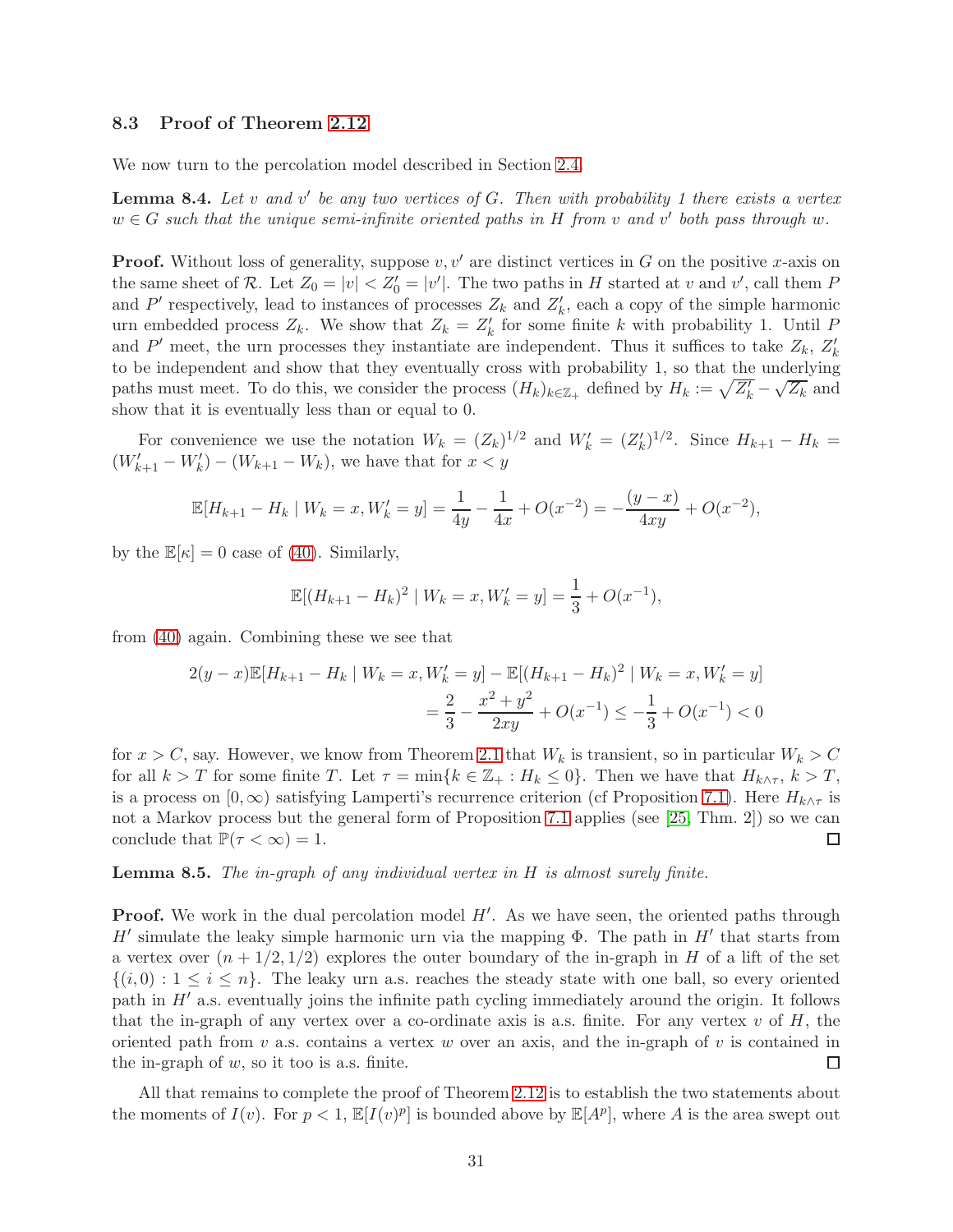by a path of the leaky simple harmonic urn, or equivalently by a path of the noisy simple harmonic urn with  $\mathbb{P}(\kappa = 1) = 1$  up to the hitting time  $\tau$ .  $\mathbb{E}[A^p]$  is finite, by Theorem [2.9,](#page-8-2) part (iii). The final claim  $\mathbb{E}[I(v)] = \infty$  will be proven in the next section as equation [\(53\)](#page-35-0), using a connection with expected exit times from quadrants.

### <span id="page-32-1"></span><span id="page-32-0"></span>9 Continuous-time models

### 9.1 Expected traversal time: proof of Theorem [2.15](#page-11-1)

Proof of Lemma [2.13.](#page-11-2) A consequence of Dynkin's formula for a continuous-time Markov chain  $X(t)$  on a countable state-space S with infinitesimal (generator) matrix  $Q = (q_{ij})$  is that for a function  $g : \mathbb{R}_+ \times S \to \mathbb{R}$  with continuous time-derivative to be such that  $g(t, X(t))$  is a local martingale, it suffices that

<span id="page-32-2"></span>
$$
\frac{\partial g(t,x)}{\partial t} + Q(g(t,\cdot))(t,x) = 0\tag{49}
$$

for all  $x \in S$  and  $t \in \mathbb{R}_+$ : see e.g. [\[36,](#page-47-16) p. 364]. In our case  $S = \mathbb{C} \setminus \{0\}$ ,  $X(t) = A(t) + iB(t)$ , and for  $z = x + iy \in \mathbb{C}$ 

$$
Q(f)(z) = \sum_{w \in S, w \neq z} q_{zw}[f(w) - f(z)] = |x|[f(z + \text{sgn}(x)i) - f(z)] + |y|[f(z - \text{sgn}(y)) - f(z)].
$$

Taking  $f(x+iy) = g(t, x+iy)$  to be first  $x \cos t + y \sin t$  and second  $y \cos t - x \sin t$  we verify the identity [\(49\)](#page-32-2) in each case. Thus the real and imaginary parts of  $M_t$  are local martingales, and hence martingales since it is not hard to see that  $\mathbb{E}|A(t) + B(t)| < \infty$ . □

To prove Theorem [2.15](#page-11-1) we need the following bound on the deviations of  $\tau_f$  from  $\pi/2$ .

<span id="page-32-4"></span>**Lemma 9.1.** Suppose  $\varepsilon_n > 0$  and  $\varepsilon_n \to 0$  as  $n \to \infty$ . Let  $\phi_n \in [0, \pi/2]$ . Then as  $n \to \infty$ 

$$
\mathbb{P}\left(\left|\tau_f - \frac{\pi}{2} + \phi_n\right| \ge \varepsilon_n \mid A(0) = n\cos\phi_n, B(0) = n\sin\phi_n\right) = O(n^{-1}\varepsilon_n^{-2}),
$$

uniformly in  $(\phi_n)$ .

**Proof.** First note that  $M_0 = ne^{i\phi_n}$  and, by the martingale property,

$$
\mathbb{E}_n[|M_t - M_0|^2] = \mathbb{E}_n[|M_t|^2] - |M_0|^2 = \mathbb{E}_n[A(t)^2 + B(t)^2] - n^2.
$$

We claim that for all  $n \in \mathbb{N}$  and  $t \in \mathbb{R}_+$ 

<span id="page-32-3"></span>
$$
\mathbb{E}_n[A(t)^2 + B(t)^2] - n^2 \le \frac{t^2}{2} + 2^{3/2}nt.
$$
\n(50)

Since  $M_t - M_0$  is a (complex) martingale,  $|M_t - M_0|^2$  is a submartingale. Doob's maximal inequality therefore implies that, for any  $r > 0$ ,

$$
\mathbb{P}_n\left(\sup_{0\leq s\leq t}|M_s-M_0|\geq r\right)\leq r^{-2}\mathbb{E}_n[|M_t-M_0|^2]\leq 4t(t+n)r^{-2},
$$

by [\(50\)](#page-32-3). Set  $t_0 = (\pi/2) - \phi_n + \theta$  for  $\theta \in (0, \pi/2)$ . Then on  $\{t_0 < \tau_f\}$ ,  $A(t_0) + iB(t_0)$  has argument in  $[\phi_n, \pi/2]$ , so that  $M_{t_0}$  has argument in  $[2\phi_n - (\pi/2) - \theta, \phi_n - \theta]$ . All points with argument in the latter interval are at distance at least  $n \sin \theta$  from  $M_0$ . Hence on  $\{t_0 < \tau_f\}$ ,

$$
\sup_{0\leq s\leq t_0}|M_s-M_0|\geq |M_{t_0}-M_0|\geq n\sin\theta.
$$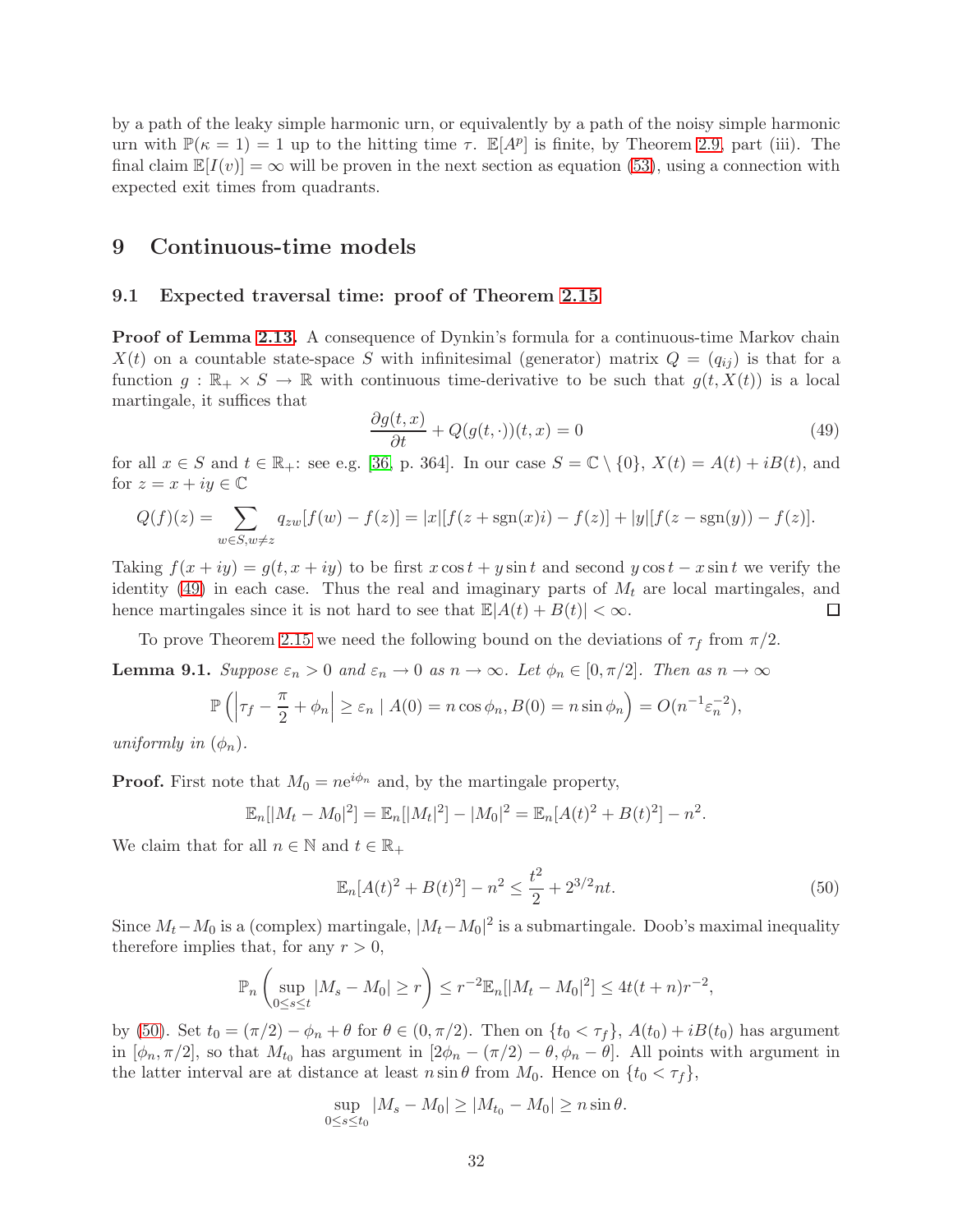It follows that for  $\varepsilon_n > 0$  with  $\varepsilon_n \to 0$ 

$$
\mathbb{P}_n(\tau_f > (\pi/2) - \phi_n + \varepsilon_n) \le \mathbb{P}_n \left( \sup_{0 \le s \le (\pi/2) - \phi_n + \varepsilon_n} |M_s - M_0| \ge n \sin \varepsilon_n \right)
$$
  
=  $O(n^{-1}(\sin \varepsilon_n)^{-2}) = O(n^{-1} \varepsilon_n^{-2}).$ 

A similar argument yields the same bound for  $\mathbb{P}_n(\tau_f < (\pi/2) - \phi_n - \varepsilon_n)$ . It remains to prove the claim [\(50\)](#page-32-3). First note that

$$
\mathbb{E}[A(t + \Delta t)^2 + B(t + \Delta t)^2 - (A(t)^2 + B(t)^2) | A(t) = x, B(t) = y] = (|x| + |y|)\Delta t + O((\Delta t)^2),
$$

and  $(|x| + |y|)^2 \le 2(x^2 + y^2)$ . Writing  $g(t) = \mathbb{E}_n[A(t)^2 + B(t)^2]$ , it follows that

$$
\frac{\mathrm{d}}{\mathrm{d}t}g(t) \le \sqrt{2}g(t)^{1/2},
$$

with  $g(0) = n^2$ . Hence  $g(t)^{1/2} \le n + 2^{-1/2}t$ . Squaring both sides yields [\(50\)](#page-32-3).

A consequence of Lemma [9.1](#page-32-4) is that  $\tau_f$  has finite moments of all orders, uniformly in the initial point:

<span id="page-33-1"></span>**Lemma 9.2.** For any  $r > 0$  there exists  $C < \infty$  such that  $\max_{n \in \mathbb{N}} \mathbb{E}_n[\tau_f^r] \leq C$ .

**Proof.** By Lemma [9.1,](#page-32-4) we have that there exists  $n_0 < \infty$  for which

<span id="page-33-0"></span>
$$
\sup_{x>0,y>0:|x+iy|\ge n_0} \mathbb{P}(\tau_f - t > 2n_0 \mid A(t) + iB(t) = x + iy) \le 1/2.
$$
 (51)

On the other hand, if  $|A(t) + iB(t)| < n_0$ , we have that  $\tau_f - t$  is stochastically dominated by a sum of  $n_0$  exponential random variables with mean 1. Thus by Markov's inequality, the bound [\(51\)](#page-33-0) holds for all  $x > 0, y > 0$ . Then, for  $t > 1$ , by conditioning on the path of the process at times  $2n_0, 4n_0, \ldots, 2n_0(t-1)$  and using the strong Markov property we have

$$
\mathbb{P}_n(\tau_f > 2n_0 t) \le \prod_{j=1}^{t-1} \sup_{x_j > 0, y_j > 0} \mathbb{P}(\tau_f - 2n_0 j > 2n_0 \mid A(2n_0 j) + iB(2n_0 j) = x_j + iy_j) \le 2^{1-t},
$$

by [\(51\)](#page-33-0). Hence  $\mathbb{P}_n(\tau_f > t)$  decays faster than any power of t, so the result follows.

**Proof of Theorem [2.15.](#page-11-1)** For now fix  $n \in \mathbb{N}$ . Suppose  $A(0) = Z_0 = n$ ,  $B(0) = 0$ . Note that  $A(\tau_f) = 0$ ,  $B(\tau_f) = Z_1$ . The stopping time  $\tau_f$  has all moments, by Lemma [9.2,](#page-33-1) while  $\mathbb{E}_n[|M_t|^2] = O(t^2)$  by [\(50\)](#page-32-3), and  $\mathbb{E}_n[|M_{\tau_f}|^2] = \mathbb{E}_n[Z_1^2] < \infty$ . It follows that the real and imaginary parts of the martingale  $M_{t \wedge \tau_f}$  are uniformly integrable. Hence we can apply the optional stopping theorem to any linear combination of the real and imaginary parts of  $M_{t \wedge \tau_f}$  to obtain

$$
\mathbb{E}_n[Z_1(\alpha \sin \tau_f + \beta \cos \tau_f)] = \alpha n
$$

for any  $\alpha, \beta \in \mathbb{R}$ . Taking  $\alpha = \cos \theta$ ,  $\beta = \sin \theta$  this says

$$
n\cos\theta = \mathbb{E}_n[Z_1\sin(\theta + \tau_f)] = \mathbb{E}_n[(Z_1 - \mathbb{E}_n Z_1)\sin(\theta + \tau_f)] + \mathbb{E}_n[Z_1]\mathbb{E}_n[\sin(\theta + \tau_f)],
$$

for any  $\theta$ . By Cauchy–Schwarz, the first term on the right-hand side here is bounded in absolute value by  $\sqrt{\mathbb{V}\text{ar}_n(Z_1)}$ , so on re-arranging we have

$$
\left|\mathbb{E}_n[\sin(\theta+\tau_f)]-\frac{n\cos\theta}{\mathbb{E}_n[Z_1]}\right|\,\leq\,\frac{(\mathbb{V}\mathrm{ar}_n(Z_1))^{1/2}}{\mathbb{E}_n[Z_1]}\,\leq\,\frac{(\mathbb{E}_n[\Delta_1^2])^{1/2}}{\mathbb{E}_n[Z_1]},
$$

 $\Box$ 

 $\Box$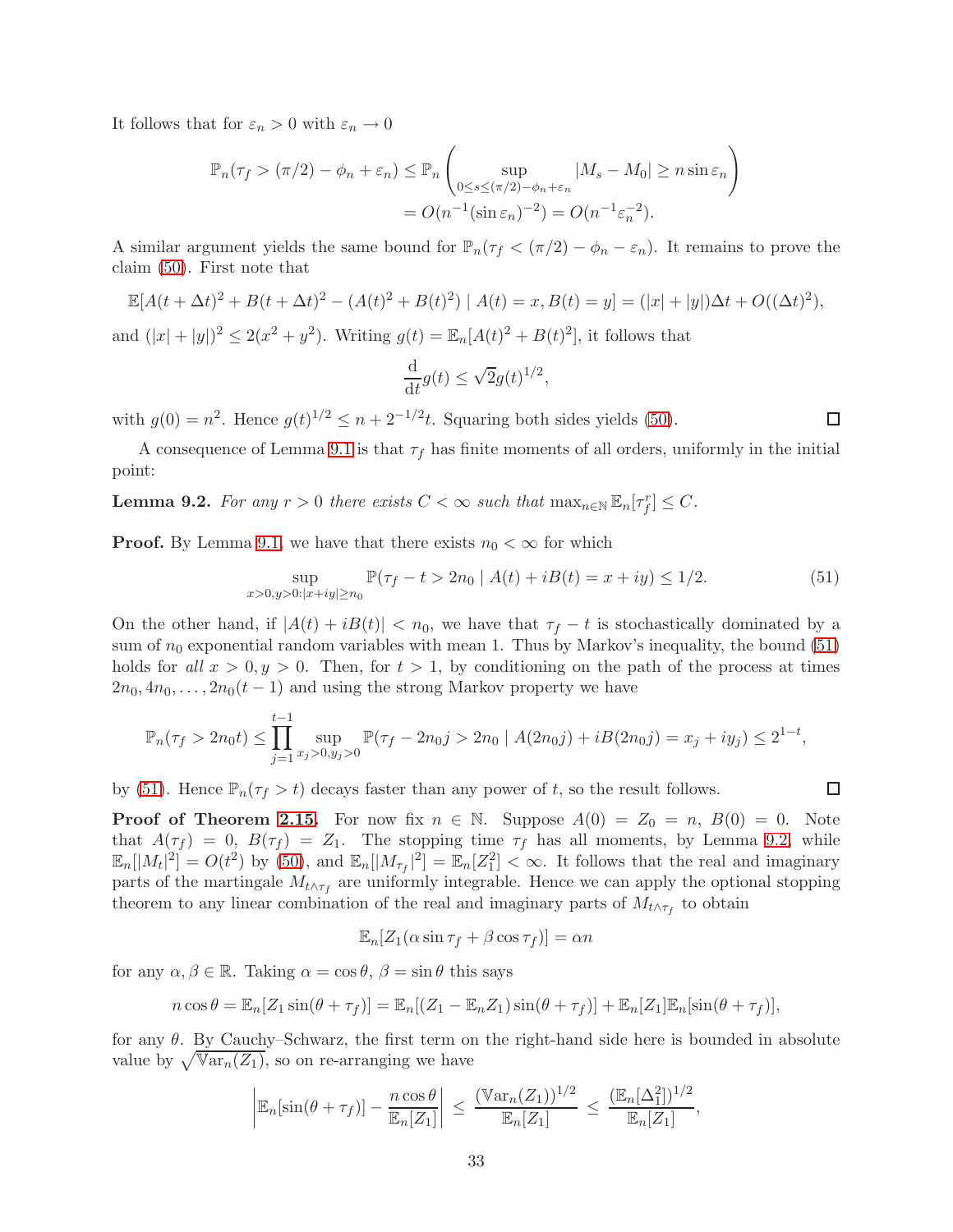and then using [\(27\)](#page-23-2) and [\(28\)](#page-23-4) we obtain, as  $n \to \infty$ ,

<span id="page-34-1"></span>
$$
|\mathbb{E}_n[\sin(\theta + \tau_f)] - \cos \theta| = O(n^{-1/2}),\tag{52}
$$

uniformly in  $\theta$ . This strongly suggests that  $\tau_f$  is concentrated around  $\pi/2, 5\pi/2, \ldots$ . To rule out the larger values, we need to use Lemma [9.1.](#page-32-4) We proceed as follows.

Define the event  $E_n := \{|\tau_f - (\pi/2)| < \varepsilon_n\}$  where  $\varepsilon_n \to 0$ . From the  $\theta = -\pi/2$  case of [\(52\)](#page-34-1) we have that  $\mathbb{E}_n[\sin(\tau_f - (\pi/2))] = O(n^{-1/2})$ . Since  $\sin x = x + O(x^3)$  as  $x \to 0$  we have

$$
\mathbb{E}_n[\mathbf{1}_{E_n} \sin(\tau_f - (\pi/2))] = \mathbb{E}_n[\tau_f \mathbf{1}_{E_n}] - \frac{\pi}{2} + O(\varepsilon_n^3) + O(\mathbb{P}_n(E_n^c))
$$
  
= 
$$
\mathbb{E}_n[\tau_f] - \frac{\pi}{2} + O(\varepsilon_n^3) + O((\mathbb{E}_n[\tau_f^2])^{1/2}(\mathbb{P}_n(E_n^c))^{1/2}),
$$

by Cauchy–Schwarz. Here  $\mathbb{E}_n[\tau_f^2] = O(1)$ , by Lemma [9.2.](#page-33-1) Then with Lemma [9.1](#page-32-4) we see

$$
O(n^{-1/2}) = \mathbb{E}_n[\tau_f] - \frac{\pi}{2} + O(n^{-1/2}\varepsilon_n^{-1}) + O(\varepsilon_n^3) + \mathbb{E}_n[\mathbf{1}_{E_n^c} \sin(\tau_f - (\pi/2))],
$$

and this last expectation is  $O(n^{-1} \varepsilon_n^{-2})$  by Lemma [9.1](#page-32-4) once more. Taking  $\varepsilon_n = n^{-1/8}$  yields [\(7\)](#page-11-3). Next, from the  $\theta = 0$  case of [\(52\)](#page-34-1)) we have that  $\mathbb{E}_n |1 - \cos(\tau_f - (\pi/2))| = O(n^{-1/2})$ . This time

$$
\mathbb{E}_n[|1-\cos(\tau_f - (\pi/2))| \mathbf{1}_{E_n}] = \mathbb{E}_n[|\tau_f - (\pi/2)|^2 \mathbf{1}_{E_n}] + O(\varepsilon_n^4).
$$

<span id="page-34-0"></span>Following a similar argument to that that gave [\(7\)](#page-11-3), we obtain [\(8\)](#page-11-4).

#### 9.2 Traversal time and area enclosed: proofs of Theorems [2.10](#page-8-3) and [2.16](#page-12-0)

Our proofs of Theorems [2.10](#page-8-3) and [2.16](#page-12-0) both use the percolation model of Section [2.4.](#page-8-0)

**Proof of Theorem [2.16.](#page-12-0)** The asymptotic statement in the theorem is a consequence of Theo-rem [2.15.](#page-11-1) Thus it remains to prove the exact formula. For  $x > 0$ , and  $y \ge 0$ , let  $T(x, y)$  denote  $\mathbb{E}[\tau_f | A(0) = x, B(0) = y]$ . Also, set  $T(0, y) = 0$  for  $y > 0$ . Note that  $T(n, 0) = \mathbb{E}_n[\tau_f]$ . Conditioning on the first step shows that for  $x > 0$  and  $y \ge 0$ ,

$$
T(x,y) = \frac{1}{x+y} + \frac{x}{x+y}T(x,y+1) + \frac{y}{x+y}T(x-1,y).
$$

For fixed x,  $T(x,y) \to 0$  as  $y \to \infty$ . Indeed, for  $y \ge 1$  the time to make x horizontal jumps is stochastically dominated by the sum of x exponential random variables with mean  $1/y$ .

We now consider the percolation model restricted to the first quadrant. More precisely, we consider the induced graph on the set of sites  $(x, y)$  with  $x \ge 0$  and  $y > 0$ , on a single sheet of R. Let  $I(x, y)$  denote the expected number of sites in the in-graph of  $(x, y)$  in this restricted model. This count includes the site  $(x, y)$  itself. For  $x > 0$  we also set  $I(x, 0) = 0$ . Considering the two possible directed edges into the site  $(x, y)$ , we obtain

$$
I(x,y) = 1 + \frac{y}{x+y+1}I(x+1,y) + \frac{x}{x+y-1}I(x,y-1).
$$

Dividing through by  $(x + y)$  we have

$$
\frac{I(x,y)}{x+y} = \frac{1}{x+y} + \frac{y}{x+y} \left( \frac{I(x+1,y)}{(x+1)+y} \right) + \frac{x}{x+y} \left( \frac{I(x,y-1)}{x+(y-1)} \right).
$$

 $\Box$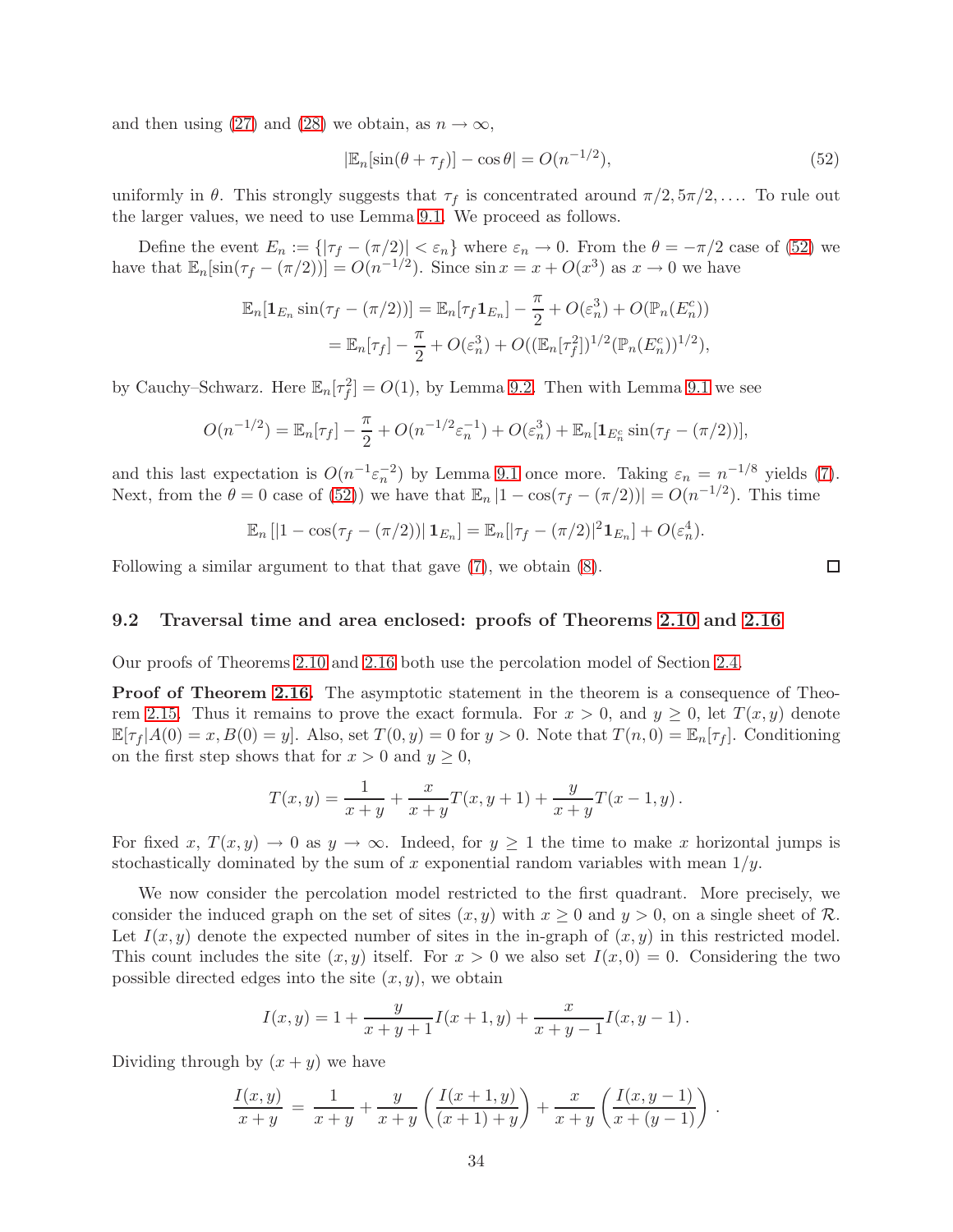We now claim that for each fixed y,  $I(x,y)$  is bounded as  $x \to \infty$ . Indeed, the number of sites in the in-graph of  $(x, y)$  is at most y plus y times the number of horizontal edges in this in-graph. The number of horizontal edges may be stochastically bounded above by the sum of y geometric random variables with mean  $1/x$ , so its mean tends to 0 as  $x \to \infty$ .

We see that  $I(y,x)/(x+y)$  and  $T(x,y)$  satisfy the same recurrence relation with the same boundary conditions; their difference satisfies a homogeneous recurrence relation with boundary condition 0 at  $x = 0$  and limit 0 as  $y \to \infty$  for each fixed x. An induction with respect to x shows that the difference is identically zero. In particular, taking  $x = 0$  and  $y = m$ , for any  $m \ge 1$ , we find

$$
I(0,m) = m T(m,0).
$$

The union of the in-graphs of the sites  $(0, m)$ , for  $1 \leq m \leq n$ , is the set of all sites  $(x, y)$  with  $x \geq 0$  and  $y > 0$  that lie under the oriented path of the dual percolation graph  $H'$  that starts at  $(-1/2, n+1/2)$ . Each of these sites lies at the centre of a unit square with vertices  $(x\pm 1/2, y\pm 1/2)$ , and the union of these squares is the region bounded by the dual percolation path and the lines  $x = -1/2$  and  $y = 1/2$ . Reflecting this region in the line  $y = x + 1/2$  we obtain a sample of the region bounded by a simple harmonic urn path and the co-ordinate axes. The expected number of unit squares in this region is therefore  $\sum_{m=1}^{n} I(0, m)$ , so we are done. □

**Proof of Theorem [2.10.](#page-8-3)** The argument uses a similar idea to the proof of Theorem [2.16,](#page-12-0) this time for the percolation model on the whole of  $R$ . Choose a continuous branch of the argument function on R. Let  $I_+(v)$  denote the expected number of points w with  $arg(w) > 0$  in the in-graph of v in H, including v itself if  $arg(v) > 0$ . Arguing as before, if the projection of v to  $\mathbb{Z}^2$  is  $(x, y)$ , then  $I_+(v)$  satisfies the boundary condition  $I_+(v) = 0$  for  $\arg(v) \leq 0$ , and the recurrence relation

$$
I_{+}(v) = 1 + \frac{|y|}{|x + \text{sgn}(y)| + |y|} I_{+}(v + (\text{sgn}(y), 0)) + \frac{|x|}{|x| + |y - \text{sgn}(x)|} I_{+}(v + (0, -\text{sgn}(x))),
$$

where on the right-hand side  $I_+$  is evaluated at two of the neighbours of v in the graph G. Setting  $J_+(v) := I_+(v)/(|x(v)| + |y(v)|)$ , we have a recurrence relation for  $J_+$ :

$$
J_{+}(v) = \frac{1}{|x|+|y|} + \frac{|y|}{|x|+|y|} J_{+}(v + (\text{sgn}(y), 0)) + \frac{|x|}{|x|+|y|} J_{+}(v + (0, -\text{sgn}(x))).
$$

The same recurrence relation and boundary conditions hold for  $T_+(\overline{v})$ , where  $T_+(w)$  is the expected time to hit the set  $\arg z \geq 0$  in R in the fast embedding, starting from a vertex w. Here,  $\overline{v}$  is the vertex of G at the same distance from the origin as v, satisfying  $\arg(\overline{v}) = -\arg(v)$ . The reasoning of the previous proof shows that  $T_+(\overline{v}) = J_+(v)$  for all vertices v with arg  $v \leq \pi/2$ , and the argument may be repeated on the subsequent quadrants to show by induction that  $T_+(\overline{v}) = J_+(v)$ for all vertices  $v$ . We therefore have the lower bound

$$
J_{+}(v) = T_{+}(\overline{v}) \geq \left\lfloor \frac{\arg(v)}{\pi/2} \right\rfloor \inf_{n} \mathbb{E}_{n}[\tau_{f}].
$$

The asymptotic expression [\(7\)](#page-11-3), together with trivial lower bounds for small n, implies that  $\inf_n \mathbb{E}_n[\tau_f] >$ 0. Therefore, as v varies over the set of vertices of G with a given projection  $(x, y)$ , both  $J_+(v)$  and  $I_+(v)$  tend to infinity with  $arg(v)$ . Note that  $I_+(v)$  is a lower bound for  $I(v)$ , and  $I(v)$  depends only on the projection  $(x, y)$ . It follows that

<span id="page-35-0"></span>
$$
\mathbb{E}[I(v)] = \infty. \tag{53}
$$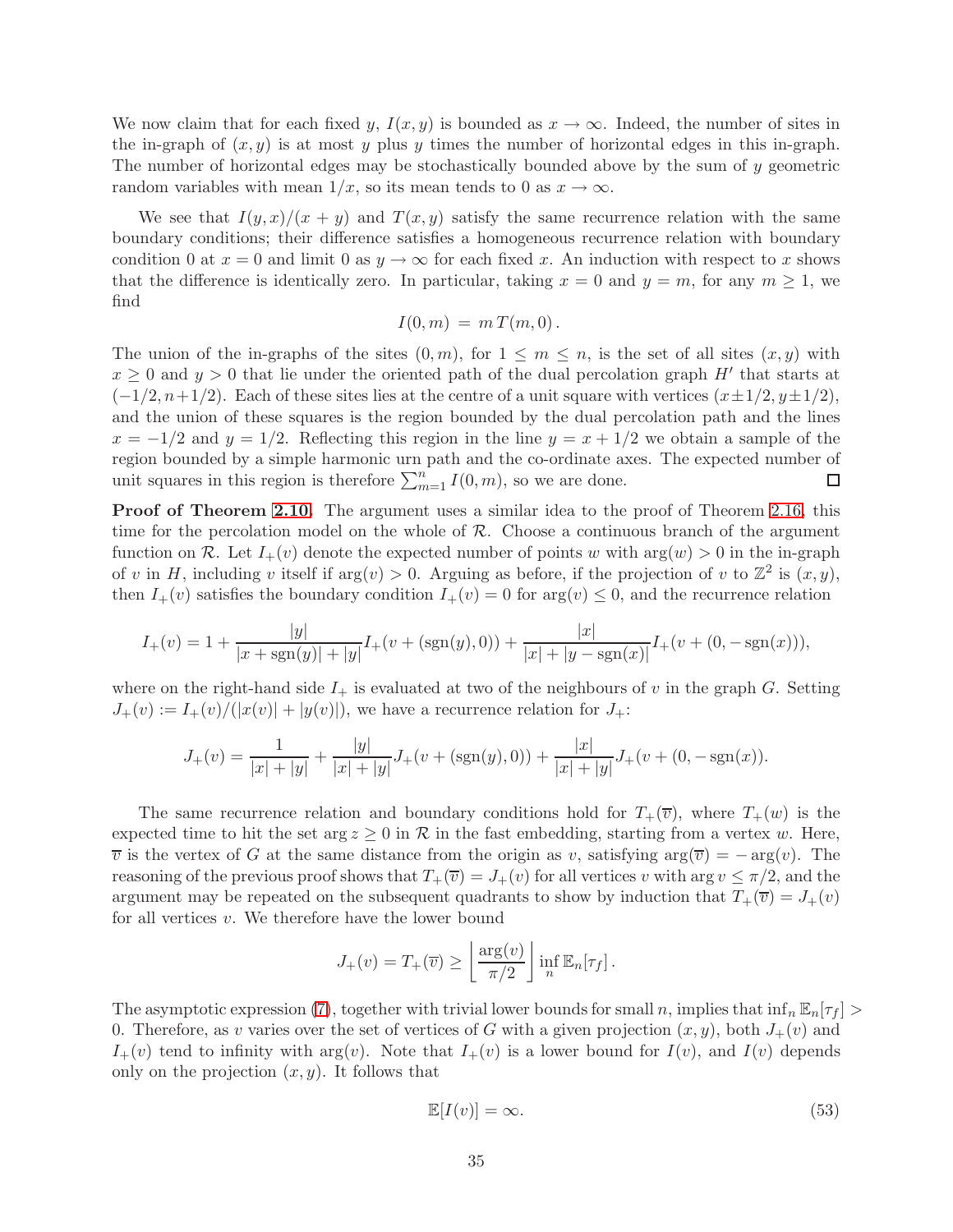Recall that the oriented path of  $H'$  starting at  $(m + \frac{1}{2}, -\frac{1}{2})$  explores the outer boundary of the in-graph of the set S of vertices with  $arg(v) = 0$  and  $x \leq m$ , and that it can be mapped via  $\Phi$ onto a path of the leaky simple harmonic urn. Let  $A$  denote the area swept out by this path up until time  $\tau$  (the hitting time of  $\{(x, y) : |x| + |y| = 1\}$ ). The mapping  $\Phi$  from the vertices of  $G'$  to  $\mathbb{Z}^2$  can be extended by affine interpolation to a locally area-preserving map from R to  $\mathbb{R}^2 \setminus (0,0)$ . So A is equal to the area swept out by the dual percolation path until its projection hits the set  $\left\{ \left( \pm \frac{1}{2} \right)$  $\frac{1}{2}, \pm \frac{1}{2}$  $\frac{1}{2}$ . Since the expected number of points in the in-graph that it surrounds is infinite, we have  $\mathbb{E}[A] = \infty$ .

**Proof of Corollary [2.11.](#page-8-1)** We work with the  $\mathbb{P}(\kappa = 1) = 1$  case of the noisy urn, or, equivalently, the leaky urn before the time of hitting the closed cycle C. Since  $\tilde{Z}_{k+1}^2 - \tilde{Z}_k^2 = \tilde{\Delta}_k^2 + 2\tilde{\Delta}_k \tilde{Z}_k$ , we have from the  $\mathbb{P}(\kappa = 1) = 1$  cases of [\(37\)](#page-26-5) and [\(38\)](#page-26-6)

$$
\mathbb{E}[\tilde{Z}_{k+1}^2 - \tilde{Z}_k^2 \mid \tilde{Z}_k = n] = \mathbb{E}[\tilde{\Delta}_k^2 \mid \tilde{Z}_k = n] + 2n \mathbb{E}[\tilde{\Delta}_k \mid \tilde{Z}_k = n] \le C
$$

for some  $C \in (0,\infty)$  and all n. Taking expectations and summing we see that  $\mathbb{E}[\tilde{Z}_k^2] \leq Ck$  for all k. Write  $S_m = \sum_{k=1}^m A_k$ , with  $A_k$  as defined at [\(48\)](#page-30-1). In this case,

$$
A_k \leq (\tilde{Z}_k + 1)(\tilde{Z}_{k+1} + 1) = \tilde{Z}_k^2 + 2\tilde{Z}_k + \tilde{\Delta}_k(1 + \tilde{Z}_k) + 1.
$$

Here we have that for some  $C < \infty$  and all k

$$
\mathbb{E}[\tilde{\Delta}_k(1+\tilde{Z}_k)] \leq \mathbb{E}\left[(1+\tilde{Z}_k)\mathbb{E}[\tilde{\Delta}_k \mid \tilde{Z}_k]\right] \leq C(1+\mathbb{E}[\tilde{Z}_k]),
$$

by [\(37\)](#page-26-5). In addition, a.s.,  $\tilde{Z}_k \leq C k^{3/4}$  for all k, by Theorem [8.3\(](#page-30-0)i) in this case. It follows that  $\mathbb{E}[A_k] \leq \mathbb{E}[\tilde{Z}_k^2] + O(k^{3/4}) \leq Ck$  for all k. Then  $\mathbb{E}[S_m] \leq Cm^2$  for all m. Since  $A = S_{\tau_q}$ , we have

$$
\mathbb{E}[A] = \mathbb{E}[\mathbb{E}[S_{\tau_q} | \tau_q]] \leq C \mathbb{E}[\tau_q^2].
$$

<span id="page-36-0"></span>Theorem [2.10](#page-8-3) says that  $\mathbb{E}[A] = \infty$ , and the result follows.

#### 9.3 Exact formulae for expected traversal time and enclosed area

In this section we present some explicit, if mysterious, formulae for the expected area enclosed by a quadrant-traversal of the urn process and the expected quadrant-traversal time in the fast embedding. We obtain these formulae in a similar way to our first proof of Lemma [3.3,](#page-14-0) and they are reminiscent, but more involved than, the formulae for the Eulerian numbers. There is thus some hope that the asymptotics of these formulae can be handled as in the proof of Lemma [4.5,](#page-19-0) which gives a possible approach to the resolution of Conjecture [2.14.](#page-11-0)

**Lemma 9.3.**  $\mathbb{E}_n$  [Area enclosed] and  $\mathbb{E}_n[\tau_f]$  are rational polynomials of degree n evaluated at e:

$$
\mathbb{E}_n[\text{Area enclosed}] = \sum_{i=1}^n \sum_{x=1}^i \frac{i^{n-x-i}i!(-1)^{n-i}}{(n-i)!(i-x)!} \left(e^i - \sum_{k=0}^{i-1} \frac{i^k}{k!}\right)
$$
(54)

$$
\mathbb{E}_n[\tau_f] = \sum_{i=1}^n \sum_{x=1}^i \frac{i^{n-x-i-1}i!(-1)^{n-i}}{(n-i)!(i-x)!} \left(e^i - \sum_{k=0}^{i-1} \frac{i^k}{k!}\right).
$$
 (55)

<span id="page-36-2"></span><span id="page-36-1"></span>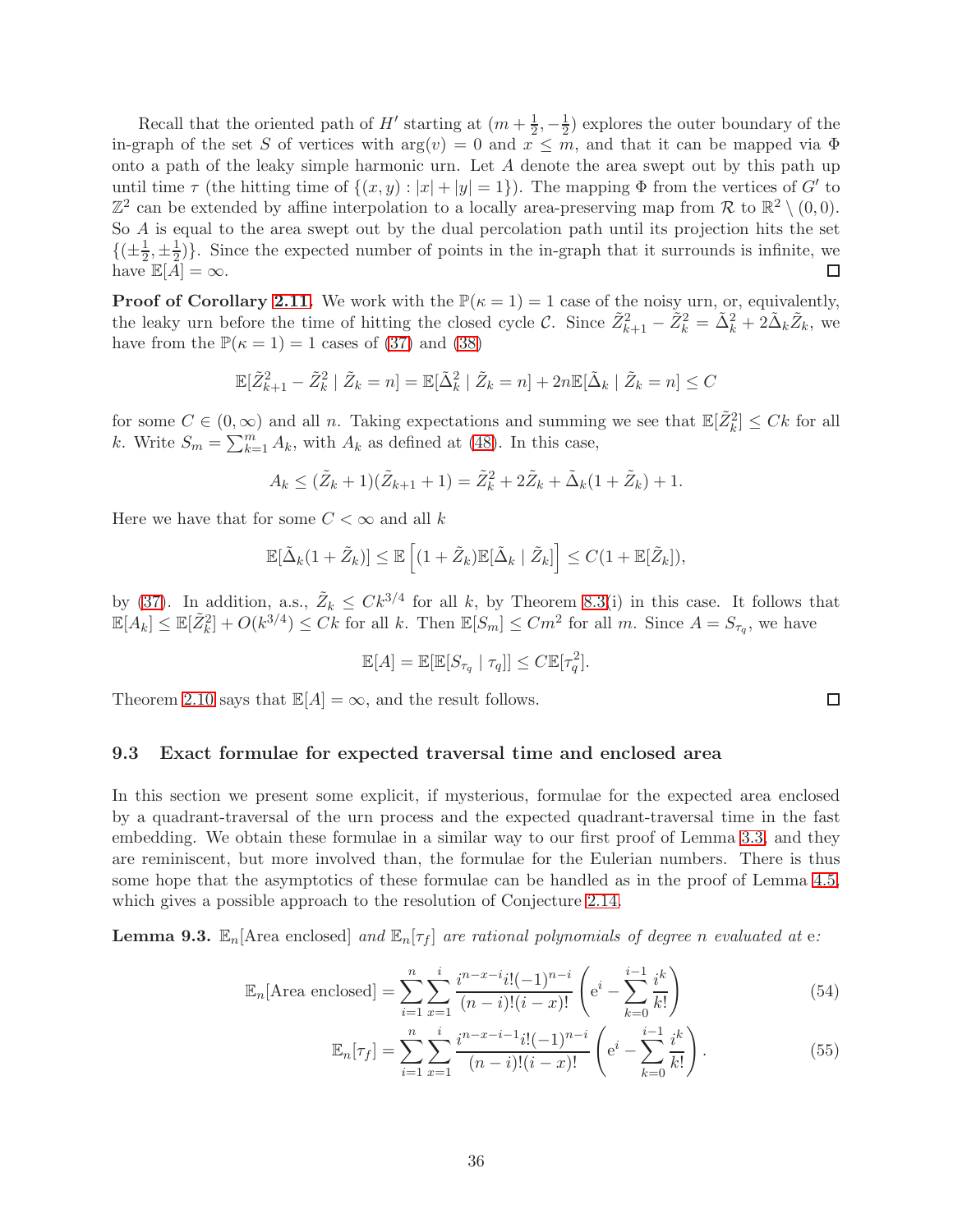**Proof.** The expected area enclosed can be obtained by summing the probabilities that each unit square of the first quadrant is enclosed. That is,

$$
\mathbb{E}_n[\text{Area enclosed}] = \sum_{x=1}^n \sum_{y=1}^\infty \mathbb{P}_n((x, y) \text{ lies on or below the urn path}).
$$

In terms of the slow continuous-time embedding of Section [3,](#page-13-0)  $(x, y)$  lies on or below the urn path if and only if  $\sum_{j=1}^{y-1} j\zeta_j < \sum_{i=x}^n i\xi_i$ . Let

$$
R_{n,x,y} = \sum_{i=x}^{n} i\xi_i - \sum_{j=1}^{y-1} j\zeta_j,
$$

so that

$$
\mathbb{E}_n[\text{Area enclosed}] = \sum_{x=1}^n \sum_{y=1}^\infty \mathbb{P}\left(R_{n,x,y} > 0\right).
$$

The moment generating function of  $R_{n,x,y}$  is

$$
\mathbb{E} [\exp (\theta R_{n,x,y})] = \prod_{i=x}^n \frac{1}{1-i\theta} \prod_{j=1}^{y-1} \frac{1}{1+j\theta} = \sum_{i=x}^n \frac{\alpha_i}{1-i\theta} + \sum_{j=1}^{y-1} \frac{\beta_j}{1+j\theta},
$$

where

$$
\alpha_i = \frac{i^{n-x+y-1}i!(-1)^{(n-i)}}{(i+y-1)!(i-x)!(n-i)!}.
$$

Now the density of  $R_{n,x,y}$  at  $w > 0$  is

$$
\sum_{i=x}^{n} \alpha_i \frac{\exp(w/i)}{i},
$$

so that  $\mathbb{P}(R_{n,x,y} > 0) = \sum_{i=x}^{n} \alpha_i$ . Therefore

$$
\mathbb{E}_n[\text{Area enclosed}] = \sum_{x=1}^n \sum_{y=1}^\infty \sum_{i=x}^n \frac{i^{n-x+y-1}i!(-1)^{(n-i)}}{(i+y-1)!(i-x)!(n-i)!}.
$$

The series converges absolutely so we can rearrange to obtain [\(54\)](#page-36-1). By Theorem [2.16,](#page-12-0) we find that  $\mathbb{E}_n[\tau_f]$  is also a rational polynomial of degree n evaluated at e. After some simplification we obtain [\(55\)](#page-36-2).  $\Box$ 

A remarkable simplification occurs in the derivation of [\(55\)](#page-36-2) from [\(54\)](#page-36-1), so it is natural to try the same step again, obtaining

$$
\frac{1}{n}(\mathbb{E}_n[\tau_f] - \mathbb{E}_{n-1}[\tau_f]) = \sum_{i=1}^n \sum_{x=1}^i \frac{i^{n-x-i-2}i!(-1)^{n-i}}{(n-i)!(i-x)!} \left(e^i - \sum_{k=0}^{i-1} \frac{i^k}{k!}\right).
$$

In light of Theorem [2.15](#page-11-1) and Conjecture [2.14,](#page-11-0) we would like to prove that this expression decays exponentially as  $n \to \infty$ . Let us make one more observation that might be relevant to Conjecture [2.14.](#page-11-0) Define  $F(i) = \sum_{x=1}^{i} \frac{i!}{(i-x_i)^2}$  $\frac{i!}{(i-x)!i^x}$ , which can be interpreted as the expected number of distinct balls drawn from an urn if we draw from an urn containing i distinguishable balls, with replacement,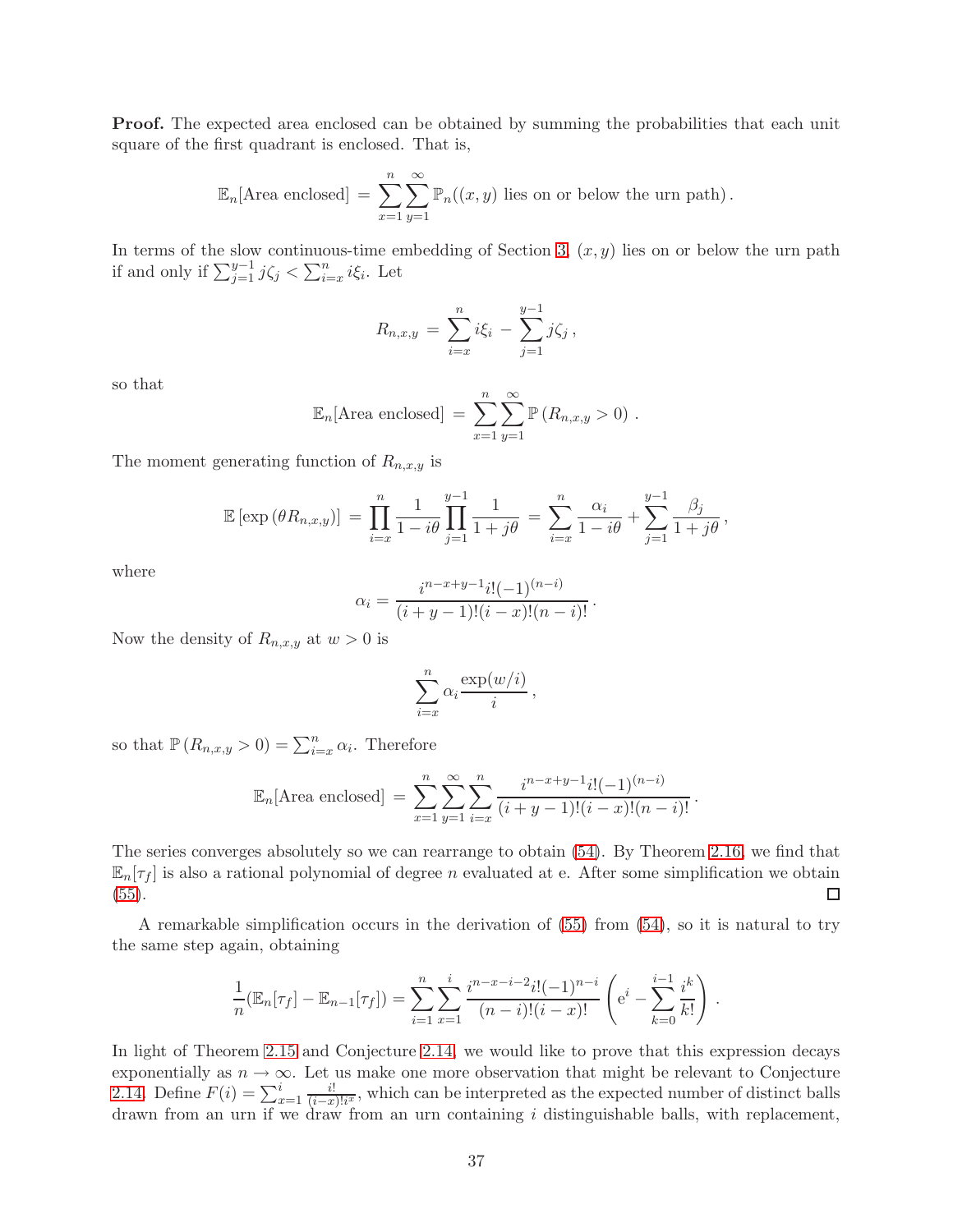stopping when we first draw some ball for the second time. We have already seen, in equation [\(55\)](#page-36-2), that

$$
\mathbb{E}_n[\tau_f] = \sum_{i=1}^n F(i) \frac{(-1)^{n-i} i^{n-i-1}}{(n-i)!} \left( e^i - \sum_{k=0}^{i-1} \frac{i^k}{k!} \right);
$$

perhaps one could exploit the resemblance to the formula

$$
\mathbb{E}_n[1/Z_{k+1}] = \sum_{i=1}^n \frac{(-1)^{n-i} i^{n-i-1}}{(n-i)!} \left( e^i - \sum_{k=0}^i \frac{i^k}{k!} \right),
$$

<span id="page-38-1"></span>but we were unable to do so.

### <span id="page-38-0"></span>10 Other stochastic models related to the simple harmonic urn

#### 10.1 A stationary model: the simple harmonic flea circus

In Section [3,](#page-13-0) we saw that the Markov chain  $Z_k$  has an infinite invariant measure  $\pi(n) = n$ . We can understand this in the probabilistic setting by considering the formal sum of infinitely many independent copies of the fast embedding. Here is an informal description of the model. At time 0, populate each vertex of  $\mathbb{Z}^2$  with an independent Poisson-distributed number of fleas with mean 1. Each flea performs a copy of the process  $(A(t),B(t))$ , independently of all the other fleas. Let  $N_t(m,n)$  denote the number of fleas at location  $(m,n)$  at time t.

As we make no further use of this process in this paper, we do not define it more formally. Instead we just state the following result and sketch the proof.

**Lemma 10.1.** The process  $\{N_t(m,n): m,n \in \mathbb{Z}\}\$ is stationary. That is, for each fixed time  $t > 0$ , the array  $N_t(m,n)$ ,  $m,n \in \mathbb{Z}$  consists of independent Poisson(1) random variables. The process is reversible in the sense that the ensemble of random variables  $N_t(m,n)$ ,  $0 \le t \le c$  has the same law as the ensemble  $N_{c-t}(m, -n)$ ,  $0 \le t \le c$ , for any  $c > 0$ .

This skew-reversibility allows us to extend the stationary process to all times  $t \in \mathbb{R}$ .

To see that the process has stationary means, note that the expectations  $\mathbb{E}[N_t(m,n)]$  satisfy a system of coupled differential equations:

$$
\frac{d}{dt}\mathbb{E}[N_t(m,n)] = -(|m|+|n|)\mathbb{E}[N_t(m,n)] + |m|\mathbb{E}[N_t(m,n-\text{sgn}(m))] + |n|\mathbb{E}[N_t(m+\text{sgn}(n),n)],
$$

the solution to which is simply  $\mathbb{E}[N_t(m,n)] = 1$  for all t, m and n.

To establish the independence of the variables  $N_t(a,b)$  when  $t > 0$  is fixed, we use a Poisson thinning argument. That is, we construct each variable  $N_0(m,n)$  as an infinite sum of independent Poisson random variables  $N(m,n,a,b)$  with means

$$
\mathbb{E}[N(m,n,a,b)] = \mathbb{P}[(A(t),B(t)) = (a,b) | (A(0),B(0)) = (m,n)].
$$

The variable  $N(m,n,a,b)$  gives the number of fleas that start at  $(m,n)$  at time 0 and are at  $(a,b)$  at time t. Then  $N_t(a,b)$  is also a sum of infinitely many independent Poisson random variables, whose means sum to 1, so it is a Poisson random variable with mean 1. Moreover, for  $(a, b) \neq (a', b')$ , the corresponding sets of summands are disjoint, so  $N_t(a, b)$  and  $N_t(a', b')$  are independent.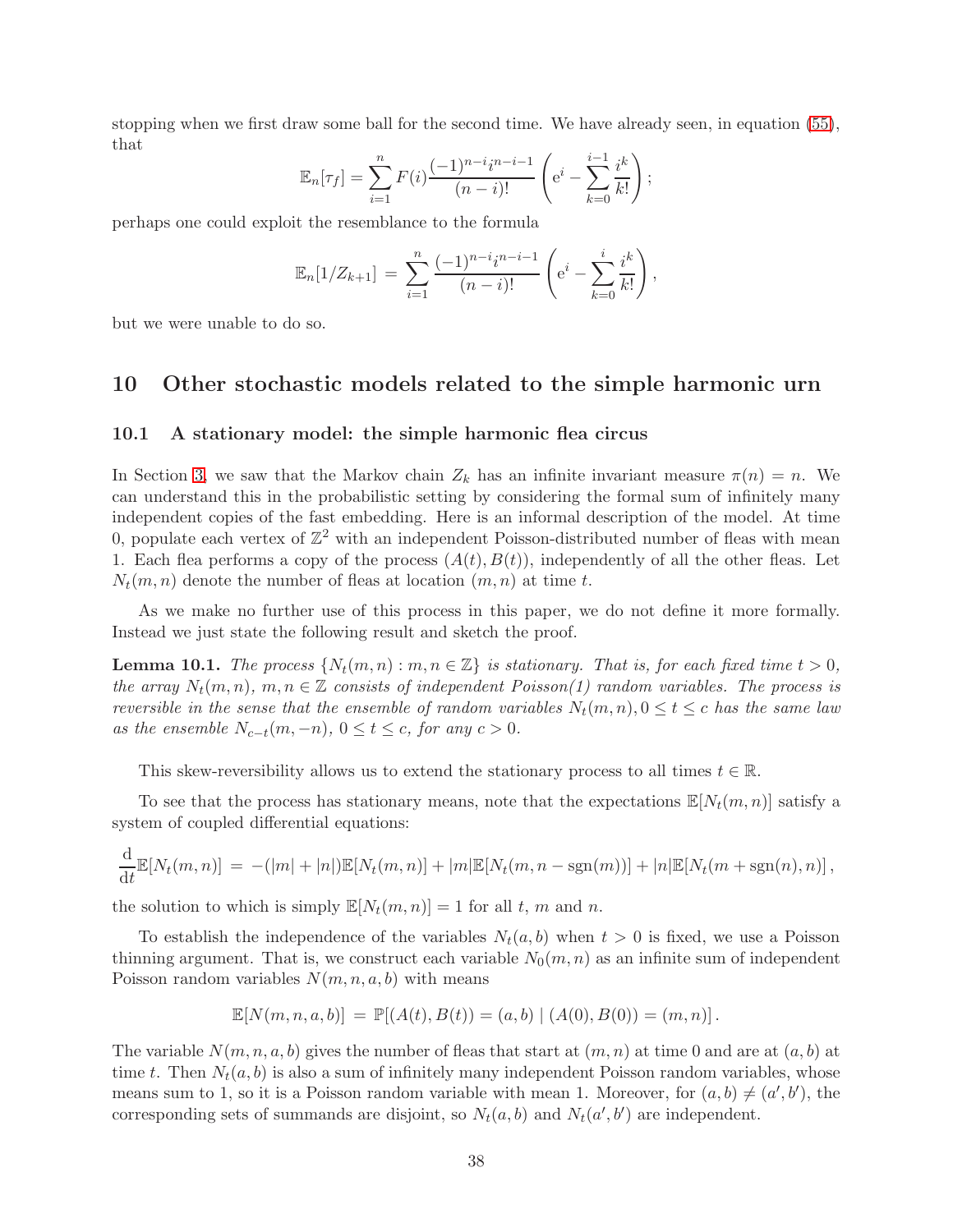### 10.2 The Poisson earthquakes model

We saw how the percolation model of Section [2.4](#page-8-0) gives a static grand coupling of many instances of (paths of) the simple harmonic urn. In this section we describe a model, based on 'earthquakes', that gives a dynamic grand coupling of many instances of simple harmonic urn processes with particularly interesting geometrical properties.

The earthquakes model is defined as a continuous-time Markov chain taking values in the group of area-preserving homeomorphisms of the plane, which we will write as

$$
\mathfrak{S}_t:\mathbb{R}^2\to\mathbb{R}^2\,,\quad t\in\mathbb{R}.
$$

It will have the properties

- $\mathfrak{S}_0$  is the identity,
- $\mathfrak{S}_t(0,0) = (0,0),$
- $\mathfrak{S}_t$  acts on  $\mathbb{Z}^2$  as a permutation,
- $\mathfrak{S}_s \circ \mathfrak{S}_t^{-1}$  has the same distribution as  $\mathfrak{S}_{s-t}$ , and
- for each pair  $(x_0, y_0) \neq (x_1, y_1) \in \mathbb{Z}^2$ , the displacement vector

$$
\mathfrak{S}_t(x_1,y_1)-\mathfrak{S}_t(x_0,y_0)
$$

has the distribution of the continuous-time fast embedding of the simple harmonic urn, starting at  $(x_1 - x_0, y_1 - y_0)$ .

In order to construct  $\mathfrak{S}_t$ , we associate a unit-rate Poisson process to each horizontal strip  $H_n := \{(x, y) \in \mathbb{R}^2 : n < y < n+1\}$ , and to each vertical strip  $V_n := \{(x, y) \in \mathbb{R}^2 : n < x < n+1\}$ , (where  $n$  ranges over  $\mathbb{Z}$ ). All these Poisson processes should be independent. Each Poisson process determines the sequence of times at which an earthquake occurs along the corresponding strip. An earthquake is a homeomorphism of the plane that translates one of the complementary half-planes of the given strip through a unit distance parallel to the strip, fixes the other complementary halfplane, and shears the strip in between them. The fixed half-plane is always the one containing the origin, and the other half-plane always moves in the anticlockwise direction relative to the origin.

Consider a point  $(x_0, y_0) \in \mathbb{R}^2$ . We wish to define  $\mathfrak{S}_t(x_0, y_0)$  for all  $t \geq 0$ . We will define inductively a sequence of stopping times  $\varepsilon_i$ , and points  $(x_i, y_i) \in \mathbb{R}^2$ , for  $i \in \mathbb{Z}_+$ . First, set  $\varepsilon_0 = 0$ . For  $i \in \mathbb{N}$ , suppose we have defined  $(x_{i-1}, y_{i-1})$  and  $\varepsilon_{i-1}$ . Let  $\varepsilon_i$  be the least point greater than  $\varepsilon_{i-1}$ in the union of the Poisson processes associated to those strips for which  $(x_{i-1}, y_{i-1})$  and  $(0, 0)$  do not both lie in one or other complementary half-plane. This is a.s. well-defined since there are only finitely many such strips, and a.s. there is only one strip for which an earthquake occurs at time  $\varepsilon_i$ . That earthquake moves  $(x_{i-1}, y_{i-1})$  to  $(x_i, y_i)$ . Note that  $\varepsilon_i - \varepsilon_{i-1}$  is an exponential random variable with mean  $1/([x_{i-1}]] + [y_{i-1}]]$ , conditionally independent of all previous jumps, given this mean. Since each earthquake increases the distance between any two points by at most 1, it follows that a.s. the process does not explode in finite time. That is,  $\varepsilon_i \to \infty$  as  $i \to \infty$ . Define  $\mathfrak{S}_t(x_0, y_0)$  to be  $(x_i, y_i)$ , where  $\varepsilon_i \leq t < \varepsilon_{i+1}$ . The construction of  $\mathfrak{S}_t$  for  $t < 0$  is similar, using the inverses of the earthquakes.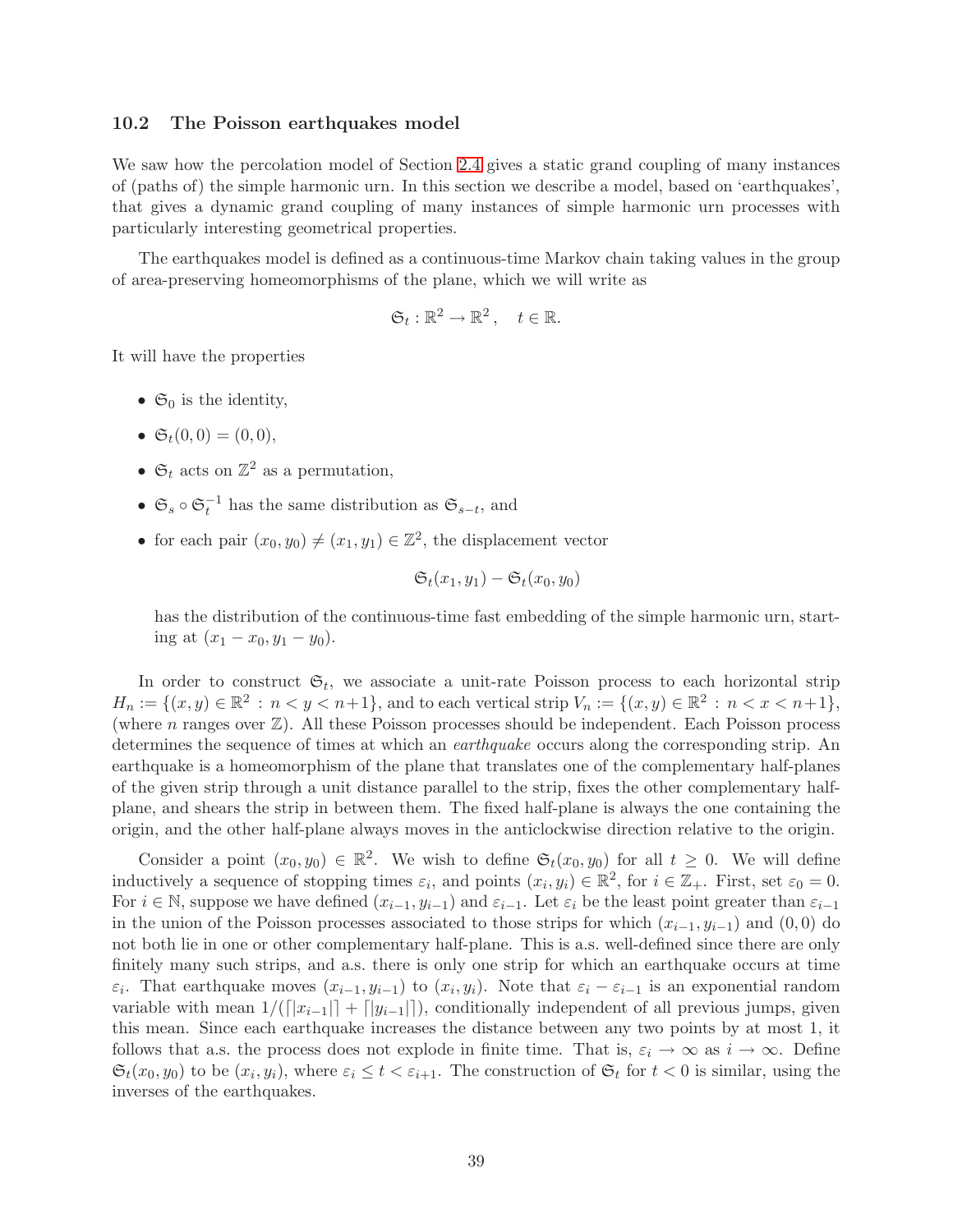Note that we cannot simply define  $\mathfrak{S}_t$  for  $t > 0$  to be the composition of all the earthquakes that occur between times  $0$  and  $t$ , because almost surely infinitely many earthquakes occur during this time; however any bounded subset of the plane will only be affected by finitely many of these, so the composition makes sense locally.

The properties listed above follow directly from the construction. For  $(x_0, y_0), (x_1, y_1) \in \mathbb{Z}^2$ , the displacement vector  $(\Delta x_t, \Delta y_t) = \mathfrak{S}_t(x_1, y_1) - \mathfrak{S}_t(x_0, y_0)$  only changes when an earthquake occurs along a strip that separates the two endpoints; the waiting time after t for this to occur is exponentially distributed with mean  $1/(|\Delta x_t| + |\Delta y_t|)$ , and conditionally independent of  $\mathfrak{S}_t$  given  $(\Delta x_t, \Delta y_t).$ 



Figure 3: A simulation of  $\mathfrak{S}_t$ , shown at times  $t = 0, \pi/4, \pi/2, 3\pi/4$  acting on a  $20 \times 20$  box.

The model is spatially homogeneous in the following sense. Fix some  $(a, b) \in \mathbb{Z}^2$  and define

$$
\tilde{\mathfrak{S}}_t(x,y) = \mathfrak{S}_t(x+a,y+b) - \mathfrak{S}_t(a,b).
$$

Then  $\tilde{\mathfrak{S}}_t$  has the same distribution as  $\mathfrak{S}_t$ .

**Lemma 10.2.** Define an oriented polygon  $\Gamma$  by the cyclic sequence of vertices

$$
((x_1, y_1), \ldots, (x_{n-1}, y_{n-1}), (x_n, y_n), (x_1, y_1)), \qquad (x_i, y_i) \in \mathbb{Z}^2.
$$

The signed area enclosed by the polygon  $\Gamma_t$ , given by

 $(\mathfrak{S}_t(x_1,y_1), \mathfrak{S}_t(x_2,y_2), \ldots, \mathfrak{S}_t(x_n,y_n), \mathfrak{S}_t(x_1,y_1))$ ,

is a martingale.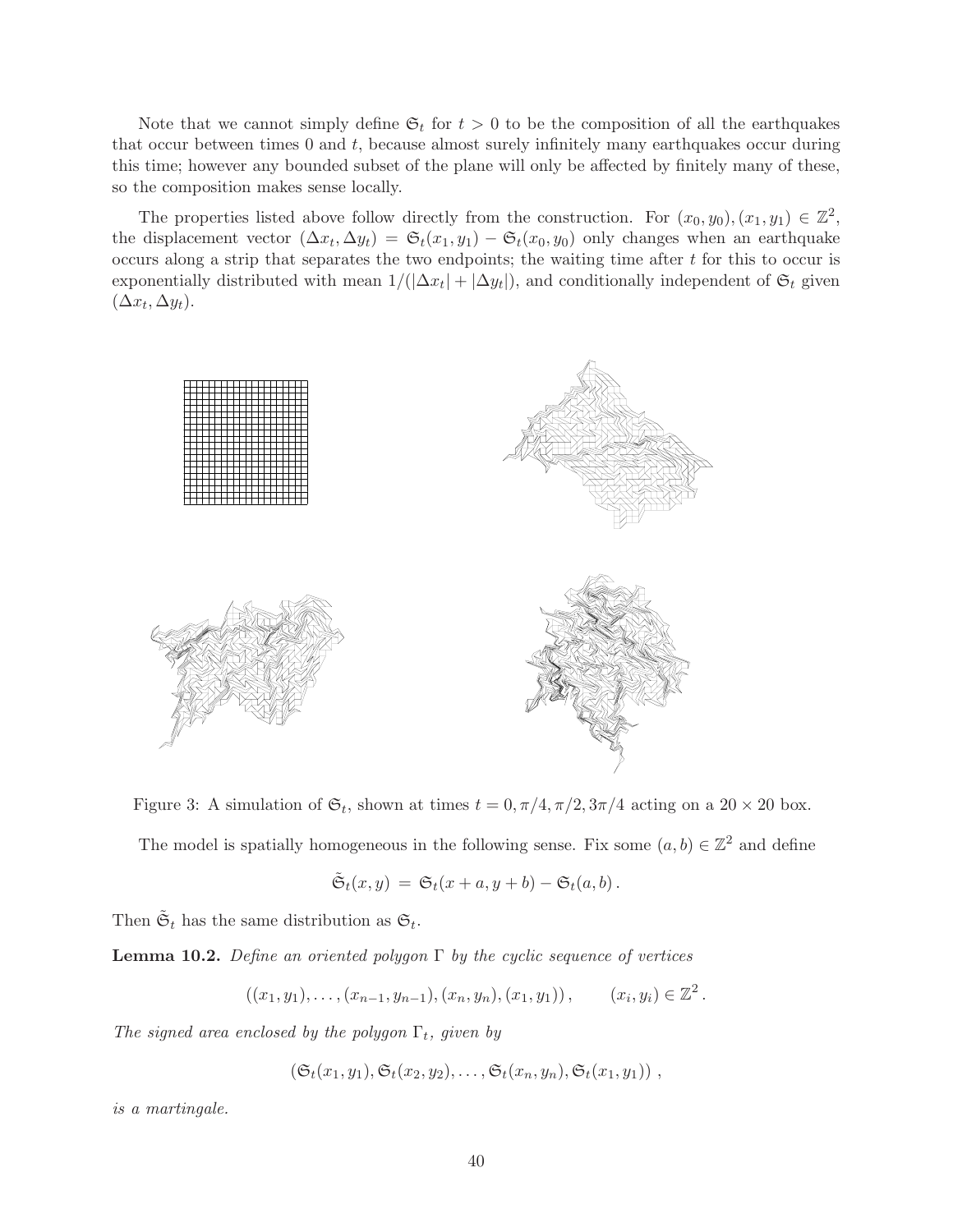**Proof.** For convenience we write  $(x_i(t), y_i(t)) = \mathfrak{S}_t((x_i, y_i))$ . The area enclosed by the oriented polygon  $\Gamma_t$  is given by the integral  $\frac{1}{2} \int_{\Gamma} x \mathrm{d}y - y \mathrm{d}x$ , which we can write as

$$
\frac{1}{2}\sum_{i=1}^n (x_i(t)y_{i+1}(t) - x_{i+1}(t)y_i(t)),
$$

where  $(x_{n+1},y_{n+1})$  is taken to mean  $(x_1,y_1)$ . So it suffices to show that each term in this sum is itself a martingale; let us concentrate on the term  $x_1(t)y_2(t) - x_2(t)y_1(t)$ , considering the first positive time at which either of  $(x_1(t), y_1(t))$  or  $(x_2(t), y_2(t))$  jumps. There appear to be at least 36 cases to consider, depending on the ordering of  $\{0, x_1, x_2\}$  and  $\{0, y_1, y_2\}$ , but we can reduce this to four by taking advantage of the spatial homogeneity of the earthquakes model, described above. By choosing  $(a, b)$  suitably, and replacing  $\mathfrak{S}$  by  $\mathfrak{S}'$ , we can assume that  $x_i, y_i > 0$ , for  $i = 1, \ldots, n$ . Furthermore, swapping the indices 1 and 2 only changes the sign of  $x_1(t)y_2(t) - x_2(t)y_1(t)$ , so we may also assume that  $x_1 \leq x_2$ . Suppose that the first earthquake of interest is along a vertical line. Then with probability  $x_1/x_2$  it increments both  $y_1$  and  $y_2$  and otherwise it increments only  $y_2$ . The expected jump in  $x_1(t)y_2(t) - x_2(t)y_1(t)$  conditional on the first relevant earthquake being parallel to the  $y$ -axis is therefore

$$
\frac{x_1}{x_2}((x_1(y_2+1)-x_2(y_1+1))-(x_1y_2-x_2y_1))+\frac{x_2-x_1}{x_2}((x_1(y_2+1)-x_2y_1)-(x_1y_2-x_2y_1))=0.
$$

A similar argument shows that the expected jump in  $x_1(t)y_2(t)-x_2(t)y_1(t)$  conditional on the first relevant earthquake being parallel to the x-axis is also zero. relevant earthquake being parallel to the x-axis is also zero.

### 10.3 Random walks across the positive quadrant

In this section we describe another possible generalization of the simple harmonic urn that has some independent interest. We define a discrete-time process  $(A_n, B_n)_{n \in \mathbb{Z}_+}$  on  $\mathbb{R}^2$  based on the distribution of an underlying nonnegative, non-arithmetic random variable X with  $\mathbb{E}[X] = \mu \in$  $(0, \infty)$  and  $\mathbb{V}\text{ar}[X] = \sigma^2 \in (0, \infty)$ . Let  $X_1, X_2, \ldots$  and  $X'_1, X'_2, \ldots$  be independent copies of X. Roughly speaking, the walk starts on the horizontal axis and takes jumps  $(-X'_i, X_i)$  until its first component is negative. At this point suppose the walk is at  $(-r, s)$ . Then the walk starts again at  $(s, 0)$  and the process repeats. We will see (Lemma [10.4\)](#page-42-0) that in the case when  $X \sim U(0, 1)$ , this process is closely related to the simple harmonic urn and is consequently transient. It is natural to study the same question for general distributions  $X$ . It turns out that the recurrence classification depends only on  $\mu$  and  $\sigma^2$ . The proof of this fact exploits renewal theory.

We now formally define the model. With  $X, X_n, X'_n$  as above, we suppose that  $\mathbb{E}[X^4] < \infty$ . Let  $(A_0, B_0) = (a, 0)$ , for  $a > 0$ . Define the random process for  $n \in \mathbb{Z}_+$  by

$$
(A_{n+1}, B_{n+1}) = \begin{cases} (A_n - X'_n, B_n + X_n) & \text{if } A_n \ge 0\\ (B_n, 0) & \text{if } A_n < 0. \end{cases}
$$

<span id="page-41-0"></span>**Theorem 10.3.** Suppose  $\mathbb{E}[X^4] < \infty$ . The walk  $(A_n, B_n)$  is transient if and only if  $\mu^2 > \sigma^2$ .

Set  $\tau_0 := -1$  and for  $k \in \mathbb{N}$ 

$$
\tau_k := \min\{n > \tau_{k-1} : A_n < 0\}.
$$

Define  $T_k := \tau_k - (\tau_{k-1} + 1)$ . That is,  $T_k$  is the number of steps that the random walk takes to cross the positive quadrant for the kth time.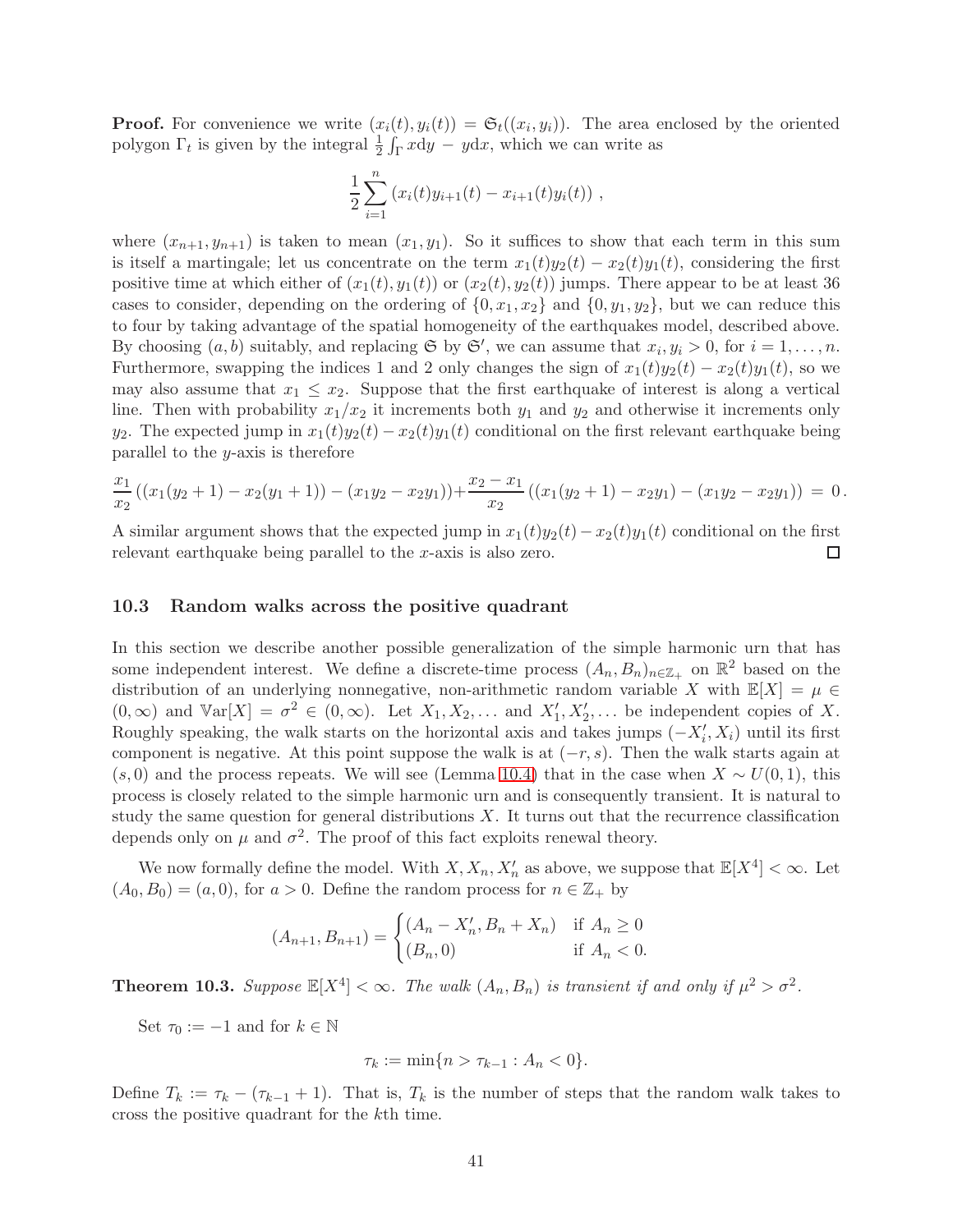<span id="page-42-0"></span>**Lemma 10.4.** If  $X \sim U(0,1)$  and the initial value a is distributed as the sum of n independent  $U(0, 1)$  random variables, independent of the  $X_i$  and  $X'_i$ , then the distribution of the process  $(T_k)_{k \in \mathbb{N}}$ coincides with that of the embedded simple harmonic urn process  $(Z_k)_{k\in\mathbb{N}}$  conditional on  $Z_0 = n$ .

**Proof.** It suffices to show that  $T_1 = \tau_1$  has the distribution of  $Z_1$  conditional on  $Z_0 = n$  and that conditional on  $\tau_1$  the new starting point  $A_{1+\tau_1}$ , which is  $B_{\tau_1}$ , has the distribution of the sum of  $\tau_1$ independent  $U(0, 1)$  random variables. Then the lemma will follow since the two processes  $(\tau_k, B_{\tau_k})$ and  $(Z_k)$  are both Markov. To achieve this, we couple the process  $(A_n, B_n)$  up to time  $\tau_1$  with the renewal process described in Section [4.](#page-17-0) To begin, identify a with the sum  $(1 - \chi_1) + \cdots + (1 - \chi_n)$ . Then for  $k \in \{1, ..., N(n) - n\}$ , where  $N(n) > n$  is as defined at [\(15\)](#page-17-2), we identify  $X'_{k}$  with  $\chi_{n+k}$ . For  $m \leq \tau_1$  we have

$$
A_m = a - \sum_{i=1}^{m} X'_i = n - \sum_{i=1}^{n+m} \chi_i,
$$

so in particular we have  $A_{N(n)-n-1} \geq 0$  and  $A_{N(n)-n} < 0$  by definition of  $N(n)$ . Hence  $\tau_1 = N(n)-n$ has the distribution of  $Z_1$  by Lemma [4.1.](#page-17-1) Moreover,  $A_{1+\tau_1} = B_{\tau_1}$  is the sum of the independent  $U(0,1)$  random variables  $X_i$ ,  $i=1,\ldots,\tau_1$ .  $\Box$ 

Thus by Theorem [2.1,](#page-4-1) in the case where X is  $U(0, 1)$ , the process  $(A_n, B_n)$  is transient, which is consistent with Theorem [10.3](#page-41-0) since in the uniform case  $\mu = 1/2$  and  $\sigma^2 = 1/12$ . To study the general case, it is helpful to rewrite the definition of  $(A_n, B_n)$  explicitly in the language of renewal theory. Let  $S_0 = S'_0 = 0$  and for  $n \in \mathbb{N}$  set  $S_n = \sum_{i=1}^n X_i$ ,  $S'_n = \sum_{i=1}^n X'_i$ . Define the renewal counting function for  $S'_n$  for  $a > 0$  as

$$
N(a) := \min\{n \in \mathbb{Z}_+ : S'_n > a\} = 1 + \max\{n \in \mathbb{Z}_+ : S'_n \le a\}.
$$

Then starting at  $(A_0, B_0) = (a, 0), a > 0$ , we see  $\tau_1 = N(a)$  so that  $B_{\tau_1} = S_{N(a)}$ . To study the recurrence and transience of  $(A_n, B_n)$  it thus suffices to study the process  $(R_n)_{n \in \mathbb{Z}_+}$  with  $R_0 := a$ and R<sub>n</sub> having the distribution of  $S_{N(x)}$  given  $R_{n-1} = x$ . The increment of the process R<sub>n</sub> starting from x thus is distributed as  $\Delta(x) := S_{N(x)} - x$ . It is this random quantity that we need to analyse.

<span id="page-42-1"></span>**Lemma 10.5.** Suppose  $\mathbb{E}[X^4] < \infty$ . Then as  $x \to \infty$ ,  $\mathbb{E}[|\Delta(x)|^4] = O(x^2)$  and

$$
\mathbb{E}[\Delta(x)] = \frac{\sigma^2 + \mu^2}{2\mu} + O(x^{-1})
$$

$$
\mathbb{E}[\Delta(x)^2] = \frac{2x\sigma^2}{\mu} + O(1).
$$

**Proof.** We make use of results on higher-order renewal theory expansions due to Smith [\[38\]](#page-47-10) (note that in [\[38\]](#page-47-10) the renewal at 0 is not counted). Conditioning on  $N(x)$  and using the independence of the  $X_i$ ,  $X'_i$ , we obtain the Wald equations:

$$
\mathbb{E}[S_{N(x)}] = \mu \mathbb{E}[N(x)]; \quad \mathbb{V}\text{ar}[S_{N(x)}] = \sigma^2 \mathbb{E}[N(x)] + \mu^2 \mathbb{V}\text{ar}[N(x)].
$$

Assuming  $\mathbb{E}[X^3] < \infty$ , [\[38,](#page-47-10) Thm. 1] shows that

$$
\mathbb{E}[N(x)] = \frac{x}{\mu} + \frac{\sigma^2 + \mu^2}{2\mu^2} + O(x^{-1}),
$$
  
 
$$
\mathbb{V}\text{ar}[N(x)] = \frac{x\sigma^2}{\mu^3} + O(1).
$$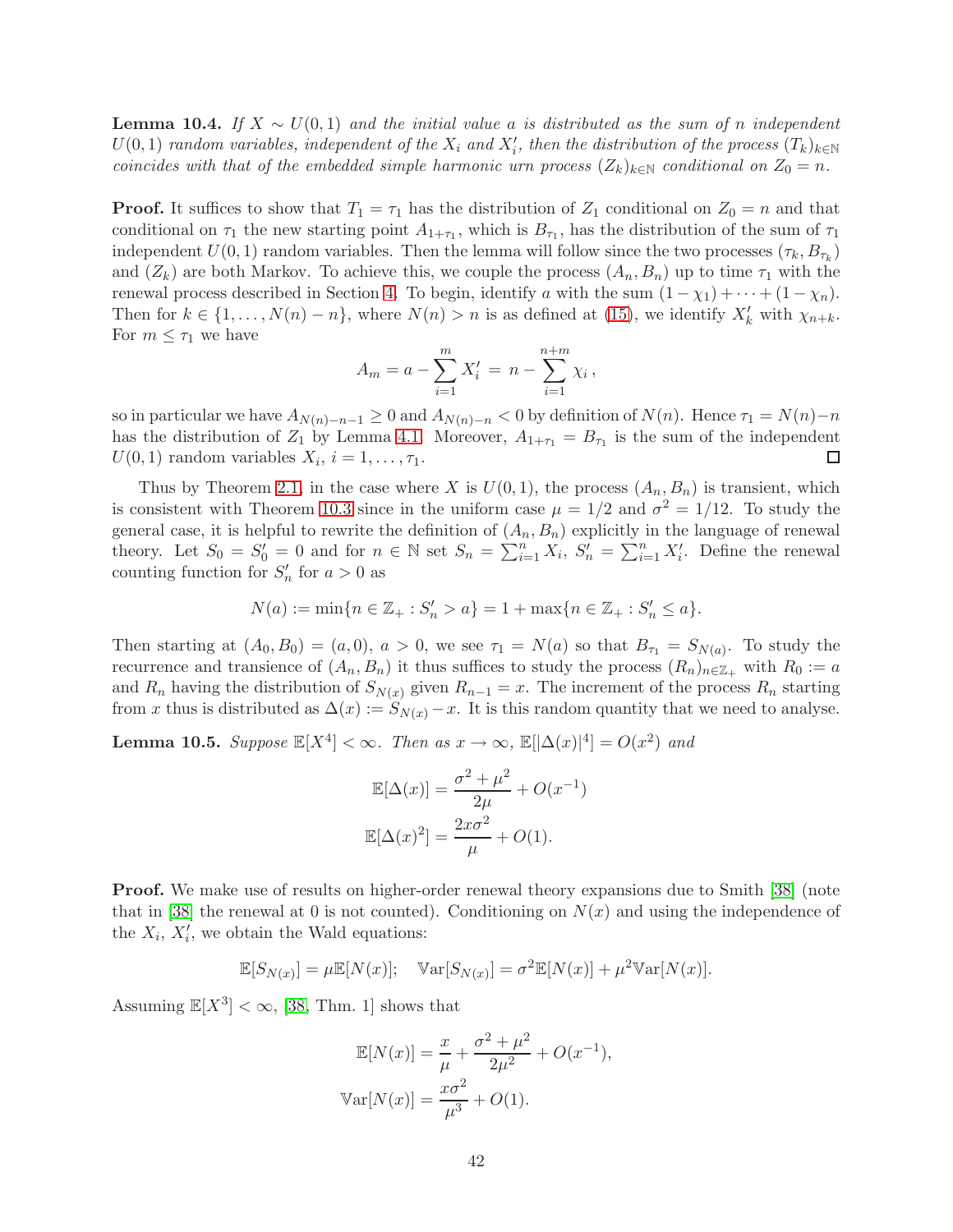The expressions in the lemma for  $\mathbb{E}[\Delta(x)]$  and  $\mathbb{E}[\Delta(x)^2]$  follow.

It remains to prove the bound for  $\mathbb{E}[\Delta(x)|^4]$ . Write  $\Delta(x)$  as

<span id="page-43-0"></span>
$$
S_{N(x)} - x = (S_{N(x)} - \mu N(x)) + (\mu N(x) - \mu \mathbb{E}[N(x)]) + (\mu \mathbb{E}[N(x)] - x).
$$
 (56)

Assuming  $\mathbb{E}[X^2] < \infty$ , a result of Smith [\[38,](#page-47-10) Thm. 4] implies that the final bracket on the right-hand side of [\(56\)](#page-43-0) is  $O(1)$ . For the first bracket on the right-hand side of (56), it follows from the Marcinkiewicz–Zygmund inequalities [\[14,](#page-46-20) Cor. 8.2, p. 151] that

$$
\mathbb{E}[(S_{N(x)} - \mu N(x))^4] \le C \mathbb{E}[N(x)^2],
$$

provided  $\mathbb{E}[X^4] < \infty$ . This last upper bound is  $O(x^2)$  by the computations in the first part of this proof. It remains to deal with the second bracket on the right-hand side of [\(56\)](#page-43-0). By the algebra relating central moments to cumulants, we have

$$
\mathbb{E}[(\mu N(x) - \mu \mathbb{E}[N(x)])^4] = \mu^4(k_4(x) + 3k_2(x)^2),
$$

where  $k_r(x)$  denotes the rth cumulant of  $N(x)$ . Again appealing to a result of Smith [\[38,](#page-47-10) Cor. 2, p. 19], we have that  $k_2(x)$  and  $k_4(x)$  are both  $O(x)$  assuming  $\mathbb{E}[X^4] < \infty$ . (The fact that [\[38\]](#page-47-10) does not count the renewal at 0 is unimportant here, since the rth cumulant of  $N(x) \pm 1$  differs from  $k_r(x)$  by a constant depending only on r.) Putting these bounds together, we obtain from [\(56\)](#page-43-0) and Minkowski's inequality that  $\mathbb{E}[(S_{N(x)} - x)^4] = O(x^2)$ . □

To prove Theorem [10.3](#page-41-0) we basically need to compare  $\mathbb{E}[\Delta(x)]$  to  $\mathbb{E}[\Delta(x)^2]$ . As in our analysis of  $\tilde{Z}_k$ , it is most convenient to work on the square-root scale. Set  $V_n := R_n^{1/2}$ .

<span id="page-43-3"></span>**Lemma 10.6.** Suppose  $\mathbb{E}[X^4] < \infty$ . Then there exists  $\delta > 0$  such that as  $y \to \infty$ ,

$$
\mathbb{E}[V_{n+1} - V_n | V_n = y] = \frac{\mathbb{E}[\Delta(y^2)]}{2y} - \frac{\mathbb{E}[\Delta(y^2)^2]}{8y^3} + O(y^{-1-\delta}),
$$
  

$$
\mathbb{E}[(V_{n+1} - V_n)^2 | V_n = y] = \frac{\mathbb{E}[\Delta(y^2)^2]}{4y^2} + O(y^{-\delta}),
$$
  

$$
\mathbb{E}[|V_{n+1} - V_n|^3 | V_n = y] = O(1).
$$

Proof. The proof is similar to the proof of Lemma [7.7,](#page-27-0) except that here we must work a little harder as we have weaker tail bounds on  $\Delta(x)$ . Even so, the calculations will be familiar, so we do not give all the details. Write  $\mathbb{E}_x[\cdot]$  for  $\mathbb{E}[\cdot \mid R_n = x]$  and similarly for  $\mathbb{P}_x$ . From Markov's inequality and the 4th moment bound in Lemma [10.5,](#page-42-1) we have for  $\varepsilon \in (0,1)$  that

<span id="page-43-2"></span>
$$
\mathbb{P}_x(|\Delta(x)| > x^{1-\varepsilon}) = O(x^{4\varepsilon - 2}).\tag{57}
$$

We have that for  $x \geq 0$ 

$$
\mathbb{E}[V_{n+1} - V_n | V_n = x^2] = \mathbb{E}_x[R_{n+1}^{1/2} - R_n^{1/2}] = \mathbb{E}_x[(x + \Delta(x))^{1/2} - x^{1/2}].
$$

Here we can write

<span id="page-43-1"></span>
$$
(x + \Delta(x))^{1/2} - x^{1/2} = [(x + \Delta(x))^{1/2} - x^{1/2}] \mathbf{1}\{|\Delta(x)| \le x^{1-\varepsilon}\} + R_1 + R_2,\tag{58}
$$

for remainder terms  $R_1, R_2$  that we define shortly. The main term on the right-hand side admits a Taylor expansion and analysis (whose details we omit) in a similar manner to the proof of Lemma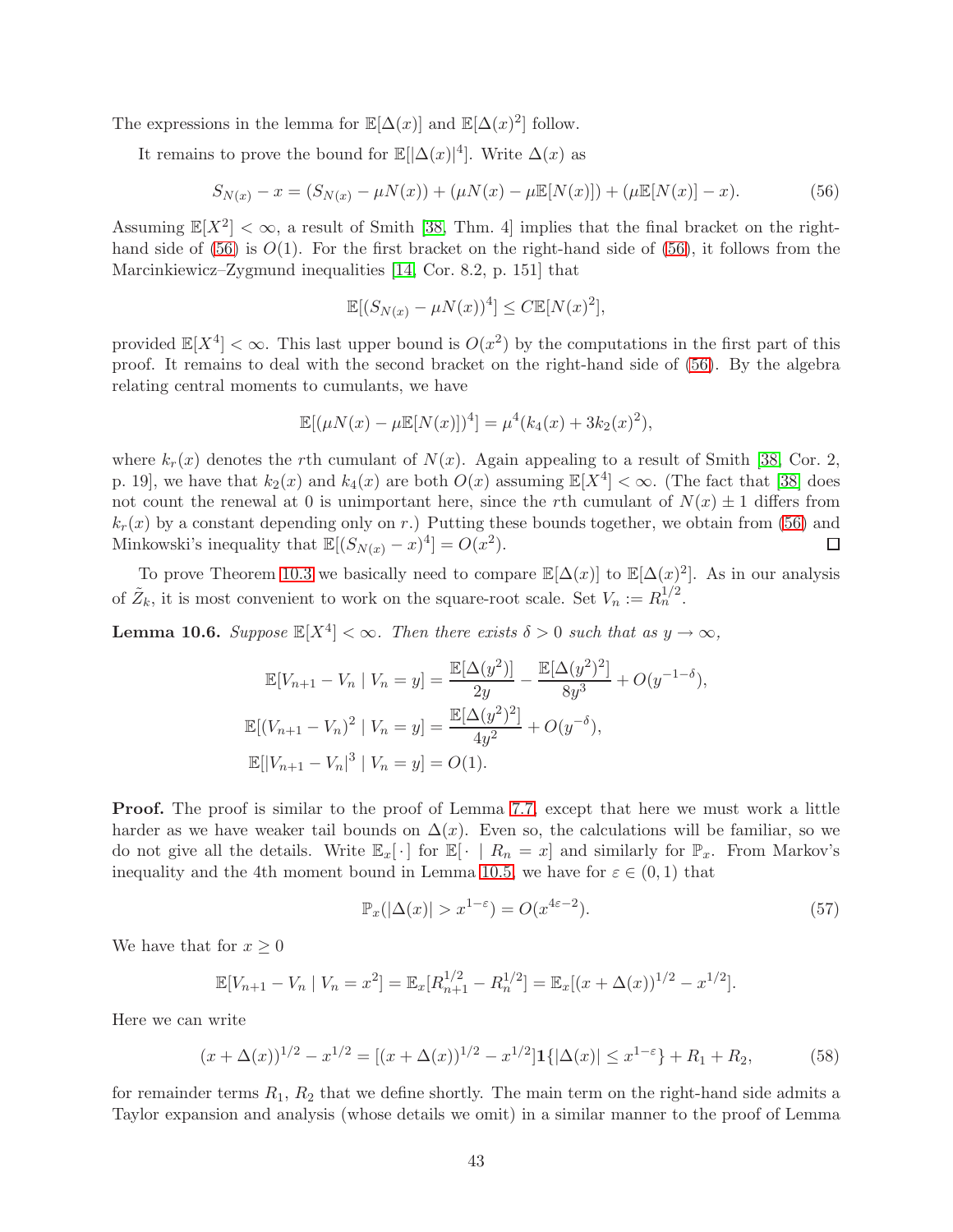[7.7,](#page-27-0) and contributes to the main terms in the statement of the present lemma. The remainder terms in [\(58\)](#page-43-1) are

$$
R_1 = [(x + \Delta(x))^{1/2} - x^{1/2}] \mathbf{1}_{\{\Delta(x) > x^{1-\varepsilon}\}, \quad R_2 = [(x + \Delta(x))^{1/2} - x^{1/2}] \mathbf{1}_{\{\Delta(x) < -x^{1-\varepsilon}\}.
$$

For the second of these, we have  $|R_2| \leq 2x^{1/2} \mathbf{1}_{\{\Delta(x) < -x^{1-\varepsilon}\}\$ , from which we obtain, for  $r < 4$ ,  $\mathbb{E}_x[|R_2|^r] = O(x^{4\varepsilon + (r-4)/2})$ , by [\(57\)](#page-43-2). Taking  $\varepsilon$  small enough, this term contributes only to the negligible terms in our final expressions. For  $R_1$ , we have the bound

$$
|R_1| \le C(1 + |\Delta(x)|)^{(1/2) + 2\varepsilon} \mathbf{1}\{\Delta(x) > x^{1-\varepsilon}\}
$$

for some  $C \in (0,\infty)$  not depending on x, again for  $\varepsilon$  small enough. An application of Hölder's inequality and the bound [\(57\)](#page-43-2) implies that, for  $r < 4$ , for any  $\varepsilon > 0$ 

$$
\mathbb{E}_x[|R_1|^r] \leq C (\mathbb{E}_x|\Delta(x)|^4)^{\frac{r(1+4\varepsilon)}{8}} (\mathbb{P}_x(\Delta(x)>x^{1-\varepsilon}))^{1-\frac{r(1+4\varepsilon)}{8}} = O(x^{8\varepsilon + (r-4)/2}).
$$

It is now routine to complete the proof.

**Proof of Theorem [10.3.](#page-41-0)** For the recurrence classification, the crucial quantity is

$$
2y\mathbb{E}[V_{n+1} - V_n \mid V_n = y] - \mathbb{E}[(V_{n+1} - V_n)^2 \mid V_n = y] = \mathbb{E}[\Delta(y^2)] - \frac{\mathbb{E}[\Delta(y^2)^2]}{2y^2} + O(y^{-\delta}),
$$

by Lemma [10.6.](#page-43-3) Now by Lemma [10.5,](#page-42-1) this last expression is seen to be equal to

$$
\frac{\mu^2 - \sigma^2}{2\mu} + O(y^{-\delta}).
$$

Now we can apply [\[25,](#page-47-11) Thm. 3.2] to complete the proof.

**Remarks.** (i) To have some examples, note that if  $X$  is exponential, the process is recurrent, while if X is the sum of two independent exponentials, it is transient. We saw that if X is  $U(0,1)$  the process is transient; if X is the square-root of a  $U(0, 1)$  random variable, it is recurrent.

(ii) Another special case of the model that has some interesting features is the case where  $X$  is exponential with mean 1. In this particular case, a calculation shows that the distribution of  $T_{k+1}$ given  $T_k = m$  is negative binomial  $(m + 1, 1/2)$ , i.e.,

$$
\mathbb{P}(T_{k+1} = j \mid T_k = m) = \binom{j+m}{m} 2^{-m-j-1}, \quad (j \in \mathbb{Z}_+).
$$

Since  $\mu^2 = \sigma^2$ , this case is in some sense critical, a fact supported by the following branching process interpretation.

Consider a version of the gambler's ruin problem. The gambler begins with an initial stake, a pile of  $m_0$  chips. A sequence of independent tosses of a fair coin is made; when the coin comes up heads, a chip is removed from the gambler's pile, but when it comes up tails, a chip is added to a second pile by the casino. The game ends when the gambler's original pile of chips is exhausted; at this point the gambler receives the second pile of chips as his prize. The total number of chips in play is a martingale; by the optional stopping theorem, the expectation of the prize equals the initial stake. As a loss leader, the casino announces that it will add one extra chip to each gambler's initial stake, so that the game is now in favour of the gambler. Suppose a gambler decides to play this game repeatedly, each time investing his prize as the initial stake of the next game. If the

 $\Box$ 

 $\Box$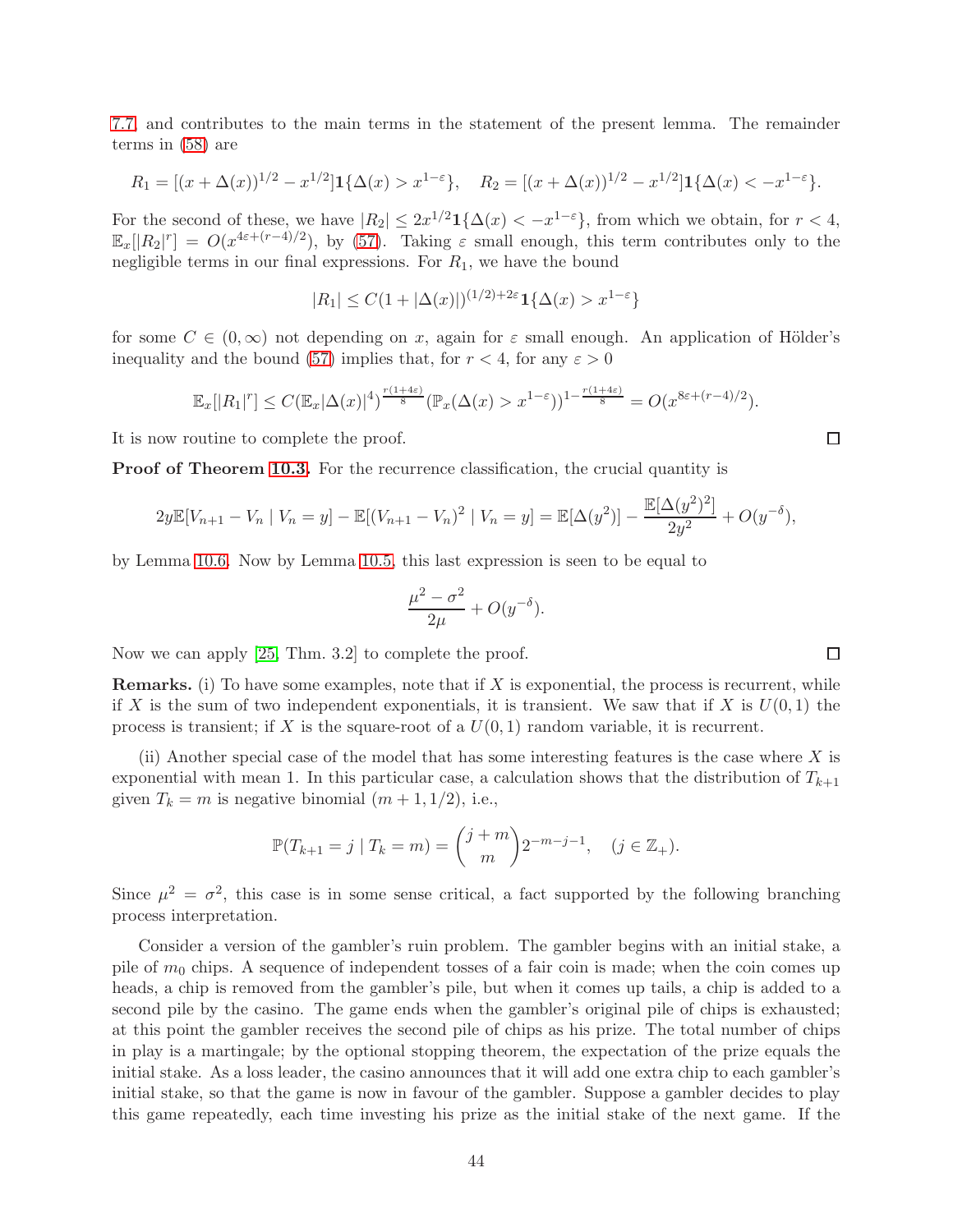casino were to allow a zero stake (which of course it does not), then the sequence of augmented stakes would form an irreducible Markov chain  $S_k$  on N. Conditional on  $S_k = m$ , the distribution of  $S_{k+1}$  is negative binomial  $(m + 1/2, 1/2)$ . So by the above results, this chain is recurrent. It follows that with probability one the gambler will eventually lose everything.

We can interpret the sequence of prizes as a Galton–Watson process in which each generation corresponds to one game, and individuals in the population correspond to chips in the gambler's pile at the start of the game. Each individual has a  $Geo(1/2)$  number of offspring (i.e., the distribution that puts mass  $2^{-1-k}$  on each  $k \in \mathbb{Z}_+$ ), being the chips that are added to the prize pile while that individual is on top of the gambler's pile, and at each generation there is additionally a  $Geo(1/2)$ immigration, corresponding to the chips added to the prize pile while the casino's bonus chip is on top of the gambler's pile. This is a critical case of the Galton–Watson process with immigration. By a result of Zubkov [\[43\]](#page-47-17), if we start at time 0 with population 0, the time  $\tau$  of the next visit to 0 has pgf

$$
\mathbb{E}[s^{\tau}] = \frac{1}{s} + \frac{1}{\log(1-s)}.
$$

Since this tends to 1 as  $s \nearrow 1$ , we have  $\mathbb{P}(\tau < \infty) = 1$ . In fact this can be deduced in an elementary way as follows. The pgf of the Geo(1/2) distribution is  $f(s) = 1/(2 - s)$ , and its n<sup>th</sup> iterate, the pgf of the  $n^{\text{th}}$  generation starting from one individual, is  $f(s) = (n - (n-1)s)/((n+1) - ns)$ . In particular the probability that an individual has no descendants at the  $n<sup>th</sup>$  generation is  $n/(n+1)$ . If  $S_0 = 1$ , then  $S_k = 1$  if and only if for each  $j = 0, \ldots, k - 1$  the bonus chip from game j has no descendants at the  $(k - j)$ <sup>th</sup> generation. These events are independent, so

$$
\mathbb{P}(S_k = 1 \mid S_0 = 1) = \prod_{j=0}^{k-1} \frac{k-j}{k-j-1} = \frac{1}{k+1}
$$

which sums to  $\infty$  over  $k \in \mathbb{N}$  so that the Markov chain is recurrent (see e.g. [\[1,](#page-45-2) Prop. 1.2, §I]).

The results of Pakes [\[32\]](#page-47-18) on the critical Galton–Watson process with immigration show that the casino should certainly not add two bonus chips to each stake, for then the process becomes transient, and gambler's ruin will no longer apply.

### Acknowledgements

The authors are grateful to John Harris, Sir John Kingman and James Norris for helpful discussions. Most of this work was carried out while Andrew Wade was at the Heilbronn Institute for Mathematical Research, Department of Mathematics, University of Bristol.

### <span id="page-45-2"></span>References

- <span id="page-45-0"></span>[1] Asmussen, S. (2003). Applied Probability and Queues, 2nd edition, Springer.
- <span id="page-45-1"></span>[2] Aspandiiarov, S. and Iasnogorodski, R. (1997). Tails of passage-times and an application to stochastic processes with boundary reflection in wedges. Stoch. Proc. Appl. 66, 115–145.
- [3] Aspandiiarov, S., Iasnogorodski, R., and Menshikov, M. (1996). Passage-time moments for nonnegative stochastic processes and an application to reflected random walks in a quadrant. Ann. Probab. 24, 932–960.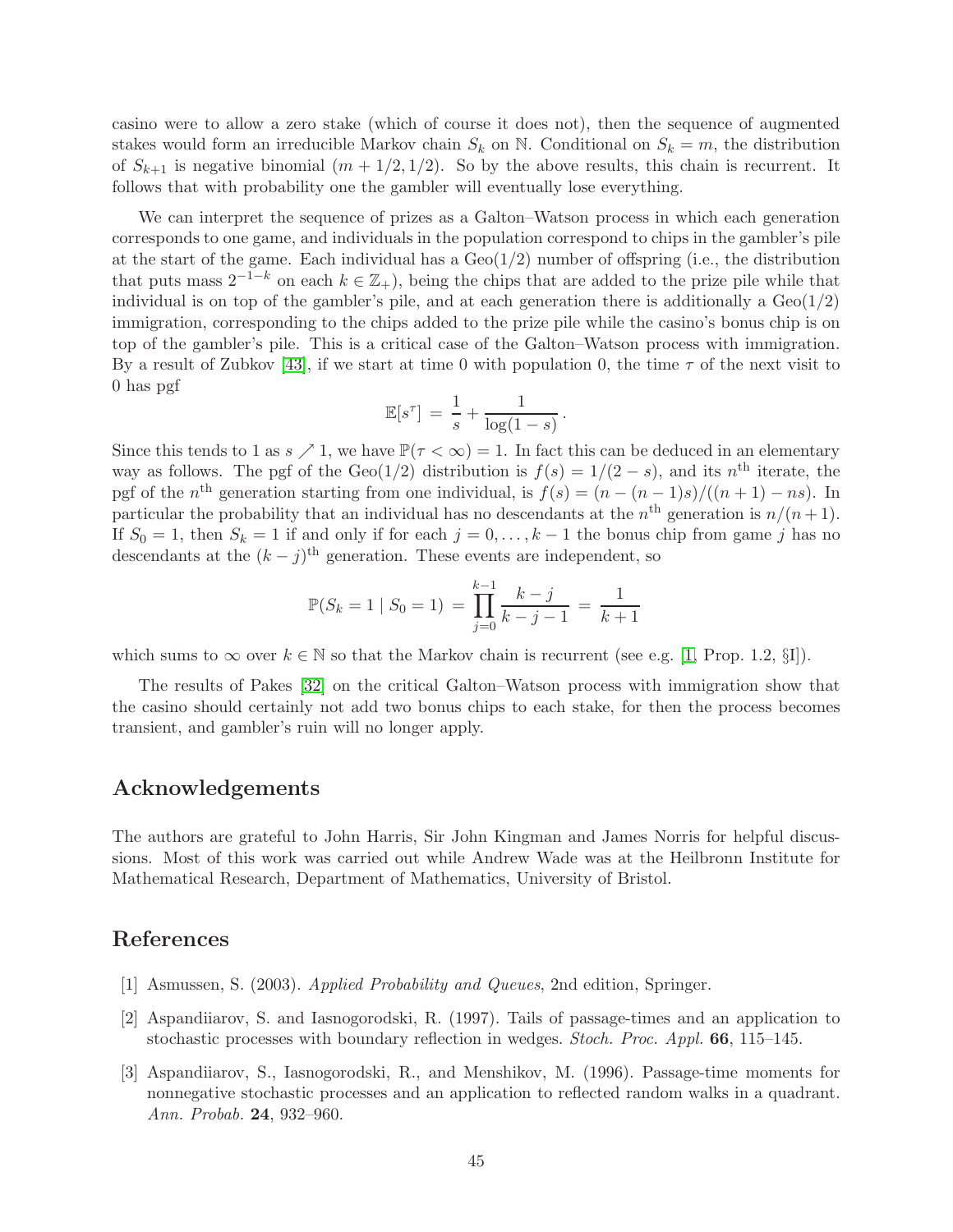- <span id="page-46-5"></span><span id="page-46-4"></span>[4] Athreya, K.B. and Karlin, S. (1968). Embedding of urn schemes into continuous time Markov branching process and related limit theorems. Ann. Math. Statist. 39, 1801–1817.
- <span id="page-46-11"></span>[5] Athreya, K.B. and Ney, P.E. (1972). Branching Processes, Springer. (Dover reprint 2004.)
- <span id="page-46-16"></span>[6] B´ona, M. (2004). Combinatorics of Permutations, Chapman and Hall / CRC press.
- <span id="page-46-13"></span>[7] Churchill, R.V. (1937). The inversion of the Laplace transformation by a direct expansion in series and its application to boundary-value problems. Math. Z. 42, 567–579.
- <span id="page-46-15"></span>[8] Cox, D.R. (1962). Renewal Theory, Methuen.
- <span id="page-46-14"></span>[9] Feller, W. (1941). On the integral equation of renewal theory. Ann. Math. Statist. 12, 243–267.
- <span id="page-46-12"></span>[10] Feller, W. (1968). An Introduction to Probability Theory and Its Applications, Vol. I. 3rd edition, Wiley.
- <span id="page-46-10"></span>[11] Feller, W. (1971). An Introduction to Probability Theory and Its Applications, Vol. II. 2nd edition, Wiley.
- [12] Fisch, R., Gravner, J., and Griffeath, D. (1991) Cyclic cellular automata in two dimensions. pp. 171–185 in: Spatial Stochastic Processes (K.S. Alexander and J.C. Watkins, eds.), Birkhäuser.
- <span id="page-46-20"></span><span id="page-46-3"></span>[13] Flajolet, P., Gabarró, J., and Pekari, H. (2005). Analytic urns. Ann. Probab. **33**, 1200–1233.
- <span id="page-46-18"></span>[14] Gut, A. (2005). Probability: A Graduate Course, Springer.
- <span id="page-46-9"></span>[15] Harris, T.E. (1952). First passage and recurrence distributions. Trans. Amer. Math. Soc. 73, 471–486.
- <span id="page-46-2"></span>[16] Hutton, J. (1980). The recurrence and transience of two-dimensional linear birth and death processes. Adv. Appl. Probab. 12, 615–639.
- <span id="page-46-17"></span>[17] Janson, S. (2004). Functional limit theorems for multitype branching processes and generalized Pólya urns. Stochastic Process. Appl. 110, 177–245.
- <span id="page-46-0"></span>[18] Jensen, U. (1984) Some remarks on the renewal function of the uniform distribution. Adv. Appl. Probab. 16, 214–215.
- <span id="page-46-19"></span>[19] Johnson, N. and Kotz, S. (1977). Urn Models and Their Applications: an Approach to Modern Discrete Probability Theory, Wiley, New York.
- <span id="page-46-8"></span>[20] Karlin, S. and Taylor, H.M. (1981). A Second Course in Stochastic Processes, Academic Press.
- <span id="page-46-6"></span>[21] Kesten, H. (1976). Recurrence criteria for multi-dimensional Markov chains and multidimensional linear birth and death processes. Adv. Appl. Probab. 8, 58–87.
- <span id="page-46-7"></span>[22] Kingman, J.F.C. (1999). Martingales in the OK Corral. Bull. Lond. Math. Soc. 31, 601–606.
- <span id="page-46-1"></span>[23] Kingman, J.F.C. and Volkov, S.E. (2003). Solution to the OK Corral model via decoupling of Friedman's urn. J. Theoret. Probab. 16, 267–276.
- [24] Kotz, S. and Balakrishnan, N. (1997). Advances in urn models during the past two decades. pp. 203–257 in: Advances in Combinatorial Methods and Applications to Probability and Statistics, Stat. Ind. Technol., Birkhäuser.